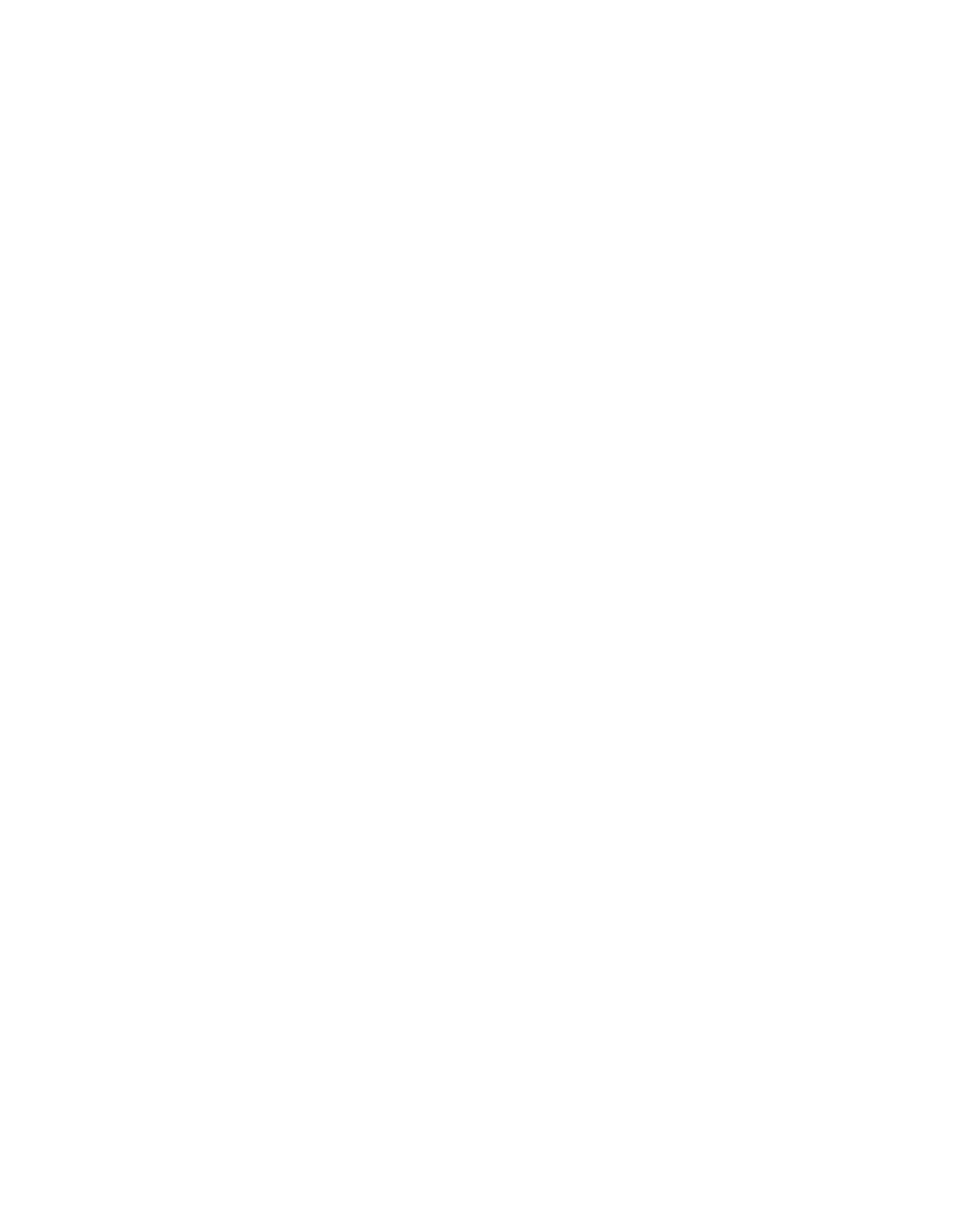# **Table of Contents**

| П.   |       |  |
|------|-------|--|
| 2.1  |       |  |
|      | 2.1.1 |  |
|      | 2.1.2 |  |
|      | 2.1.3 |  |
|      | 2.1.4 |  |
|      | 2.1.5 |  |
|      | 2.1.6 |  |
|      | 2.2   |  |
|      | 2.2.1 |  |
|      | 2.2.2 |  |
|      | 2.2.3 |  |
|      | 2.2.4 |  |
|      | 2.2.5 |  |
|      | 2.3   |  |
| 2.4  |       |  |
| III. |       |  |
| IV.  |       |  |
|      | 4.1   |  |
|      | 4.1.1 |  |
|      | 4.1.2 |  |
|      | 4.1.3 |  |
|      | 4.1.4 |  |
|      | 4.1.5 |  |
|      | 4.1.6 |  |
|      | 4.1.7 |  |
|      | 4.1.8 |  |
|      | 4.1.9 |  |
|      | 4.2   |  |
|      | 4.2.1 |  |
|      | 4.2.2 |  |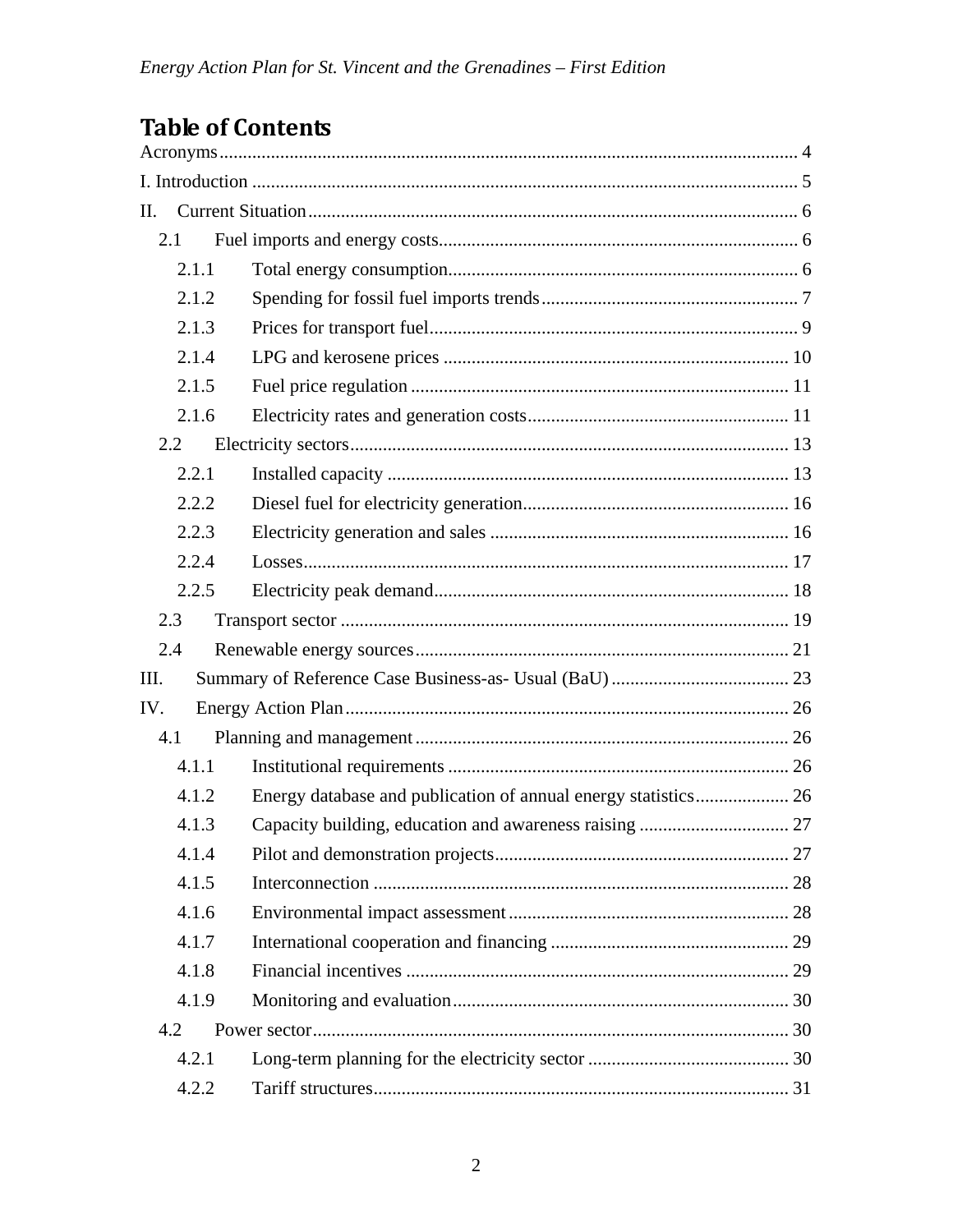## Energy Action Plan for St. Vincent and the Grenadines - First Edition

|     | 4.2.3   |                                                           |  |
|-----|---------|-----------------------------------------------------------|--|
| 4.3 |         |                                                           |  |
|     | 4.3.1   |                                                           |  |
|     | 4.3.1.1 |                                                           |  |
|     | 4.3.1.2 |                                                           |  |
|     | 4.3.1.3 |                                                           |  |
|     | 4.3.1.4 |                                                           |  |
|     | 4.3.1.5 |                                                           |  |
|     | 4.3.2   |                                                           |  |
|     | 4.3.2.1 |                                                           |  |
|     | 4.3.2.2 |                                                           |  |
|     | 4.3.3   |                                                           |  |
|     | 4.3.3.1 |                                                           |  |
|     | 4.3.3.2 |                                                           |  |
|     | 4.4     |                                                           |  |
|     | 4.4.1   | Contracts and agreements for energy supply and storage 39 |  |
|     | 4.4.2   |                                                           |  |
|     | 4.4.3   |                                                           |  |
|     | 4.5     |                                                           |  |
|     | 4.5.1   |                                                           |  |
|     | 4.5.2   |                                                           |  |
|     | 4.5.3   |                                                           |  |
| 4.6 |         |                                                           |  |
|     | 4.6.1   |                                                           |  |
|     | 4.6.2   |                                                           |  |
|     | 4.6.3   |                                                           |  |
|     | 4.6.4   |                                                           |  |
|     | 4.6.5   |                                                           |  |
|     | 4.6.6   | Energy savings through energy efficient appliances  44    |  |
|     | 4.6.7   |                                                           |  |
|     | 4.6.7.1 |                                                           |  |
|     | 4.6.7.2 |                                                           |  |
|     | 4.6.7.3 |                                                           |  |
| VI. |         |                                                           |  |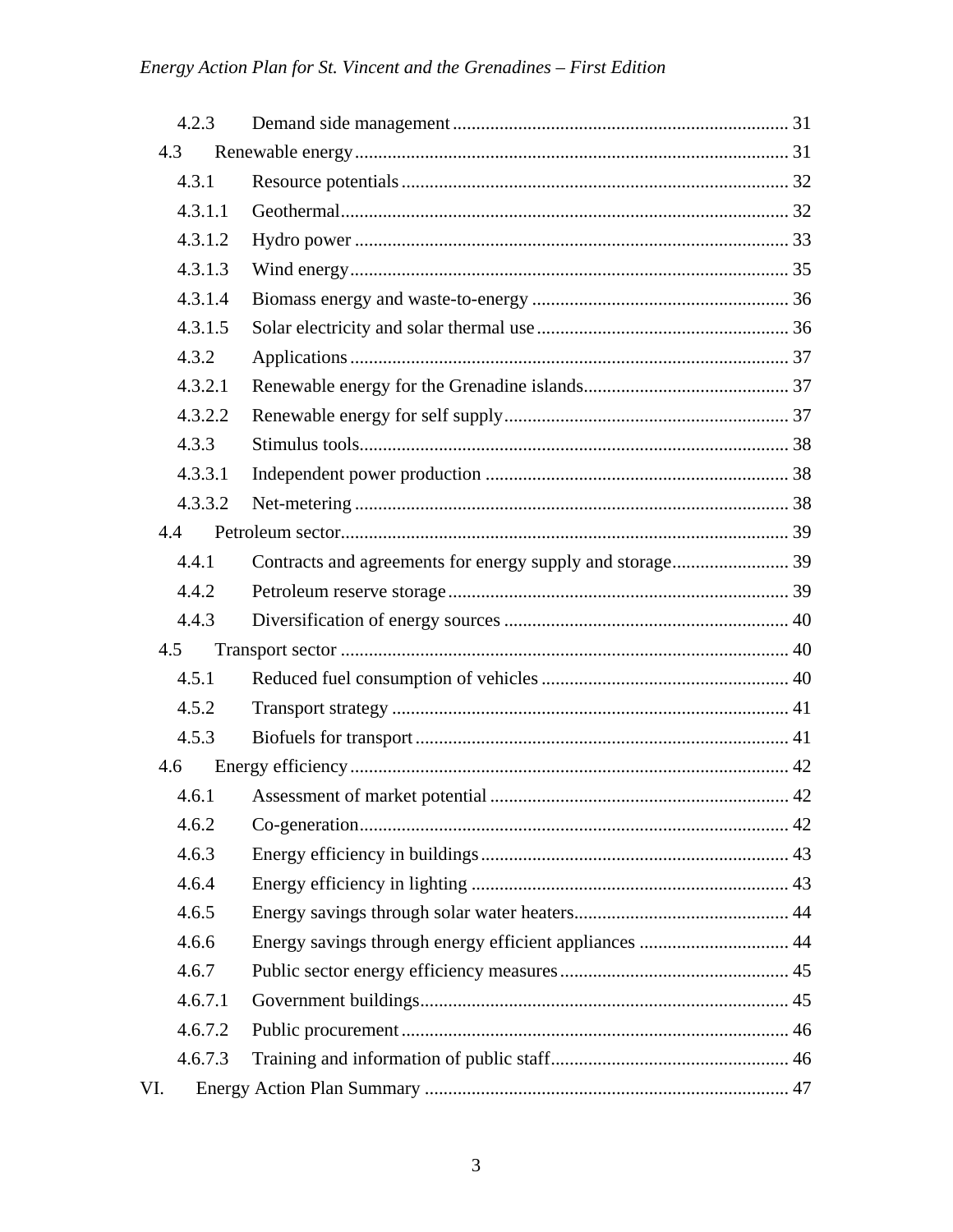# **Acronyms**

| BaU          | Business-as-Usual                                 |
|--------------|---------------------------------------------------|
| <b>CBET</b>  | Caribbean Bio-Energy Technology Ltd.              |
| <b>CDB</b>   | Caribbean Development Bank                        |
| <b>CFL</b>   | <b>Compact Fluorescent Lamp</b>                   |
| <b>CREDP</b> | Caribbean Renewable Energy Development Programme  |
| <b>CWSA</b>  | Central Water and Sewerage Authority              |
| EAP          | <b>Energy Action Plan</b>                         |
| EC\$         | Eastern Caribbean Dollar                          |
| <b>EDF</b>   | European Development Fund                         |
| EE           | <b>Energy Efficiency</b>                          |
| <b>ESA</b>   | <b>Electricity Supply Act</b>                     |
| Gb           | billion barrels                                   |
| <b>GDP</b>   | <b>Gross Domestic Product</b>                     |
| <b>GEA</b>   | Geothermal Exploration and Exploitation Agreement |
| <b>GTZ</b>   | German Agency for Technical Cooperation           |
| <b>HFO</b>   | Heavy Fuel Oil                                    |
| <b>IADC</b>  | <b>International Airport Development Company</b>  |
| <b>IDB</b>   | <b>Inter-American Development Bank</b>            |
| <b>KfW</b>   | <b>German Development Bank</b>                    |
| kWh          | Kilowatt-hour                                     |
| <b>LED</b>   | <b>Light-Emitting Diode</b>                       |
| <b>LPG</b>   | Liquefied Petroleum Gas                           |
| MoU          | Memorandum of Understanding                       |
| MW           | Megawatt                                          |
| MWh          | Megawatt-hour                                     |
| <b>NEP</b>   | <b>National Energy Policy</b>                     |
| <b>NWRM</b>  | <b>National Water Resource Management</b>         |
| <b>PV</b>    | Photovoltaic                                      |
| <b>RE</b>    | <b>Renewable Energy</b>                           |
| <b>RES</b>   | <b>Renewable Energy Sources</b>                   |
| <b>RET</b>   | Renewable Energy Technologies                     |
| <b>SFA</b>   | <b>Special Framework of Assistance</b>            |
| <b>SVG</b>   | Saint Vincent and the Grenadines                  |
| <b>SWH</b>   | <b>Solar Water Heaters</b>                        |
| T&D          | Transmission & Distribution                       |
| <b>TOE</b>   | tonnes of oil equivalent                          |
| US\$         | <b>United States Dollar</b>                       |
| <b>VAT</b>   | Value-Added Tax                                   |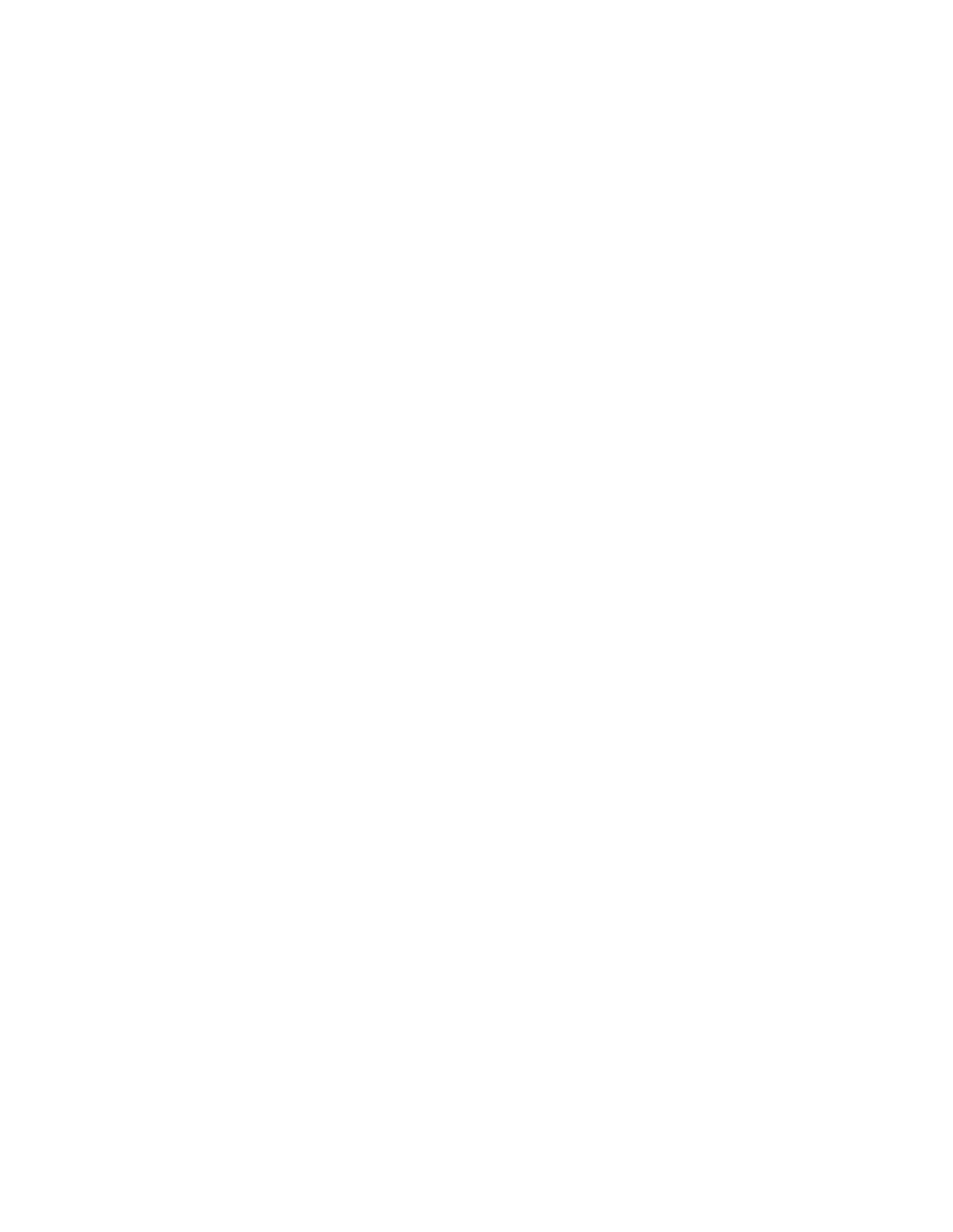## **I. Introduction**

The following policies have been considered during the preparation of the Energy Action Plan (EAP) for St. Vincent and the Grenadines.

- **a) Planning and Management:** to achieve sustainable supply and use of energy
- **b) Power Sector:** improve efficiency of production and Transmission & Distribution (T&D), promote energy efficiency practices among consumers, support introduction of green technologies, explore potentials of Renewable Energy Sources (RES), access fossil fuels needed at lowest available costs, stronger involvement of the private sector
- **c) Renewable Energy:** promote the use of Renewable Energy Technologies (RET), potential of RES, develop local expertise, encourage private sector participation, initiate Renewable Energy (RE) education and awareness, provide fiscal and financial incentives to RET, explore benefits and potential of biofuels, mandatory installation of Solar Water Heaters (SWH)
- **d) Petroleum Sector:** secure and reliable supply of petroleum products, fuel conservation and efficient use, high standards for handling petroleum products, ensure adequate storage facilities, environmentally responsible disposal of waste of petroleum products
- **e) Transportation:** improve fuel conservation for land and maritime sectors, minimize detrimental impact of petroleum products consumption, increase ridership of public transportation, improve road conditions and traffic management, substitute gasoline with LPG taxis, minimize importing of second hand cars, apply incentives to import and use more efficient vehicles, regular motor checks to reduce emissions
- **f) Energy Efficiency:** energy audits of major consumers, fiscal incentives to energy efficient technologies, strengthen customer information on energy efficiency (EE) appliances, studies of consumption patterns to design appropriate EE measures, general awareness of EE in civil society, standard regulations for buildings, ban incandescent light bulbs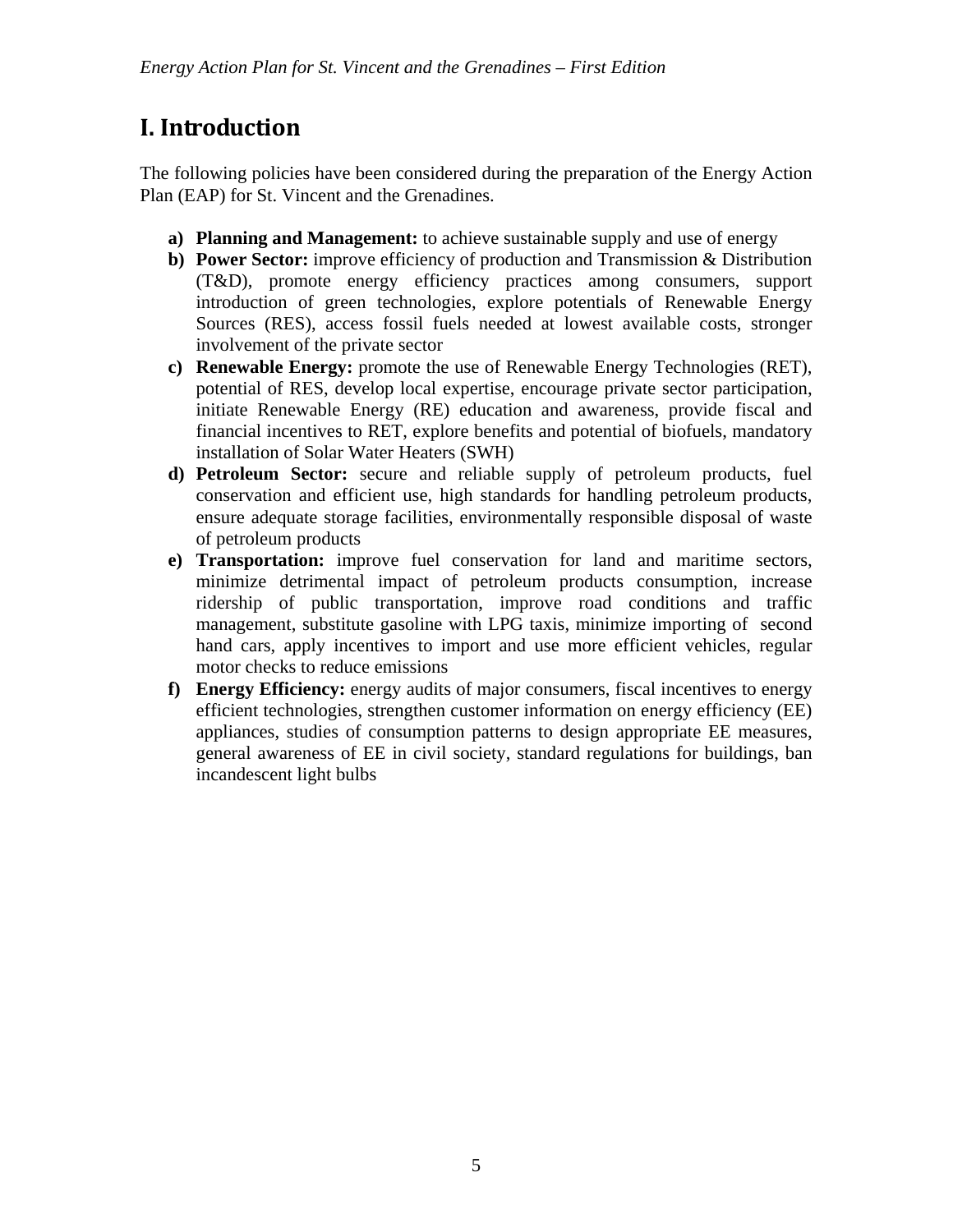## **II. Current Situation**

## **2.1 Fuel imports and energy costs**

Saint Vincent and the Grenadines (SVG) has a population of  $100,272$  (2006 estimate)<sup>1</sup> inhabitants, with approximately 92,000 of those living on the main island, St. Vincent. Other islands of importance are Bequia, Union Island and Canouan. Because of its small size and a lack of large industrial activities, SVG has a low demand for energy. The country is currently almost completely dependent on imported petroleum products like gasoline (for transport), diesel (transport and electricity generation), kerosene (cooking) and butane/LPG (cooking, water heating, and industry). Only St. Vincent has indigenous hydro resources, which are exploited for electricity generation. Figure 1 presents increase of fossil fuel imports in the last 7 years.



**Figure 1. Oil derivates imports in tones of oil equivalent for 2002-2008 period (Source: Statistics Office, 2009)** 

## 2.1.1 Total energy consumption

The total energy consumption (only fossil fuels) went from 64,840 Tonnes of Oil Equivalent (TOE) in 2002 up to ~91,000 TOE<sup>2</sup> in 2008. Meanwhile, hydro power contributed slightly less than 2,000 TOE in 2008, i.e. the share of renewable energy (not counting non-commercial biomass, charcoal and solar thermal energy) was about 2% of total energy consumption. On St. Vincent alone, renewable energy in the form of hydro

 1 Statistical Office of Saint Vincent and the Grenadines

 $2^2$  There is a slight discrepancy between data provided by Customs and by the Statistics Department; values from Statistics Office were the ones considered, underlining the need for consistent energy statistics to be developed.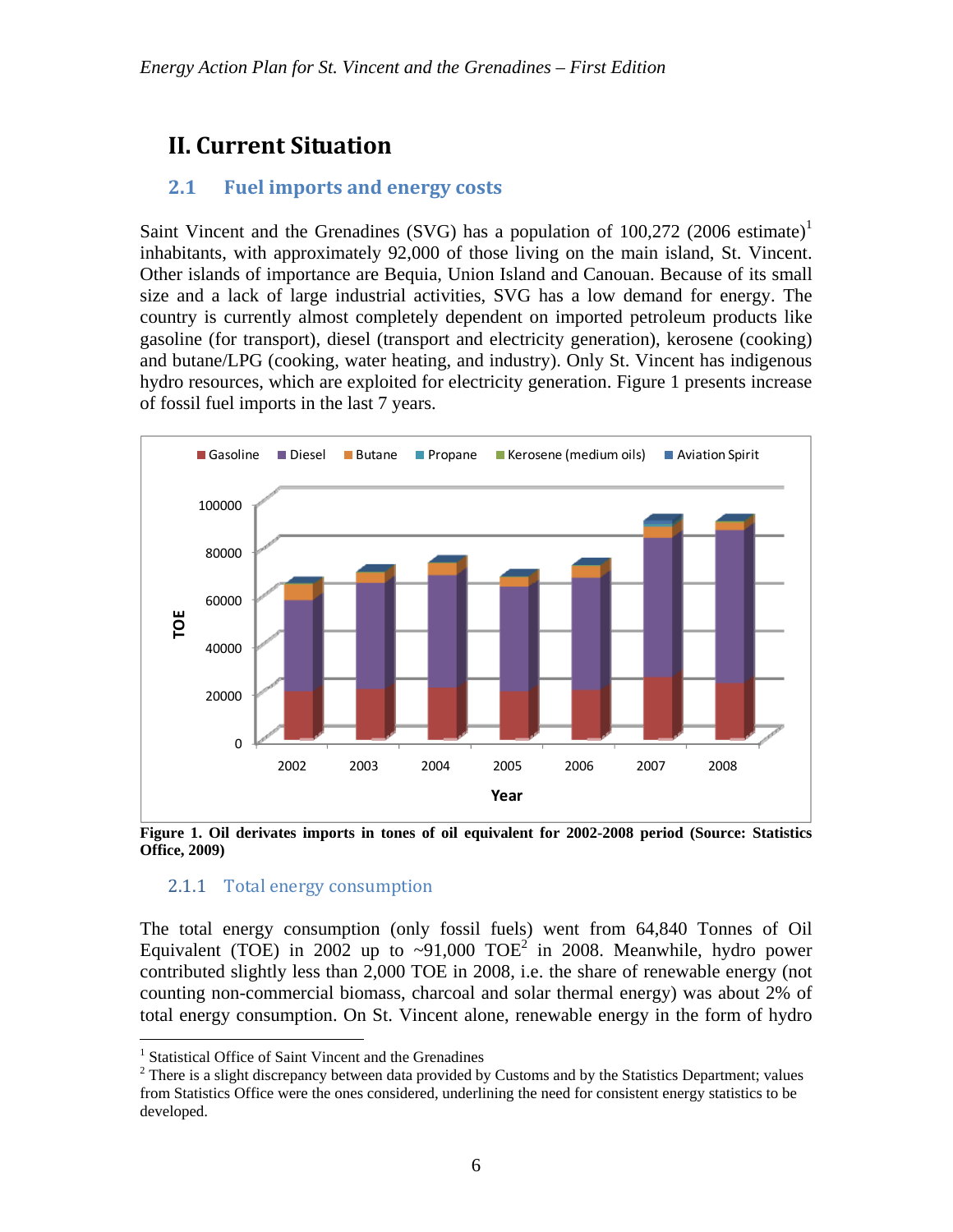power contributed an estimated 5% to the total primary energy consumption. Diesel and gasoline alone add-up >90% of the energy matrix of SVG, see Figure 2 and Table 1.



**Figure 2. Energy matrix of Saint Vincent and the Grenadines by energy source in 2008 (Sources: Statistics Office and VINLEC, 2009)** 

| Fuel                       | <b>TOE</b> |  |
|----------------------------|------------|--|
| Diesel (VINLEC)            | 25,549     |  |
| <b>Aviation Spirit</b>     | 5          |  |
| Kerosene                   | 598        |  |
| Hydro                      | $1,953^3$  |  |
| Propane                    | 0.78       |  |
| <b>Butane</b>              | 3,074      |  |
| Diesel (transport et al)   | 38,430     |  |
| Gasoline (transport et al) | 23,299     |  |
| <b>TOTAL</b>               | 92,909     |  |

**Table 1. Energy matrix values in TOE (Source: Statistics Office, 2009)** 

#### 2.1.2 Fossil fuel imports trends

1. Spending on imports of fossil fuels has increased considerably since 2002 due to the rising price for petroleum on the world markets. The price of oil

<sup>&</sup>lt;sup>3</sup> Gross electricity production from hydro plants is used as the primary energy form, as suggested by the IEA Energy Manual of Statistics, 2005, pg.137.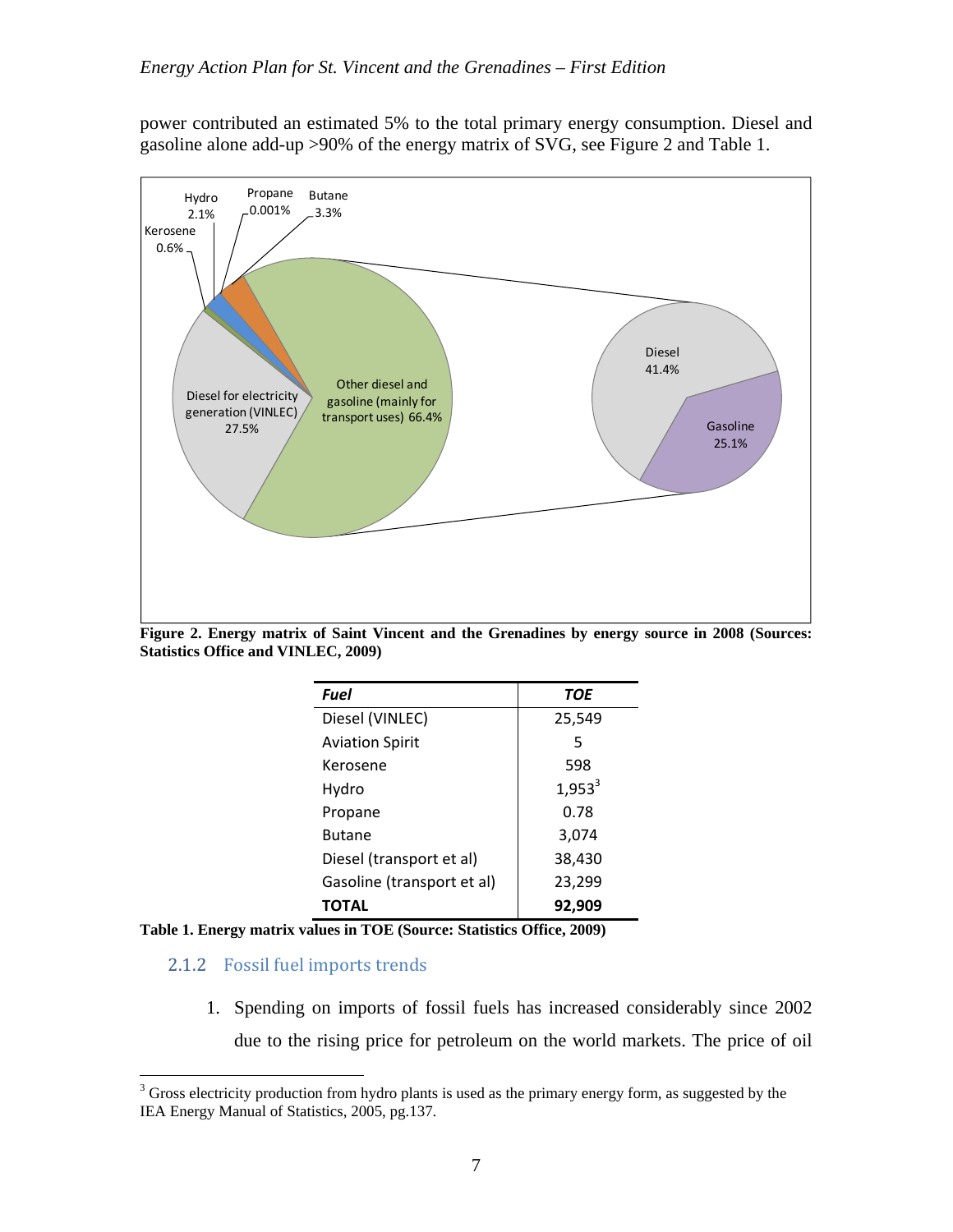has increased from about US\$ 32 per barrel at the beginning of 2004 to more than US\$ 70 in April 2006 with a new record-high of US\$ 147 in July 2008 (see



Figure 3).

 $\overline{a}$ 

**Figure 3. New York Mercantile Exchange prices for West Texas Intermediate 1996 - 2009**

Considerable increase in expenditure for oil derivate imports have taken place in the last six years (see Figure 4), where almost 17% of the country's GDP was destined to fossil fuels imports in 2008, see Figure 5. There is the general belief that petroleum prices tend to remain above previous levels due to increased shortages on the world market and oil findings (reserves) reaching a peak by the end of this decade<sup>4</sup>.

<sup>&</sup>lt;sup>4</sup> Reserves to production ratio. Some studies suggest that this point has already been passed, see e.g. Energy Watch Group, Oil Peak, "Crude Oil – The Supply Outlook", revised edition February 2009 (www.energywatchgroup.org)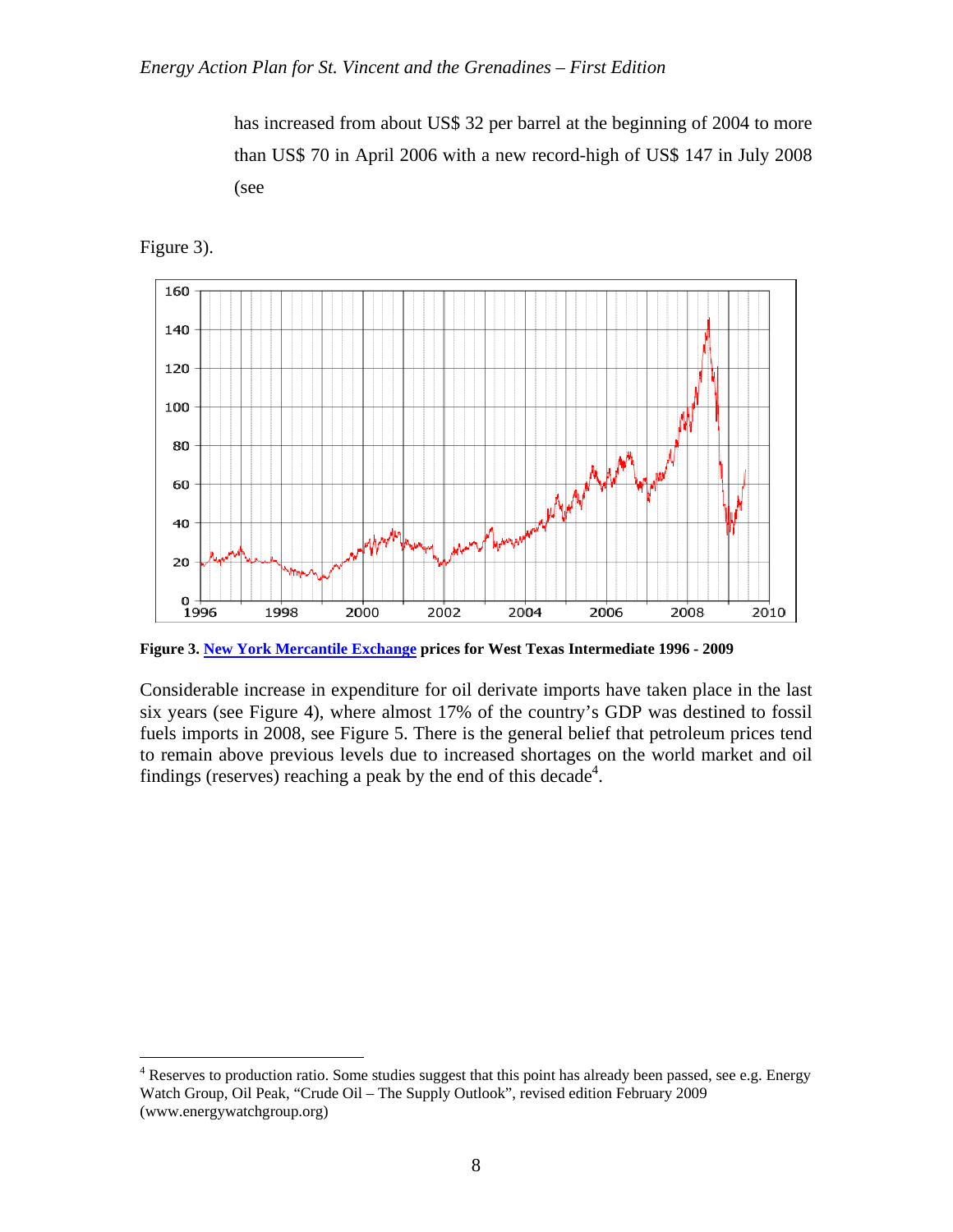

**Figure 4. Fossil fuels imports expenditure in 2001 EC\$ (Source: Statistics Office and Eastern Caribbean Central Bank (ECCB), 2009)** 

Imports for diesel and gasoline will reach about EC\$ 110 million in 2009, as compared to EC\$ 158 million in 2008.



**Figure 5. Comparison of GDP per capita vs. fossil fuel expenditure per capita (Sources: Customs and Statistics Office, 2009)** 

## 2.1.3 Prices for transport fuel

 $\overline{a}$ 

Energy prices in SVG are high compared to international standards<sup>5</sup> (not counting high

 $<sup>5</sup>$  Nonetheless, they are still comparable to other island states in the region.</sup>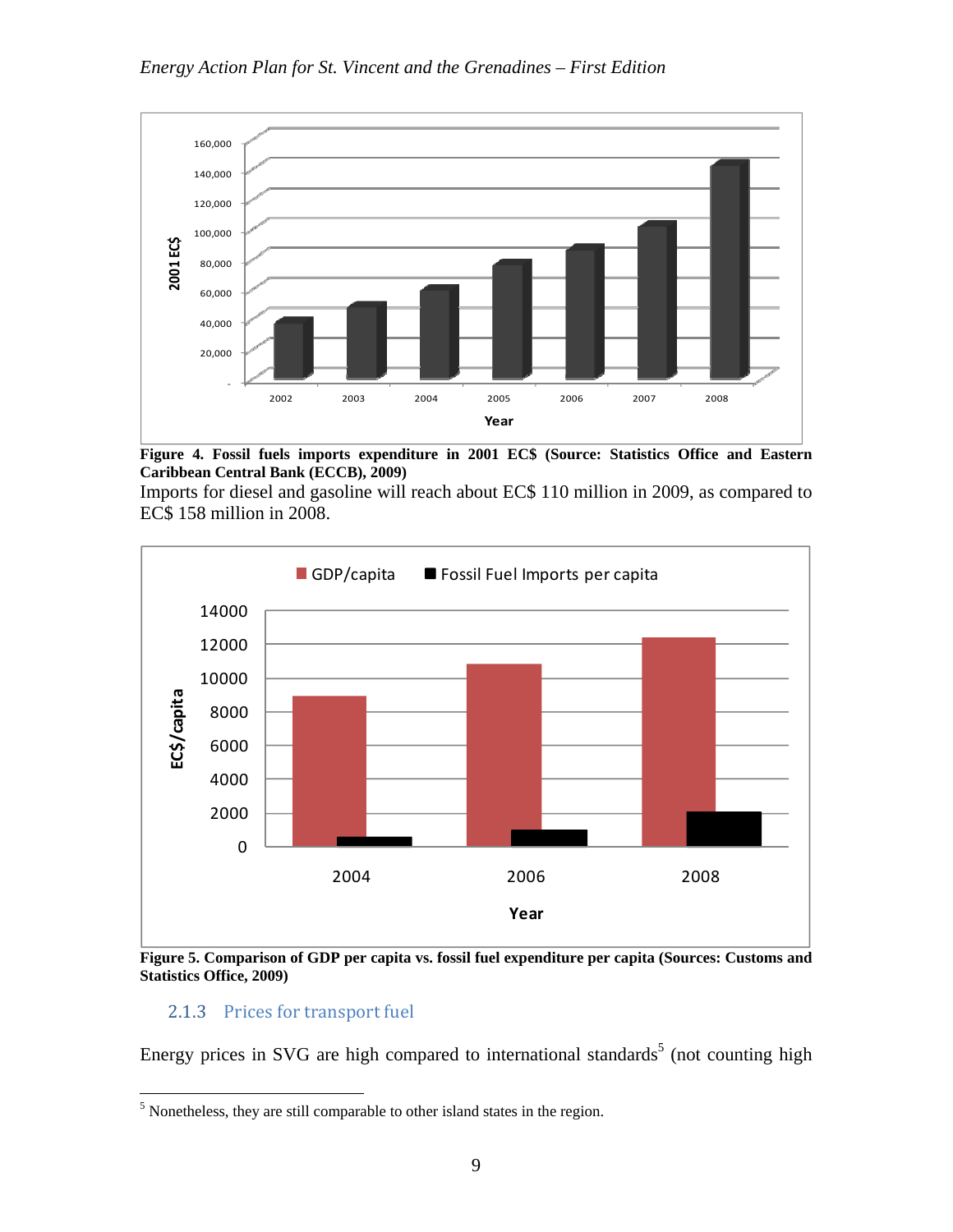fuel taxes imposed on energy consumption in other countries), with final consumer or retail costs for transport fuel (at petrol stations) standing at EC\$ 7.25 per imperial gallon for diesel and EC\$ 8.00 per imperial gallon for gasoline in March 2005, and EC\$ 9.50 per imperial gallon for diesel and EC\$ 11.50/imperial gallon for gasoline in the second half of 2006<sup>6</sup>. In July 2008, gasoline was sold for EC\$ 15.33/imperial gallon and diesel at EC\$ 15.50/imperial gallon at the petrol station, doubling the price of just three years earlier. In August 2009 the price was EC\$ 10.61 per imperial gallon for gasoline, showing an upwards trend (see Figure 6).



**Figure 6. Transport fuels pump prices (Source: Ministry of Trade)**

#### 2.1.4 Prices for cooking and other purposes

1

The price for LPG used in approximately 20,000 households mainly for cooking purposes was also increased in early 2006. In September 2009, a 20 lb cylinder cost EC\$ 35-40<sup>7</sup>, and a 100 lb cylinder EC\$ 163-184.<sup>8,9</sup> However, with the implementation of the Energy Cooperation Agreement (PETROCARIBE) signed by the Government in 2005, these price increases were effectively curtailed through the introduction of cheaper LPG supplies under the Agreement, a 22 lb cylinder costing EC\$29.00 and a 100 lb cylinder EC\$155.00. Further, kerosene fuel increased up to EC\$15.10/imperial gallon in July 2008 and went down to EC\$ 8.77/imperial gallon in September 2009.

 $6$  New pricing schemes came into effect on January 25, 2006. Slightly discounted prices apply to the wholesale market.

<sup>&</sup>lt;sup>7</sup> Prices for LPG vary per Area, where Area I (Kingstown and suburbs) and Area II (windward up to Langley Park and leeward coast up to Wallilabou) its EC\$ 35 per 20 lb cylinder; Area III (windward coast up to Fancy and leeward coast up to Richmond) is EC\$ 36 per 20 lb cylinder; and Area IV (Grenadines) is EC\$ 40 per 20 lb cylinder.

<sup>&</sup>lt;sup>8</sup> Price controls by the government for LPG were established in 2005 as consequence of conflicts with the only supplier, Texaco.

<sup>&</sup>lt;sup>9</sup> St. Vincent and the Grenadines Statutory Rules and Orders, 2006 No. 7. Gazetted 31<sup>st</sup> of March, 2006.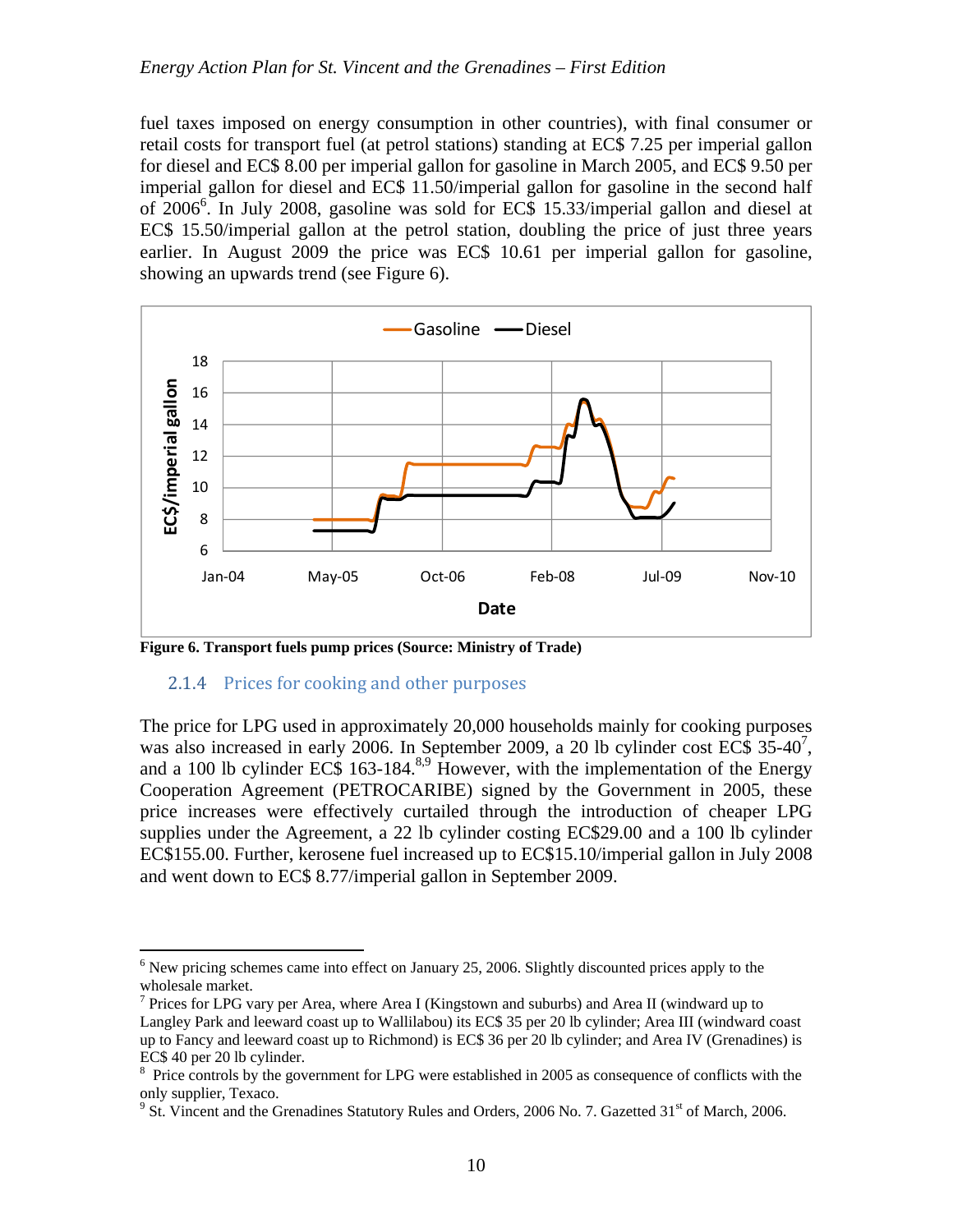## 2.1.5 Fuel price regulation

All fuel prices to end-consumers have a three-month delay<sup>10</sup> and therefore do not reflect current variations of prices in the import market. Between January 2005 and January 2006 prices were kept constant (under government control regulations) despite significant cost increases for the purchase of fuels, leading to government subsidies of EC\$ 6 million in total.

## 2.1.6 Electricity rates and generation costs

Electricity tariffs are composed of a unit cost per kWh, a minimum base charge for domestic and commercial consumers, a demand charge for commercial and industrial customers, and a fuel surcharge per kWh, which varies monthly depending on fuel costs (in April 2006, the fuel surcharge was EC\$ 0.372/kWh), see Table 2 for further details. In addition, a 15% Value-Added Tax (VAT) is levied on kWh consumption of over 200 units for domestic consumers $11$ , and on the total consumption for commercial and industrial consumers.

| <b>Type of Customer</b> | < 50  | >50<br>kWh/month kWh/month | All<br>units | <b>Minimum Demand</b><br><b>Charge</b> | <b>Charge</b>            |
|-------------------------|-------|----------------------------|--------------|----------------------------------------|--------------------------|
| Domestic (EC\$)         | 0.425 | 0.50                       |              |                                        |                          |
| Commercial (EC\$)       |       |                            | 0.48         | 15                                     | 12                       |
| Industrial (EC\$)       |       |                            | 0.44         |                                        | 12                       |
| Street Lighting (EC\$)  |       |                            | 0.565        |                                        | $\overline{\phantom{a}}$ |

**Table 2. Electricity rates in Saint Vincent and the Grenadines effective since December 198912**

As a consequence of oil price hikes, electricity tariffs increased considerably in recent years (see Figure 7). In 2007 households paid on average EC\$0.89/kWh including fuel surcharge, in 2008 this increased to nearly EC\$ 1.05/kWh, i.e. the average annual household bill for electricity increased to about EC\$ 1700. Due to lower fuel prices, average consumer costs for electricity have dropped to EC\$ 0.85/kWh in mid 2009. For every US\$ 10 per barrel of petroleum, the fuel surcharge varies by about US\$ 0.02/kWh.

 $\overline{a}$ 

 $10$  Monthly adjustment of prices on the basis of previous three-month average.

<sup>&</sup>lt;sup>11</sup> Monthly average electricity consumption in the domestic sector was  $\sim$ 150 kWh/month in 2008.

<sup>&</sup>lt;sup>12</sup> Further details available at: http://www.vinlec.com/Article3.asp?articleid=15&zoneid=10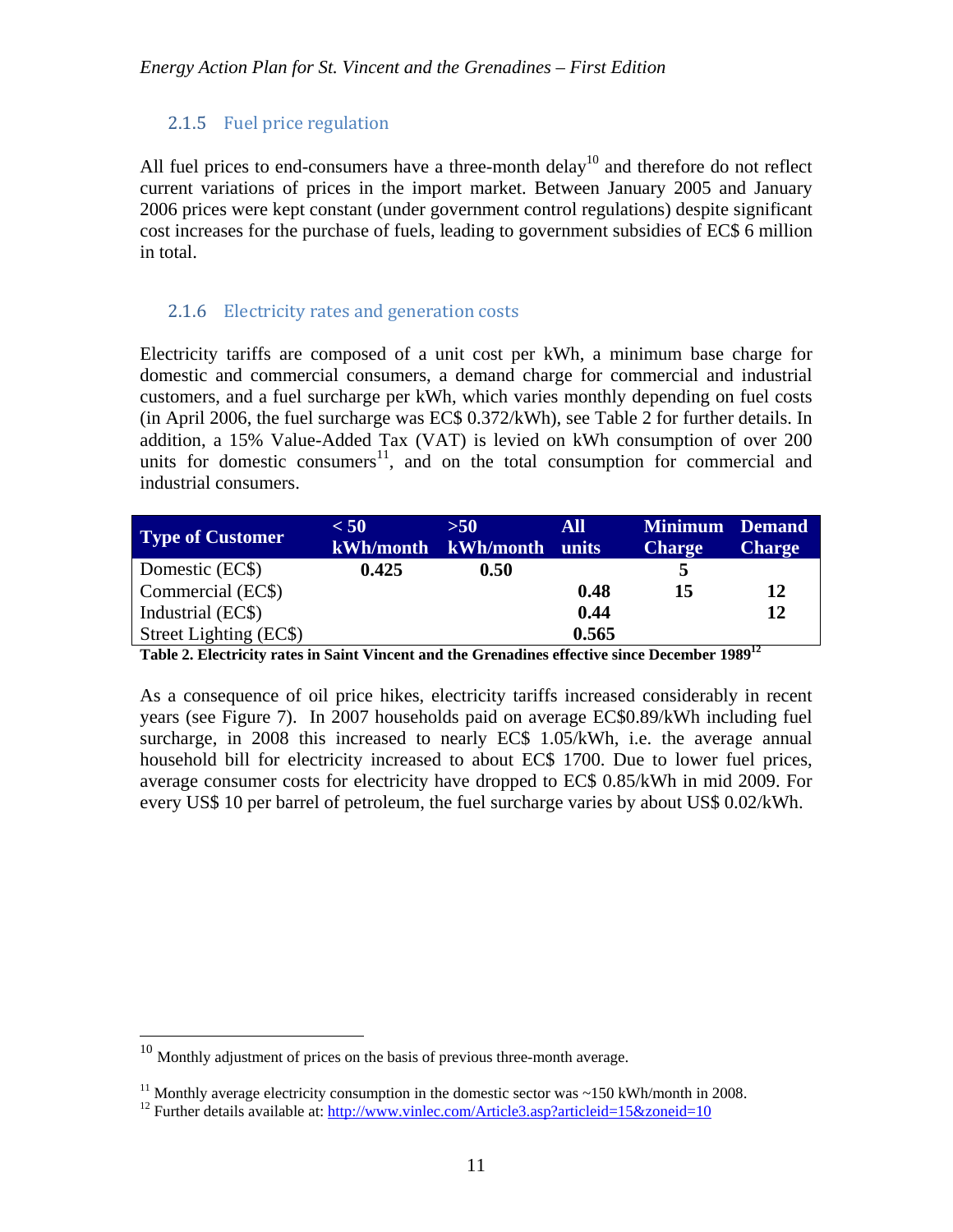

**Figure 7. Average cost of electricity for all consumers in accordance to generated revenue from fixed**  tariffs<sup>13</sup> and fuel surcharge (Source: VINLEC, 2009)

The raise in tariff is clearly due to the fuel surcharge, which augmented from a yearly average of EC\$0.09/kWh in 1998, to EC\$0.52/kWh in 2008, an increase of more than 570% in 10 years. Figure 8 shows how the fuel surcharge is on its way to reach the tariff rates set. In 1998, the fuel surcharge was 15% of the full tariff paid by consumers. In 2008 it was 50%.



**Figure 8. Hike of fuel surcharge: a) yearly increase of value of fuel surcharge (Source: VINLEC, 2008)** 

 $\overline{a}$ 

<sup>&</sup>lt;sup>13</sup> Includes average cost of kWh to different types of customers, minimum and demand charge, see Table 1.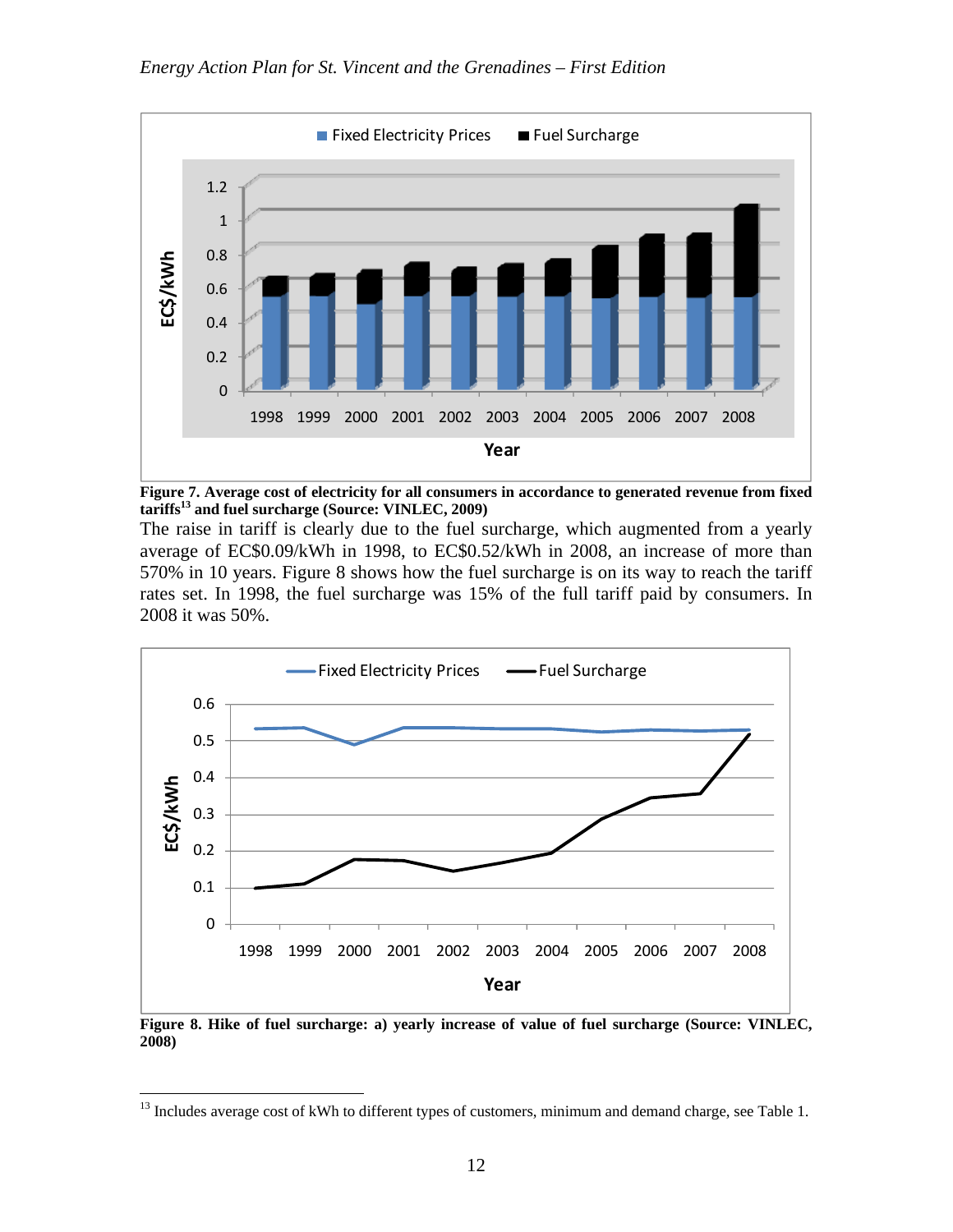VINLEC's revenue per unit sold is in line with other small island states in the Eastern Caribbean, like Grenada, St. Lucia and Dominica, which all face extremely high electricity prices due to high priced oil imports and inefficient generation and (in some cases) distribution systems. It is clear that those energy prices affect negatively economic activities, mainly those closely related to energy-intensive consumption, such as food processing, gastronomy and tourism sectors. In this environment, most energy intensive industries will not be competitive against lower priced countries in the region (in particular Trinidad), thus creating a significant obstacle for development in SVG's manufacturing sector. VINLEC has therefore undertaken a Cost-of-Services study that was concluded in 2007. The study looked into its cost structure and came up with recommendations for a tariff revision that minimises cross-subsidies. The study also examined the demand charge levied on both industrial and commercial customers as well as a review of the base year used to compute the fuel surcharge.

While many of the inputs associated with electricity costs have remained stable, the fuel costs have tended upwards, resulting in an overall increase in electricity costs over the past years (Figure 9).



**Figure 9. Cost of electricity generation by type of expenditure 1998-2007 (Source: VINLEC, 2008)** 

It is clear that increase in generation costs is mainly due to the increase in fuel and also a slight increase in diesel generators' operation and maintenance.

## **2.2 Electricity sectors**

## 2.2.1 Installed capacity

In 2009, SVG's state-owned utility VINLEC had almost 49 MW (11.5% of the installed capacity is hydro) installed capacity, of which 40.5 MW are operated on the main island of St. Vincent alone with two diesel generating facilities, Cane Hall (26.2 MW) and recently commissioned Lowman's Bay (8.7 MW), and three hydro power stations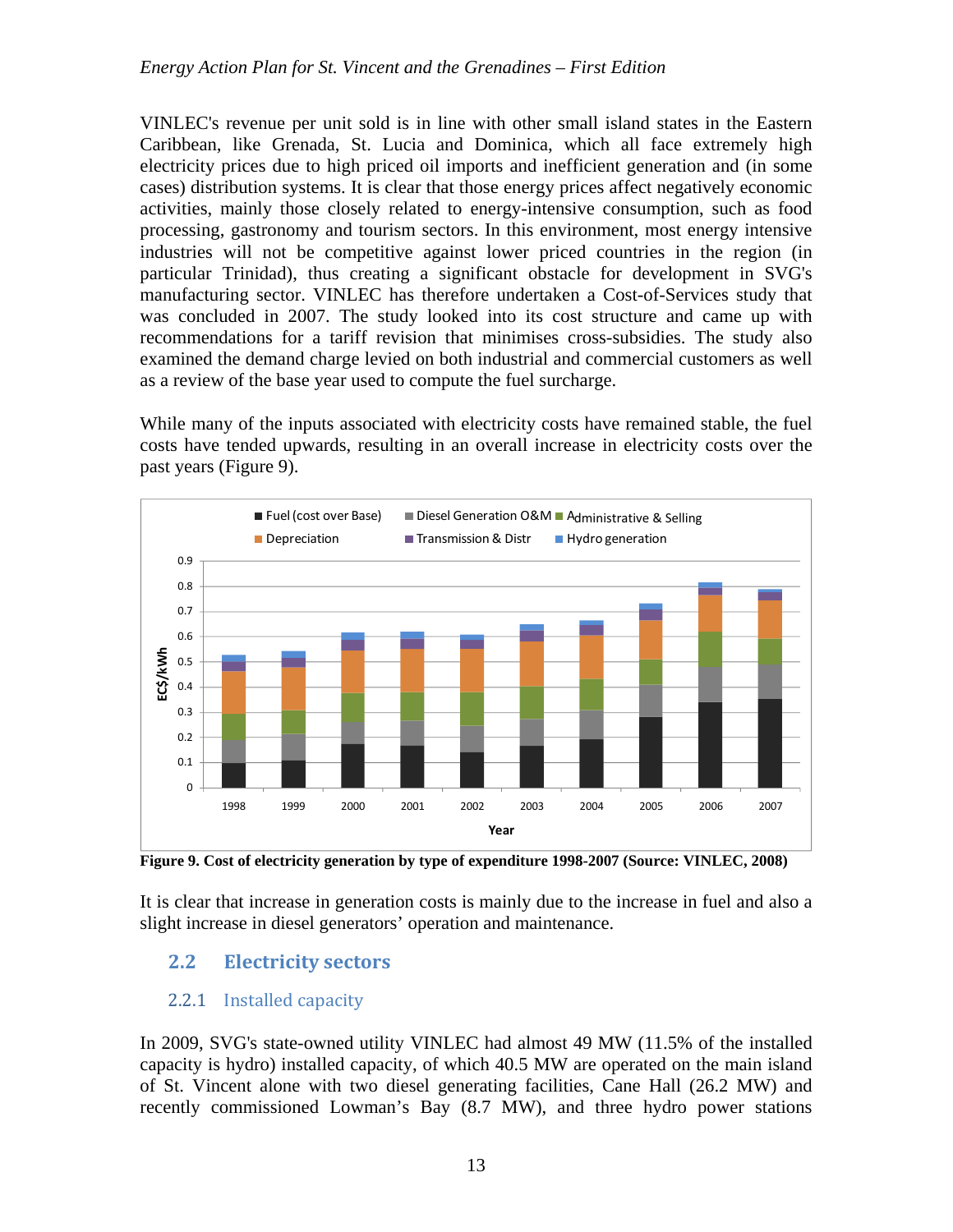(Cumberland 3.7 MW, Richmond 1.1 MW, and South Rivers 0.9 MW), with the remaining diesel fuelled units distributed among Bequia (2.9 MW), Union Island (1.3 MW), Canouan (3.1 MW) and Mayreau (180 kW); see Figure 10.



**Figure 10. Installed capacity (MW) by location site** 

The other Grenadines islands are supplied by privately owned electricity systems on the basis of diesel plants. Bequia, Union Island, Canouan and Mayreau are also completely reliant on diesel power. According to VINLEC's 2007 report, St. Vincent has some 5.6 MW (constant in the last 10 years) of available hydro power, depicted in Figure 11, and diesel power plants (evolved from 20.8 MW in 1998 up to 35 MW in 2007, an almost 70% increase in diesel power plants capacity).



**Figure 11. VINLEC's historical trend of installed capacity (MW)**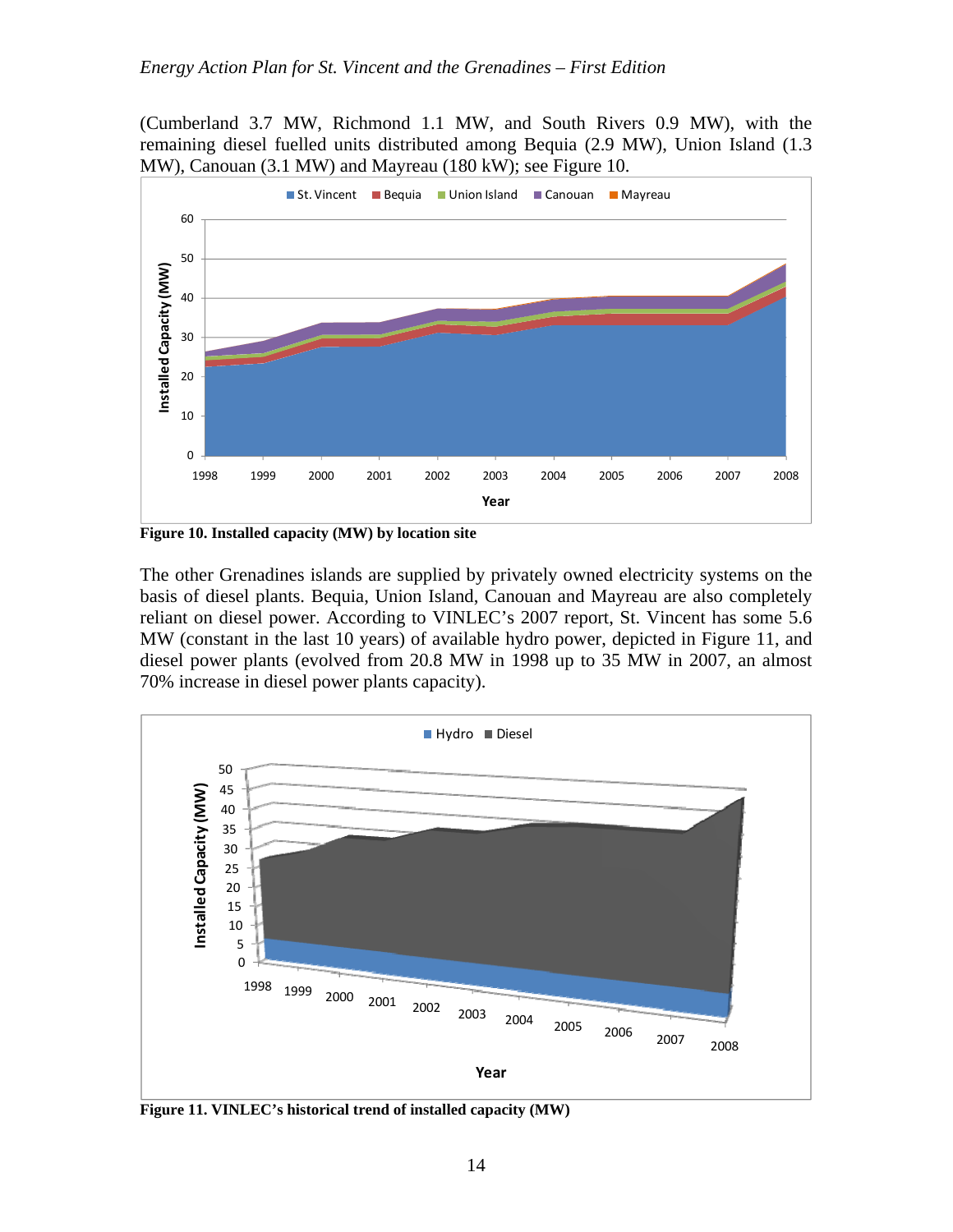



**Figure 12. Percentages of installed capacity of diesel and hydro** 

Since hydro power is not available at full scale year-round and some diesel plants work only as back-up systems, the firm capacity is far lower, and reached only approximately 40 MW in 2009. For St. Vincent alone, the firm capacity was 32 MW, while peak demand was 20 MW in 2008, thus leaving sufficient reserve margin during most of the year.

Most of VINLEC's diesel generators are old, inefficient, and in need of replacement by newer engines or other means of electricity generation. This represents an opportunity to move towards new sources of energy. The specific energy output of 17 kilowatt-hours per imperial gallon in 2004 from all diesel-powered generators was below comparable data in neighbouring countries. It has increased to slightly over 18 kilowatt-hours per imperial gallon in 2009 with the inauguration of the new generator set at Lowmans Bay.<sup>14</sup>

A new diesel plant of 9 MW at Lowmans Bay began operation at the end of 2006. In place of this more efficient plant, outdated generator sets totalling about 6 MW will be decommissioned. The new plant is supplied with diesel under the Petrocaribe Agreement. The Government is also looking to future electricity generation needs and actively pursuing plans for the introduction of an additional 8-10 MW at Lowmans Bay. Works have already started for deployment of two new generators that will operate on Heavy Fuel Oil (HFO), and transformation of the existing diesel-operating units to HFO. New generating units were also installed at the Canouan and Bequia plants in 2007.

 $14$ It is more than 19 kWh in St. Lucia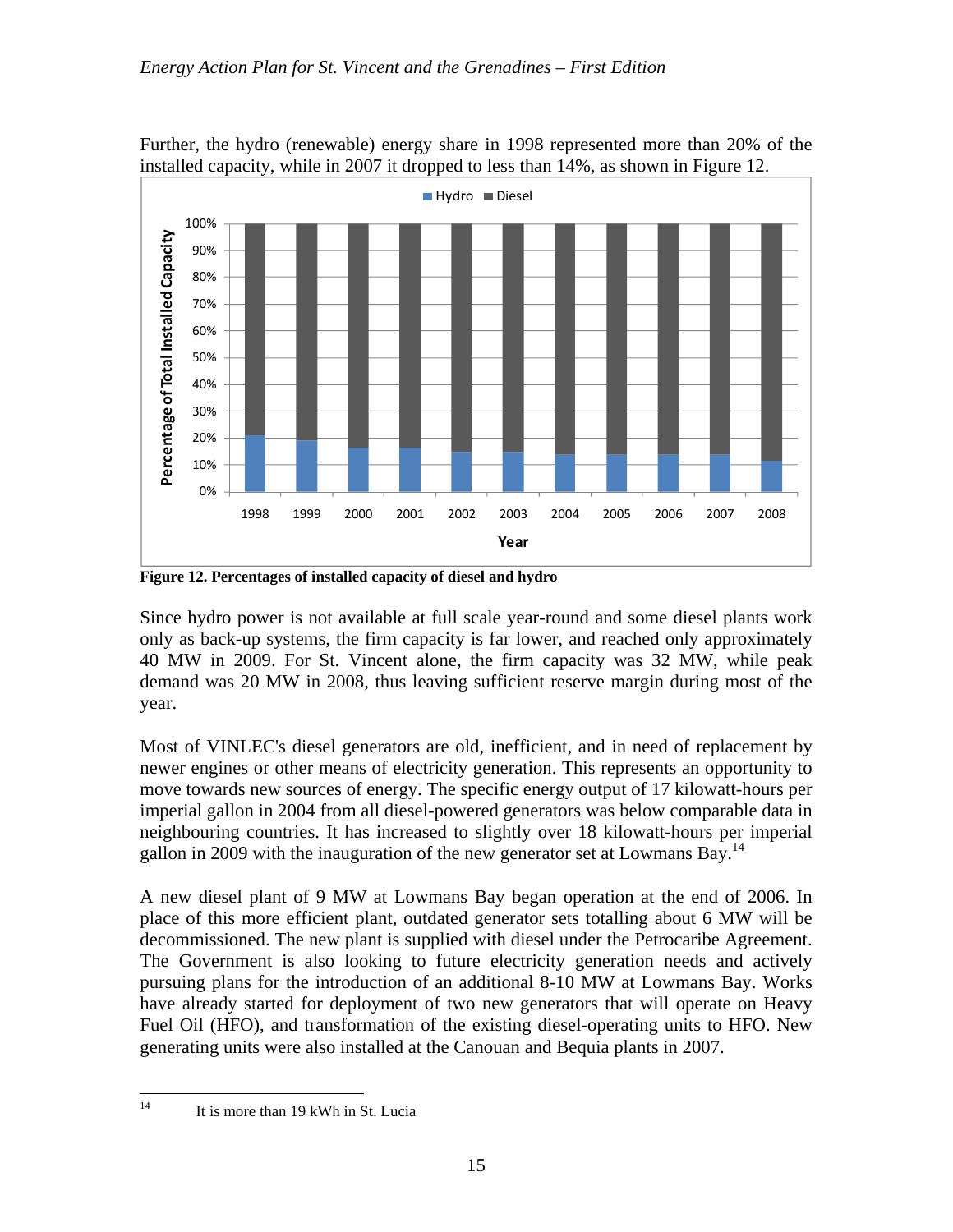## 2.2.2 Diesel fuel for electricity generation

VINLEC's oil bill increased considerably since 2004, peaked in 2008, and was lower in 2009 (see Figure 13).



**Figure 13. Annual fuel cost for generation of electricity (Source: VINLEC)** 

VINLEC is the largest sole consumer of imported petroleum products, using 33.83% of total oil imports in 2008. That same year, 49% of total diesel imports were used to generate electricity.

Specific fuel costs ranged EC\$ 0.20/kWh in 2004, roughly EC\$ 0.37/kWh in 2005 and EC\$ 0.32/kWh in 2007. These numbers give an idea of the potential savings if current fossil fuels were replaced with renewable energy sources. Current  $CO<sub>2</sub>$  emissions from the electricity sector are in the range of  $77,400$  tons per year.<sup>15</sup>

## 2.2.3 Electricity generation and sales

 $\overline{a}$ 

SVG's residential and commercial sectors, including the government, are the largest consumers of electricity (see Figure 14 and Figure 15). On the other hand, there are few industrial activities on the island, and consumption for street lighting is minimal. Total consumption went from 74.6 GWh in 1998, to 122.9 GWh in 2008—a 70% increase in 10 years.

<sup>&</sup>lt;sup>15</sup>The combustion of 1 litre of diesel leads to the emission of about 2.7 kg of  $CO<sub>2</sub>$ .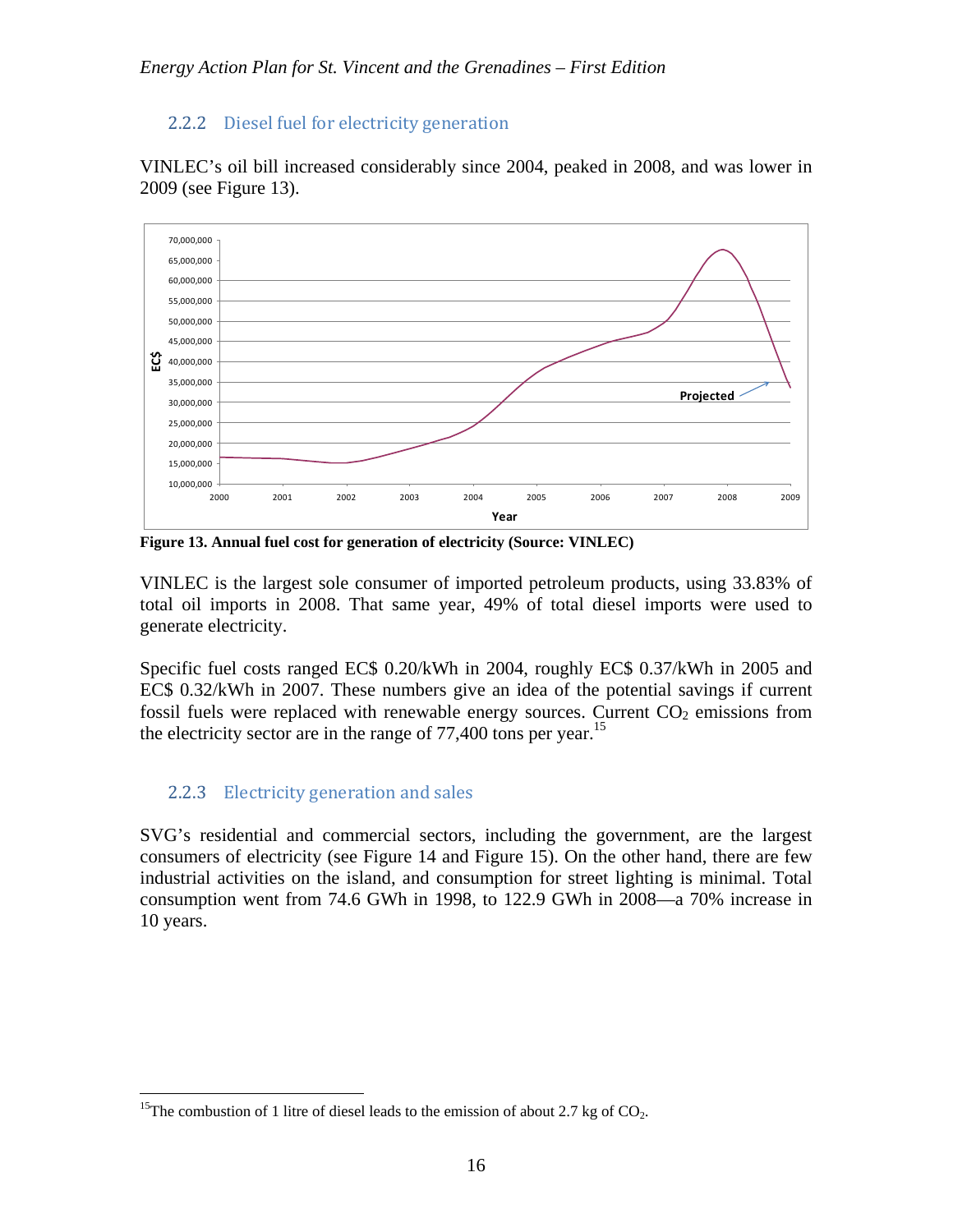#### *Energy Action Plan for St. Vincent and the Grenadines – First Edition*



**Figure 14. Electricity consumption in St. Vincent and the Grenadines by sector in 2008 (Source: VINLEC, 2009)** 



**Figure 15. Evolution of energy consumption in Saint Vincent and the Grenadines per sector from 1998-2008 (Source: VINLEC, 2009)** 

#### 2.2.4 Losses

In 2007, line losses and unmeasured consumption accounted for 8.7% of the total consumption, showing a downward trend since 1998 (see Figure 16). This percentage is considered low when compared to international standards. Nevertheless, a 1% drop in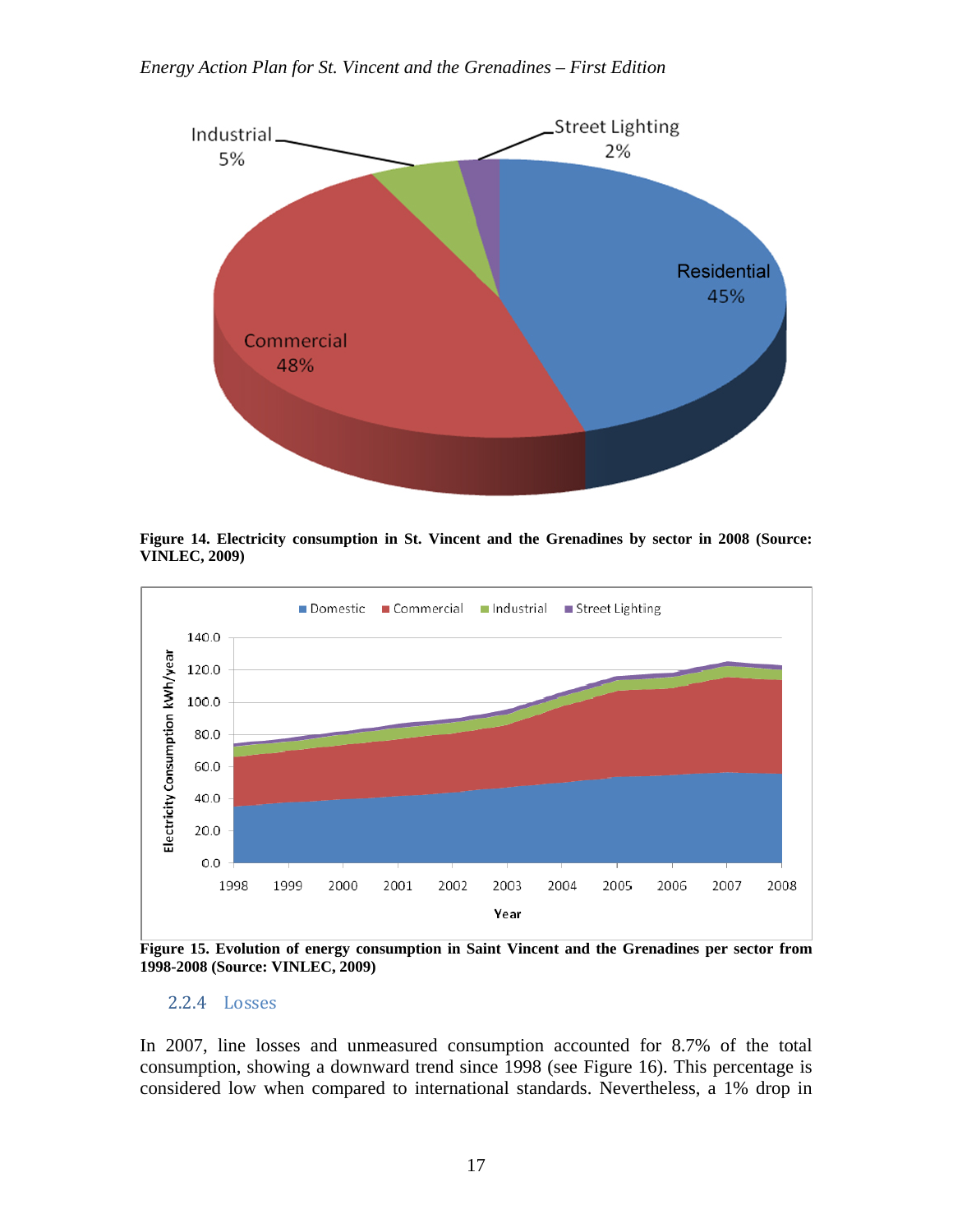

electricity losses would increase delivered generation by 1.2 GWh.

**Figure 16. VINLEC technical and non-technical losses % of net generation and absolute losses values (kWh) from 1998-2007** 

#### 2.2.5 Electricity peak demand

Peak demand in St. Vincent alone has risen from less than 14 MW in 1998, to 20 MW in 2008 – a 40% increase in 10 years. Peak demand in the Grenadine islands (with the exception of Mayreau) has shown similar increases. Canouan's peak demand has increased by about 60% (see Figure 17).



**Figure 17. Electricity peak demand evolution (1998-2008) in Saint Vincent and the Grenadines (Source: VINLEC, 2009)**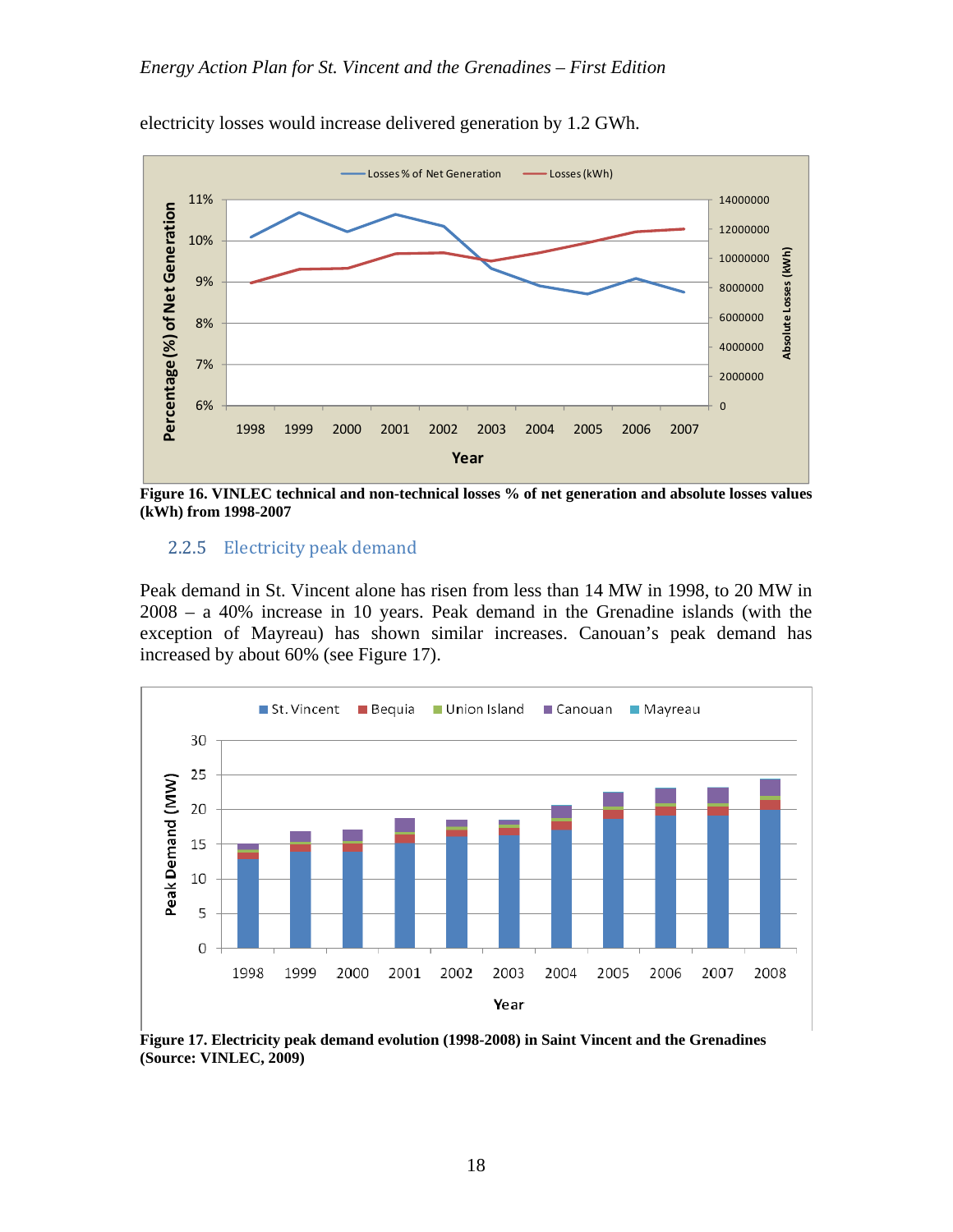Typical day load curves for St. Vincent show that peak demand occurs from 10:00 am to 4:00 pm. A smaller peak occurs from 7:00 pm to 8:00 pm on weekdays, whilst weekend peak demand takes place from 6:00 pm to 10:00 pm (see Figure 18). These patterns reveal the hours where efficiency measures are mostly needed.



**Figure 18. Load Curves for a typical weekday and weekend demand in St. Vincent (Source: VINLEC, 2009)** 

## **2.3 Transport sector**

 $\overline{a}$ 

While energy demand from all sectors increased due to economic growth and rising incomes, the transportation sector fuels the fastest-growing demand. With more than 25,382 vehicles<sup>16</sup> registered in SVG in July 2009 (see Figure 19 for number of imported vehicles per year), private and public transport is the largest energy consuming sector, with 9.7 million imperial gallons of diesel and 6.4 million imperial gallons of gasoline spent in  $2008^{17}$ , a steady increase is portrayed mainly for diesel in Figure 20). Most of the vehicles are privately owned sedans, but there is also a significant quantity of mini-vans operated by privately owned public transport business.

As of  $15<sup>th</sup>$  December 2009, there were approximately 1095 vessels operating in the waters of St. Vincent and the Grenadines/utilizing fuel from St. Vincent and the Grenadines. Of these: 50 inclusive of nine (9) local Roro passenger ships, 12 cargo ships<sup>18</sup> are registered with the Maritime Administration; 745 are fishing vessels, of which 738 are propelled by gasoline outboard engines and seven (7) are propelled by diesel engines; there is an estimated 200 private vessels of which 15 have diesel engines; and, there is an estimated 100 small commercial yachts.

<sup>&</sup>lt;sup>16</sup> Data provided by the Motor Vehicle Registration Statistics, Inland Revenue Department. This may not represent the real size of SVG's fleet, since many of the registered vehicles may not be actually "on the road", but should be used as an estimate of the fleet size.

<sup>&</sup>lt;sup>17</sup> These values represent all diesel and gasoline that was not used for electricity generation. Road and sea transport and other minor fuel consuming activities are taken into account.

<sup>&</sup>lt;sup>18</sup> These cargo ships trade within the Caribbean area. They may fuel outside of St. Vincent and the **Grenadines**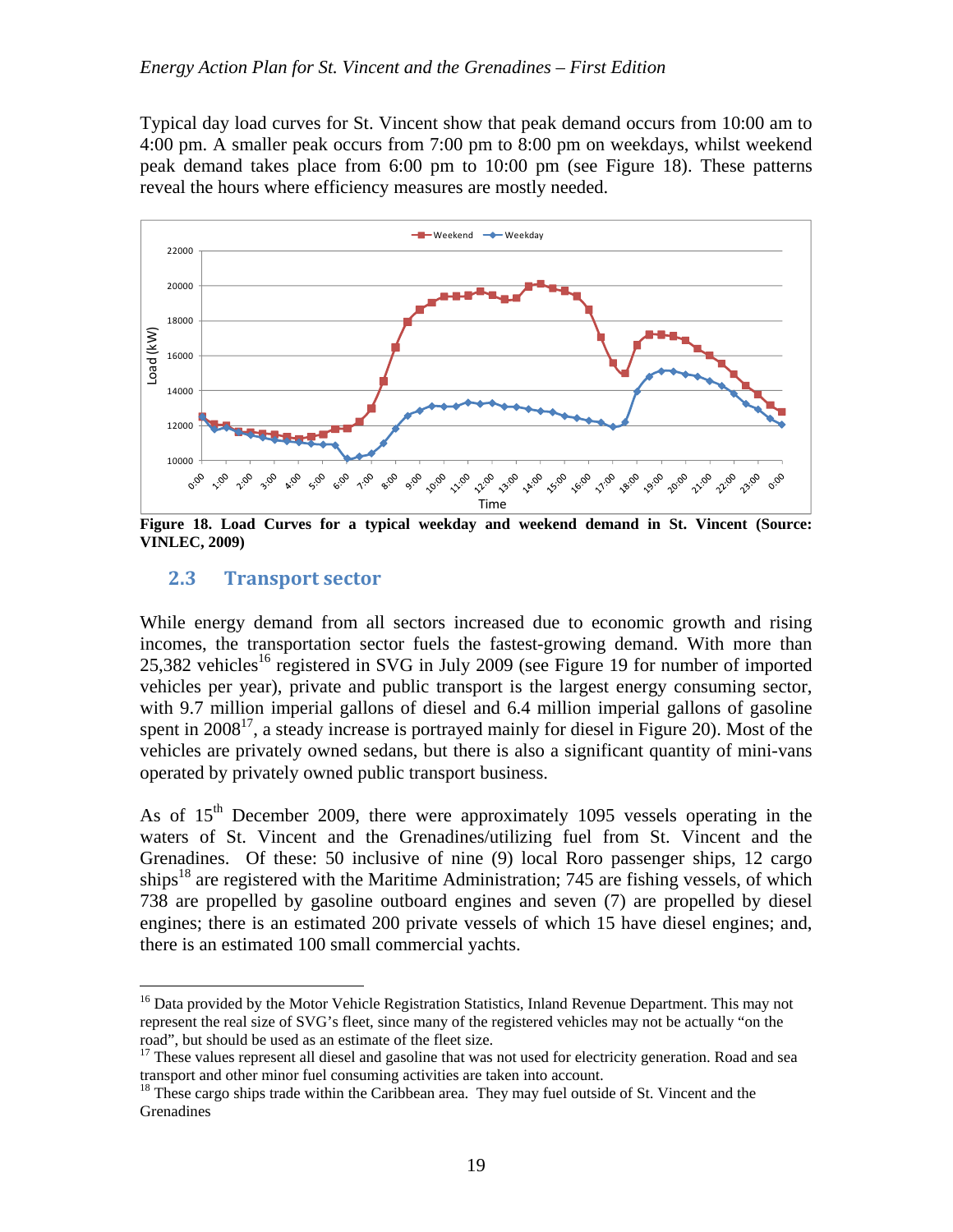

**Figure 19. Motor vehicle registration values from 2000-2009 and number of imported vehicles per year (Source: Licensing Office, Inland Revenue Department and Statistics Office, 2009)** 



**Figure 20. Imported diesel and gasoline per year for other uses aside electricity generation (Source: Statistics Office, VINLEC)** 

The average age of the vehicle fleet is rather high, hence contributing to higher fuel consumption, combined with the lack of emissions monitoring and regular engine maintenance requirements, a low performing public transport system, mediocre road conditions, and poor traffic management.

Between 1998 and 2008, about 1400 cars are imported every year on average, with a high share of second-hand vehicles. There is also a tendency to import large-size vehicles with higher fuel consumption (low mileage per gallon). Small-size light-weight cars with efficient low-consuming engines and motor-cycles are not very common.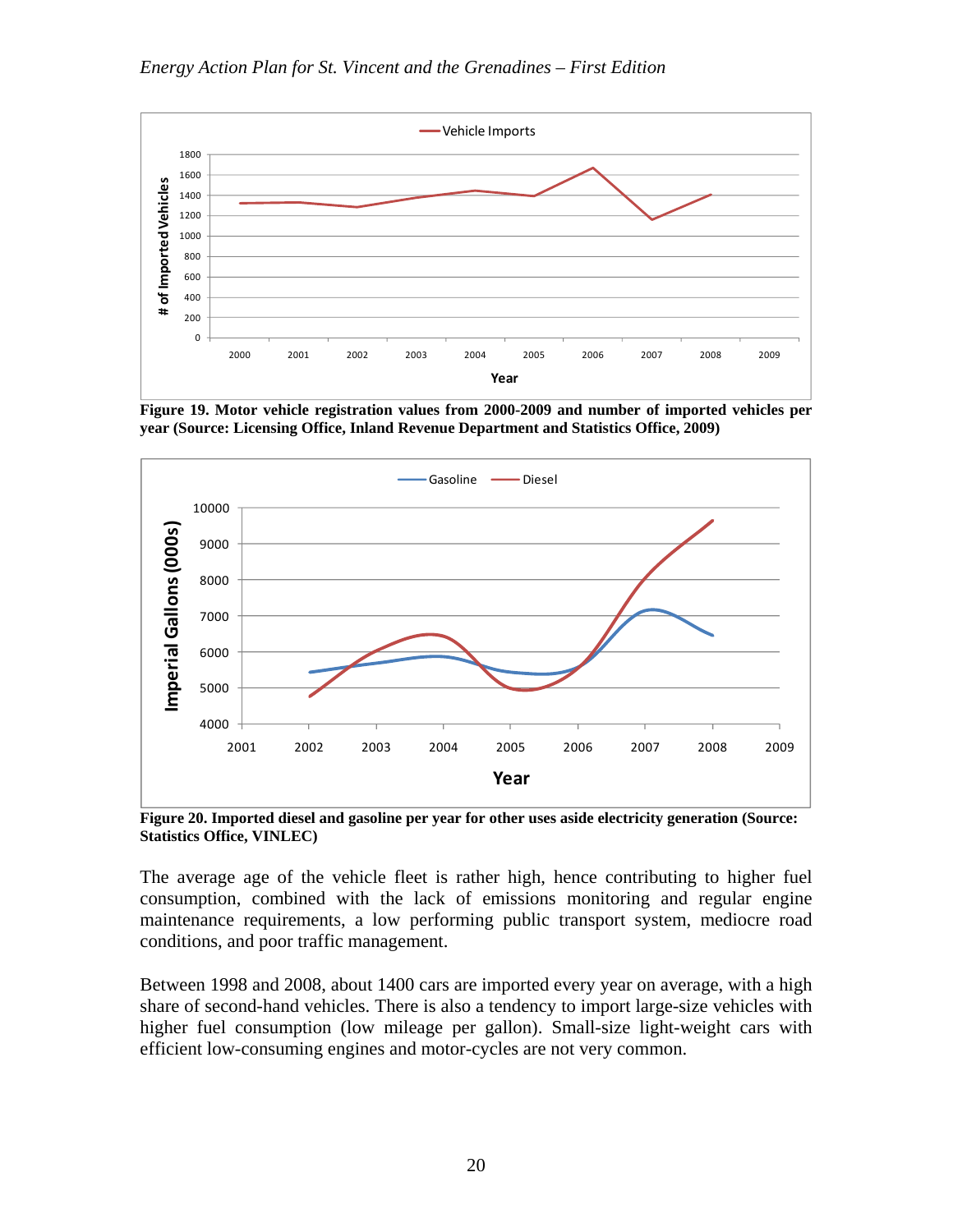## **2.4 Renewable energy sources**

SVG has substantial renewable energy sources to provide for heat (solar thermal, biomass), electricity (wind, geothermal, hydro, and solar) and possibly fuel (biomass). While these resources offer the potential to supply a large share of future energy needs, only hydro (see 2.2.1 above) and solar (hot water heating systems) energy are being tapped.

Hydro power - is only used on the island of St. Vincent and has a total installed capacity of 5.6 MW, of which only about 5.2 MW are available. It is currently providing around 20% of VINLEC's gross electricity production. Due to varying precipitation over the year, the constantly available capacity (firm capacity) is far lower than the rated capacity and amounts to about 2 MW at present. The hydro power facilities at South Rivers (3 turbines with a total rated capacity of 0.9 MW) and Richmond (2 turbines with a total of 1.1 MW rated capacity) were built in the late 1950's and early 1960's respectively. The plant at Cumberland was built between 1987 and 1988 (5 turbines with a total of 3.7 MW). All of the installations are of the run-of-river type.

According to preliminary studies prepared with support from the German Agency for Technical Cooperation (GTZ) in the context of the Caribbean Renewable Energy Development Programme (CREDP), further potential exists for additional hydro power exploitation through rehabilitation and expansion of existing plants and development of new sites. In 2009, a comprehensive feasibility study was carried out for the rehabilitation of the Richmond and South Rivers plants, and the development of a second plant along the Colonaire River, downstream of the existing South Rivers plant. The rehabilitation and the expansion projects were both found to be technically and economically feasible. Tendering processes for these projects should commence in 2010.

The conservatively estimated, unused hydro power potential is in the range of 5 to 10 MW from the rivers of Wallibou and Buccament. There are plans to install river flow gauging equipment at the Wallibou River in 2010 in order to record the long-term flow characteristics of the river.

The use of solar water heaters is not widespread. The systems are imported from Barbados and are commonly found in large residential buildings. Their deployment should be expanded throughout all sectors so that the island's entire hot water demand is supplied exclusively through solar energy.

There is considerable wind energy potential mainly on the eastern side of St. Vincent and Bequia, and on all of the smaller islands. Wind power has been traditionally utilized to grind grains.

With assistance from CREDP/GTZ, VINLEC has identified potential wind sites for small wind parks. Since September 2005, VINLEC has been collecting data on wind speeds at a site in Brighton. The measured annual average wind speed at 10 metres is of 7.8 m/s. Higher wind speeds are reached at 40 to 50 metres, which is the average hub height of a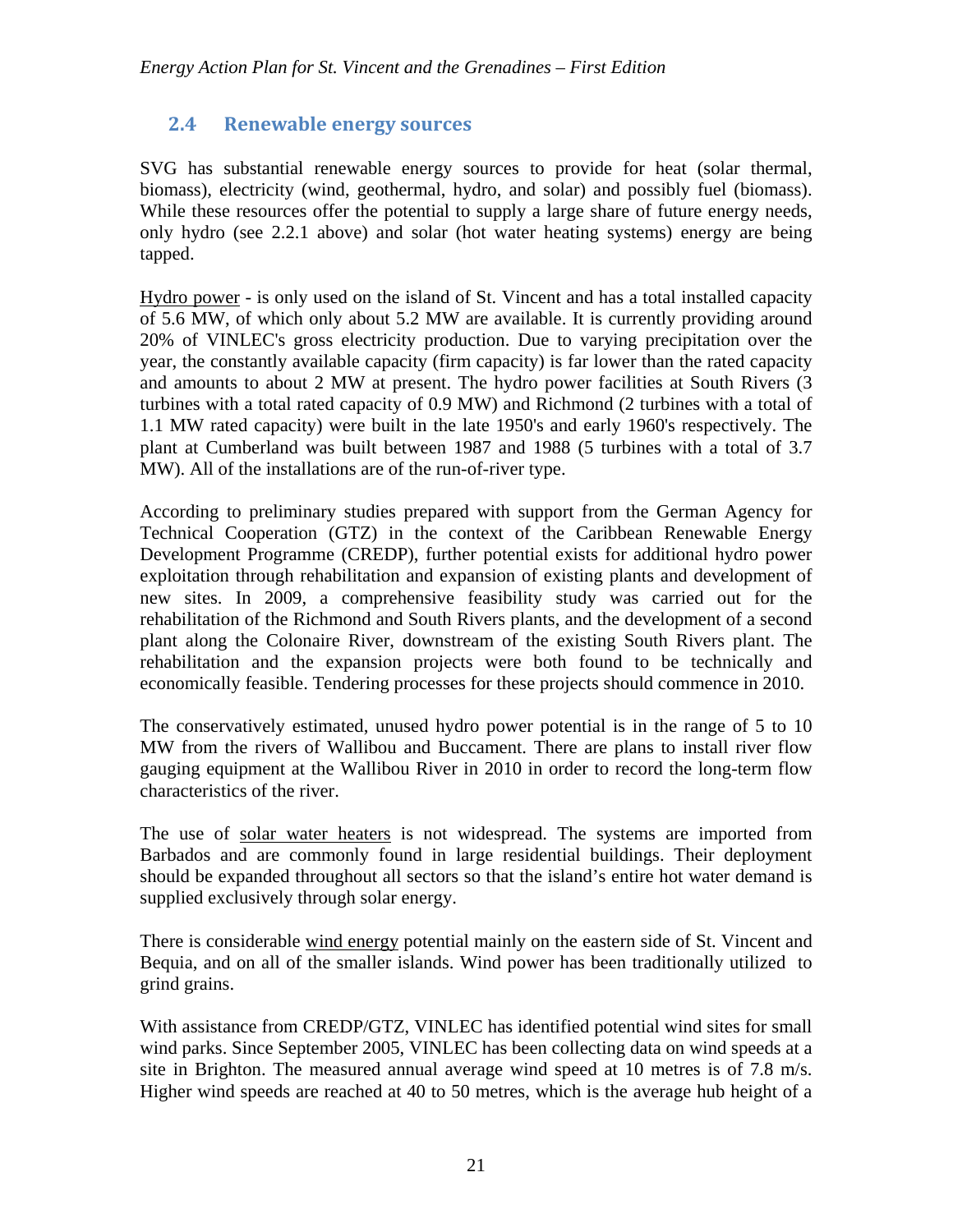standard wind turbine suitable for St. Vincent. Another wind measurement tower has been operating at Ribishi Point, close to the Brighton landfill site, since March 2007. There, wind speeds and directions are being recorded at 10 metres and 30 metres. At 30 metres, the annual average wind speed is in excess of 8.9 m/s. A third wind measurement tower at Belle Isle has been recording wind speed data at 10 metres since 2007. However, the wind regime at this location has been determined not to be favourable for wind park development. Currently, VINLEC is considering the options of partnering with a private investor to build a wind park at Ribishi Point or building the facility on its own. A decision should be made in 2010.

Biomass resources are mainly exploited in a non-sustainable manner through the use of charcoal. There are no known biogas plants or other applied technologies that make use of biomass resources in a modern way. The potential to extract oil from coconuts or other seeds (like Jatropha curcas – also known as "Barbados nut" in the region) and use this oil either in its pure form, or transform it into biodiesel, has so far not been examined. In 2009 GFA Envest GmbH in collaboration with Caribbean Bio-Energy Technology Ltd. (CBET) concluded a feasibility study that examined the use of available agriculture and municipal biomass resources for the production of electricity using biogas plants. The study concluded, among other things, that while considerable biomass residues are currently available in SVG, their quality is not sufficient for imminent use in biogas plants. The study further examined the possibility to run a biogas plant based on a mixture of input substrates consisting mainly of energy crops that can be produced on available idle agricultural land in SVG and by a shift in markets of actual cultivated land. The results of the study were presented to the National Energy Committee, the Ministry of Agriculture and other energy stakeholders. A source of development funding for implementation of an initial phase of a recommended biogas plant is needed.

Geothermal power offers the potential to supply all of the base load electricity demand on mainland St. Vincent and, through interconnections, to the Grenadine islands and to other neighbouring islands. Although the Government has undertaken a number of preliminary investigations of geothermal resources in St. Vincent over the last 15 years, the actual potential is yet to be proven by drilling. The Government is currently considering further proposals that will lead to suitable development of the geothermal resources in St. Vincent. The Government signed a Memorandum of Understanding (MoU) in 2008 with a potential private developer to facilitate negotiation of a geothermal exploration and exploitation agreement (GEA). By January 2010, the Government completed its review of a proposed GEA and signed the agreement that grants the developer the exclusive right to investigate and develop the resources within a specified geothermal area and to operate the project.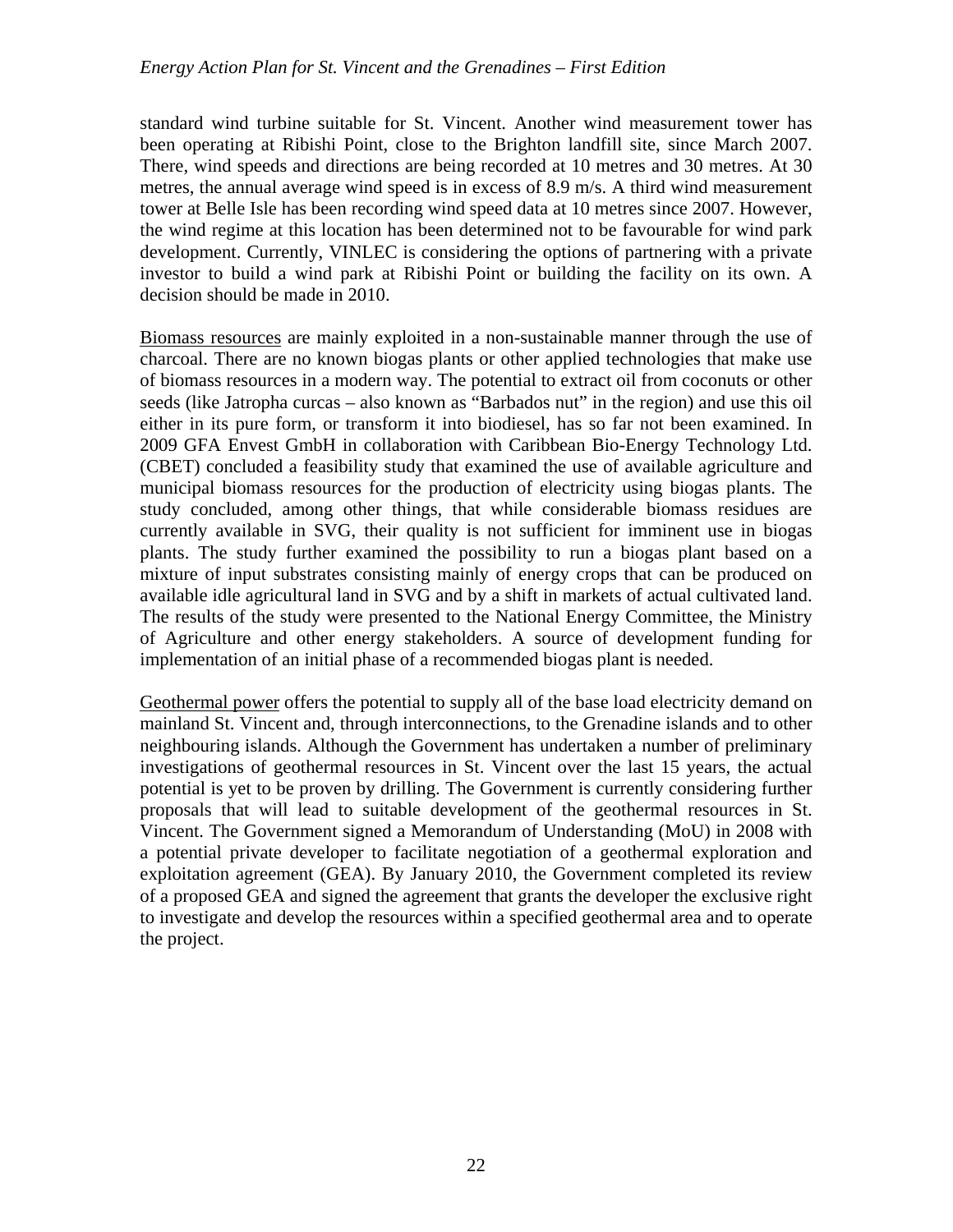## **III. Summary of Reference Case Business‐as‐ Usual (BaU)**

In a business-as-usual scenario where electricity consumption is left unchecked (i.e., without any kind of Government action or intervention), it is estimated that massive investments in the order of EC\$ 70-100 million would be needed by  $2015^{19}$  to commission new power generation facilities, rehabilitate or replace old power stations and enhance the distribution system. Energy consumption will also increase in all other sectors at a rate equal or greater than GDP growth as recently experienced, and it will rely increasingly on the import of fossil fuels (mainly petroleum derivates). Such development will create a heavy burden on the national budget as well as on the private, public and commercial sectors for purchasing any kind of energy.

According to VINLEC, if the Government does not take action to diversify energy sources, seek for long-term energy security and promote energy efficiency, the energy sector will develop as follows<sup>20</sup>:

- Peak electricity demand will be 27 MW on the island of St. Vincent by 2015 and 31 MW by 2020, together with reserve power requiring an installed capacity of 48 MW and 55 MW respectively.
- Additional capacity will be based on diesel-powered generators and/or heavy fuel oil (HFO).
- Gross Electricity generation will rise to 158 GWh by 2015 and 184 GWh by 2020 (VINLEC, 2009), leading to an additional requirement of 1 million imperial gallons of diesel imports by 2015 and more than 3 million imperial gallons by 2020 (assuming that all new generation comes from diesel gensets). Consequently,  $CO<sub>2</sub>$  emissions will also augment.
- For the smaller islands of SVG it is also projected that electricity consumption and load will increase over the next decade at a rate of 3% to 4% per year.
- The number of vehicles<sup>21</sup> is projected to increase at a 2% rate per year (i.e.  $\sim$ 10,000 more cars will be imported by 2015). Meanwhile, fuel consumption in the transport sector will continue increasing as well, reaching 13 million imperial gallons of diesel and 8.3 million imperial gallons of gasoline by 2015, based on observed behaviour in the last years and expected increase in the transport fleet.

<u>.</u>

 $19$  Based on current investments made by VINLEC and projected growth of the power sector

 $20$  As it relates to projected development in the electricity sector only.

<sup>&</sup>lt;sup>21</sup> There is a considerable discrepancy between values reported by the Licensing Department and Statistics Office.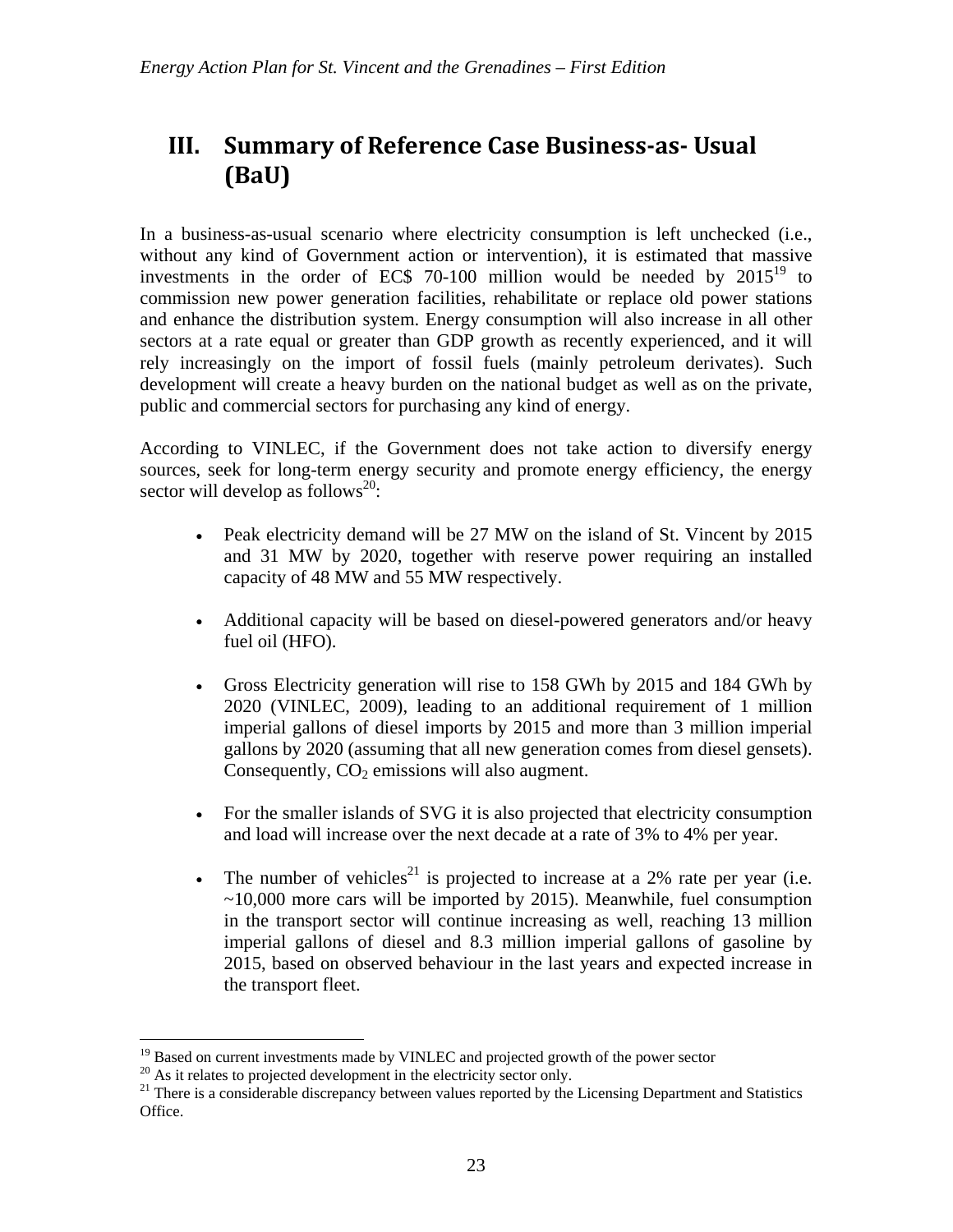According to VINLEC's projections, the following scenarios reflect the development of gross electricity generation and expected peak demand behaviour in coming years, see Figure 21 and Figure 22.



**Figure 21. Peak demand VINLEC's Scenario in SVG** 



**Figure 22. Electricity Gross Generation VINLEC's Scenario in SVG** 

In the last ten years (1998-2007) electricity demand has grown yearly by an average of 5.4% in the domestic sector, 7.7% in the commercial sector, 1.1% in the industrial sector and 4% in street lighting. Meanwhile, peak demand growth has been 5% per year. For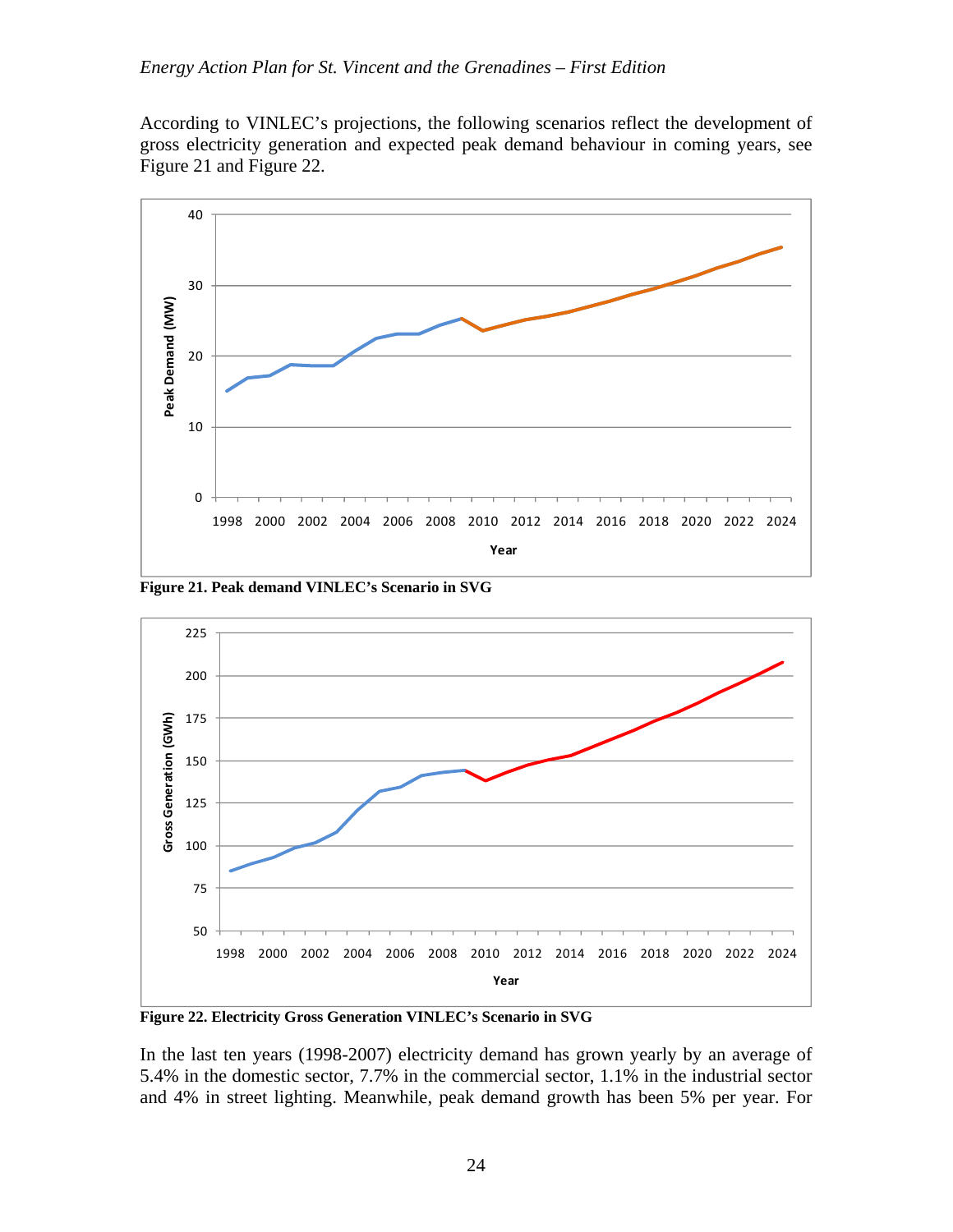this reason it is imperative to **focus on actions in the commercial and domestic sectors**. Complementary activities should be undertaken in the industry sector and with regard to the street lighting infrastructure.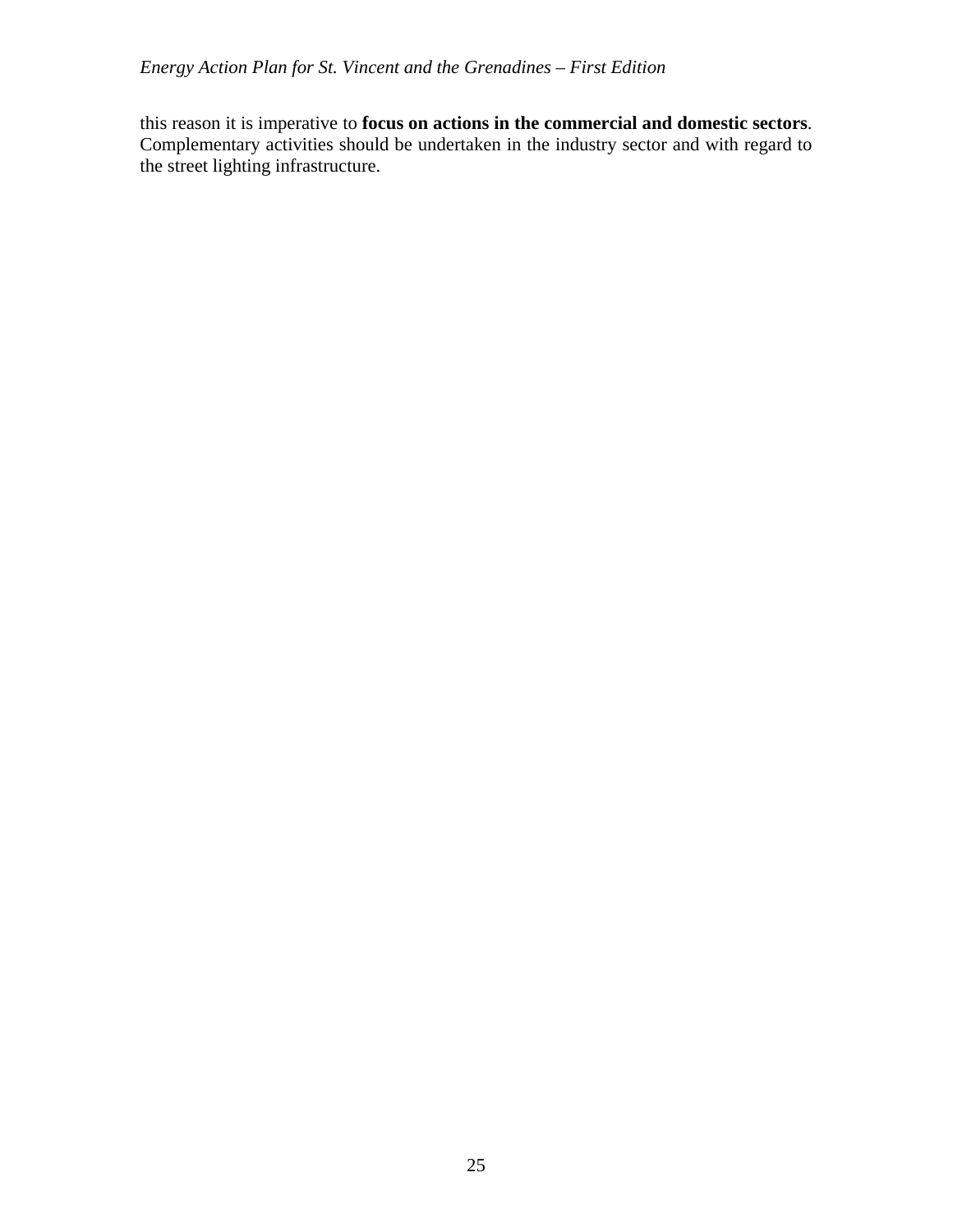## **IV. Energy Action Plan**

The purpose of this section is to develop possible scenarios for SVG's energy future from 2009 until 2030. It contains short (1-5 years), medium (5-10 years), and long (10-20 years) term actions designed to enhance the implementation of the policies and goals of Saint Vincent and the Grenadines' National Energy Policy (NEP). These actions foster to energy conservation, energy efficiency, and diversification of energy source and energy use sectors.

## **4.1 Planning and management**

**GOAL: Consolidate well coordinated planning and management programmes to achieve sustainable supply and use of energy by 2015** 

## 4.1.1 Institutional requirements

The Prime Minister took over the energy portfolio in 2006. Subsequently, he established a National Energy Committee in 2006 and an Energy Unit in 2008 for the development and implementation of the National Energy Policy, which was adopted by Cabinet in February 2009. The Prime Minister, in his function as Minister of Finance, is also responsible for the control of fuel prices. The Government has therefore established structures that allow for concentrated efforts needed to reshape the energy sector and formulate decisions in an effective and linear approach. It will now be necessary to strengthen staff capability to deal with all types of energy policy matters as well as promotional and information activities.

**Action 1**: **The Cabinet** will decide which agencies of Government (e.g., Ministry of Energy, other ministries, state institutions or companies, VINLEC, Bureau of Standards, etc.) are responsible for energy issues. The Cabinet will base its decision on the advice of the National Energy Committee composed of different ministries and national stakeholders, and presided by the Office of the Prime Minister. The Government will undertake efforts to strengthen the knowledge of its staff on all energyrelated issues.

**Time-scale:** Short-term

## 4.1.2 Energy database and publication of annual energy statistics

In order to develop any long-term energy strategy, and for electricity supply planning purposes, it is essential to have reliable knowledge of the status and history of energy supply and consumption in different sectors, and data related to those sectors such as the number and type of vehicles, the use of electric water heaters, etc. Such statistical data are currently not available, or are spread among different market participants. A full-scale energy balance is currently not available, while other energy-related figures are either unregistered or out-of-date.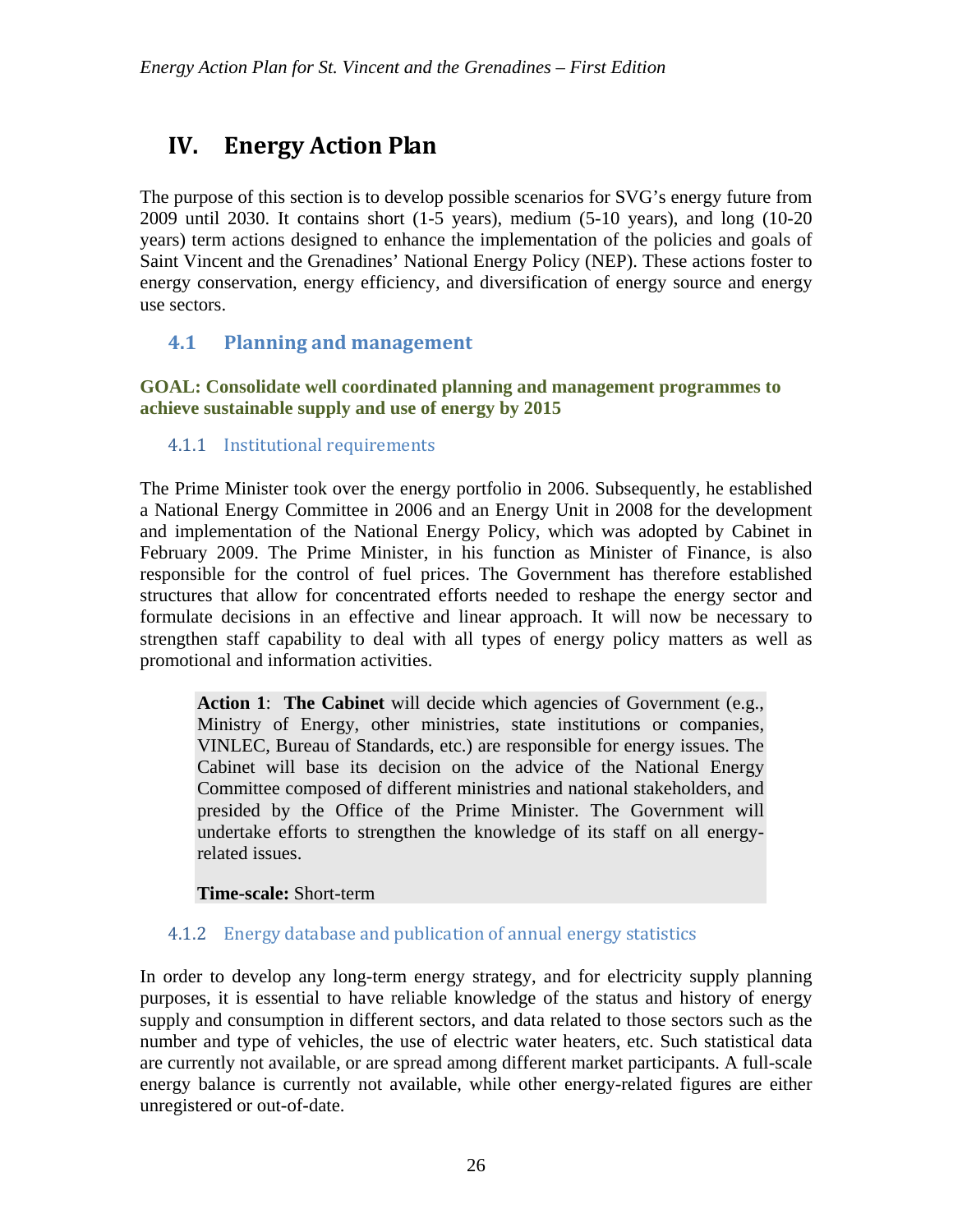**Action 2**: The **Office of Statistics** will establish procedures for the retrieval of up-to-date, relevant and meaningful information on energy from several market participants. The information shall be utilized to produce statistical data and materials on energy supply and consumption which the Office of Statistics will compile annually in an energy balance. The annual energy balance shall be made available to the public through different media, including the Internet, and shall provide reliable information on the state of energy supply and consumption for each sector of the economy. These activities shall assist the Government in ensuring, and following up with, the compliance of energy targets.

#### **Time-scale:** Short-term

## 4.1.3 Capacity building, education and awareness raising

Capacity building, institutional strengthening and awareness raising are fundamental aspects of any sustainable energy strategy.

**Action 3**: The **Ministry of Education** will propose a strategy for the implementation of energy-related capacity building activities at all levels of education, from primary schools to colleges and universities. It will provide financial support for advanced professional training, particularly in the field of renewable energy applications and general awareness raising, and will seek the participation and financing of national stakeholders and international donors.

**Time-scale:** Short-term

## 4.1.4 Pilot and demonstration projects

Pilot and demonstration projects are a valuable and convincing tool to showcase how energy efficiency and renewable energy technologies can be implemented, and show positive results with regard to economic and ecological effects. The Government is therefore determined to select and support such projects that have a high potential to raise awareness and act as a model for subsequent actions by the private or public sector.

**Action 4:** The **Ministry of Energy**, in cooperation with the Finance Department, will examine ways to set up a fund in support of small-scale pilot and demonstration projects to showcase new ways to enhance energy efficiency.

#### **Time-scale:** Short-term

**Action 5**: The **Ministry of Energy and the International Airport Development Company (IADC)** will ensure that the new International Airport at Argyle is built in the most energy efficient manner possible, by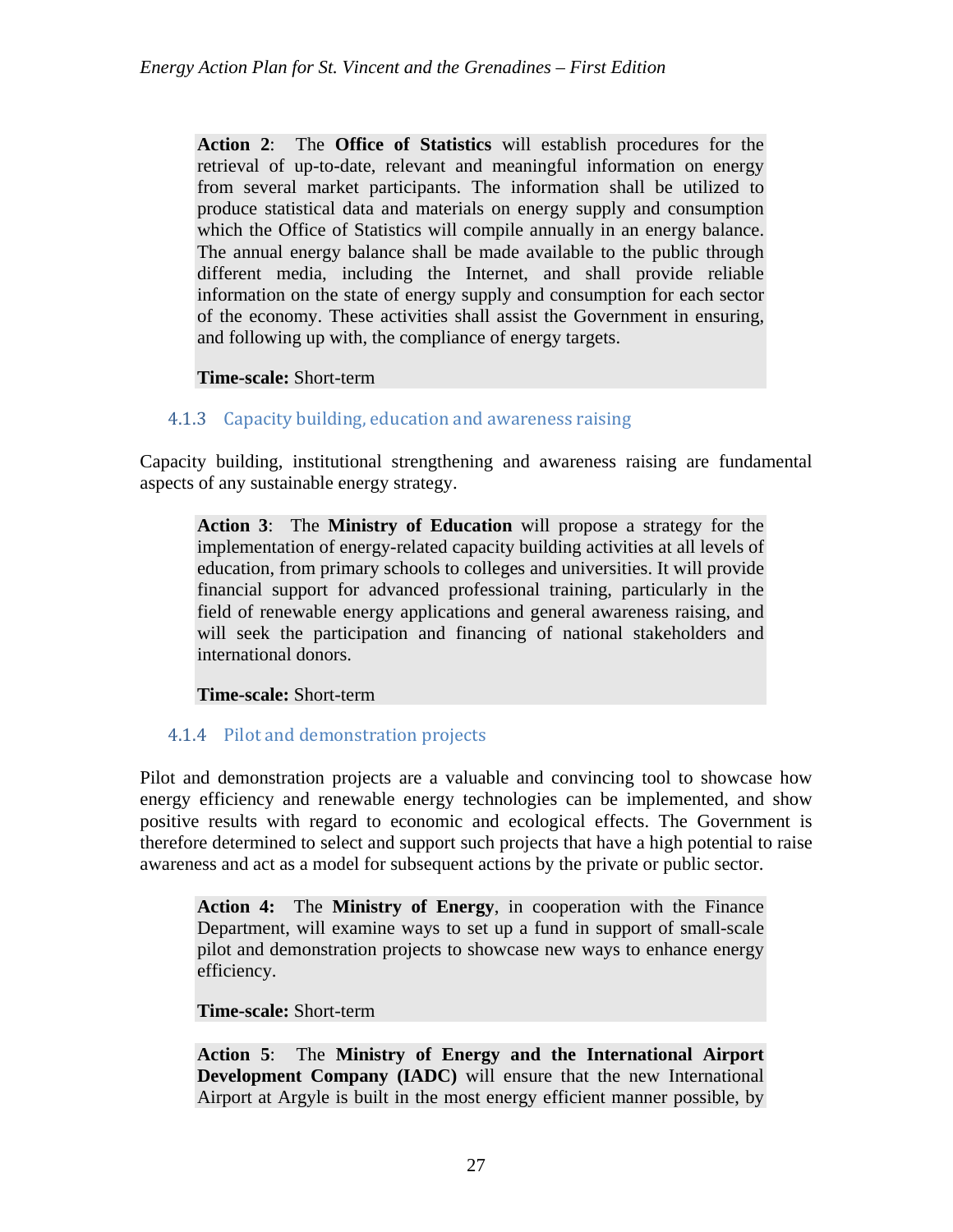erecting well-insulated buildings and using natural ventilation and properly designed day-lighting. The Government will also consider the use of roofintegrated solar electricity and solar thermal systems in combination with absorption cooling and energy efficient artificial lighting, acting as a showcase for the nation and the region.

**Time-scale:** Short-term

#### 4.1.5 Interconnection

Based on a preliminary study developed by VINLEC in early 2009, interconnection with the Grenadines islands is not a cost-effective alternative. Nonetheless, there is an interest to determine when interconnection between islands of the country would become a feasible alternative. Moreover, the materialization of geothermal development can bring SVG the opportunity to export electricity where interconnectivity with other island states is a realistic option.

**Action 6:** The **Ministry of Energy**, in collaboration with VINLEC, will investigate opportunities for electrical interconnection between and among different islands of the country, and with neighbouring states, and take notice of results from studies being developed by international organisations.

**Time-scale:** Long-term

## 4.1.6 Environmental impact assessment

Renewable energy and conventional energy projects must be set up without disturbing and harming the environment (air pollution, water pollution, loss of biodiversity among others). For example, an environmental impact assessment should provide evidence that no major negative influence on the local communities and species will occur from erecting and operating wind farms of more than three turbines. The impact of new hydropower plants on the environment can also be minimized by using adequate technologies and design solutions. Energy projects should focus first on those locations with the least intrinsic human and wildlife habitat values.

**Action 7**: **The Ministry of Environment** will make itself familiar with the requirements and standards of environmental impact assessments for geothermal, solar, wind farms, hydropower facilities, and any new energy project, and build sufficient capacity in this area. In the shortest time possible, it will establish guidelines for such studies and seek assistance from international experts if necessary. Environmental impacts caused by renewable energy plants will be compared to impacts of fossil-fuel based plants.

#### **Time-scale:** Short-term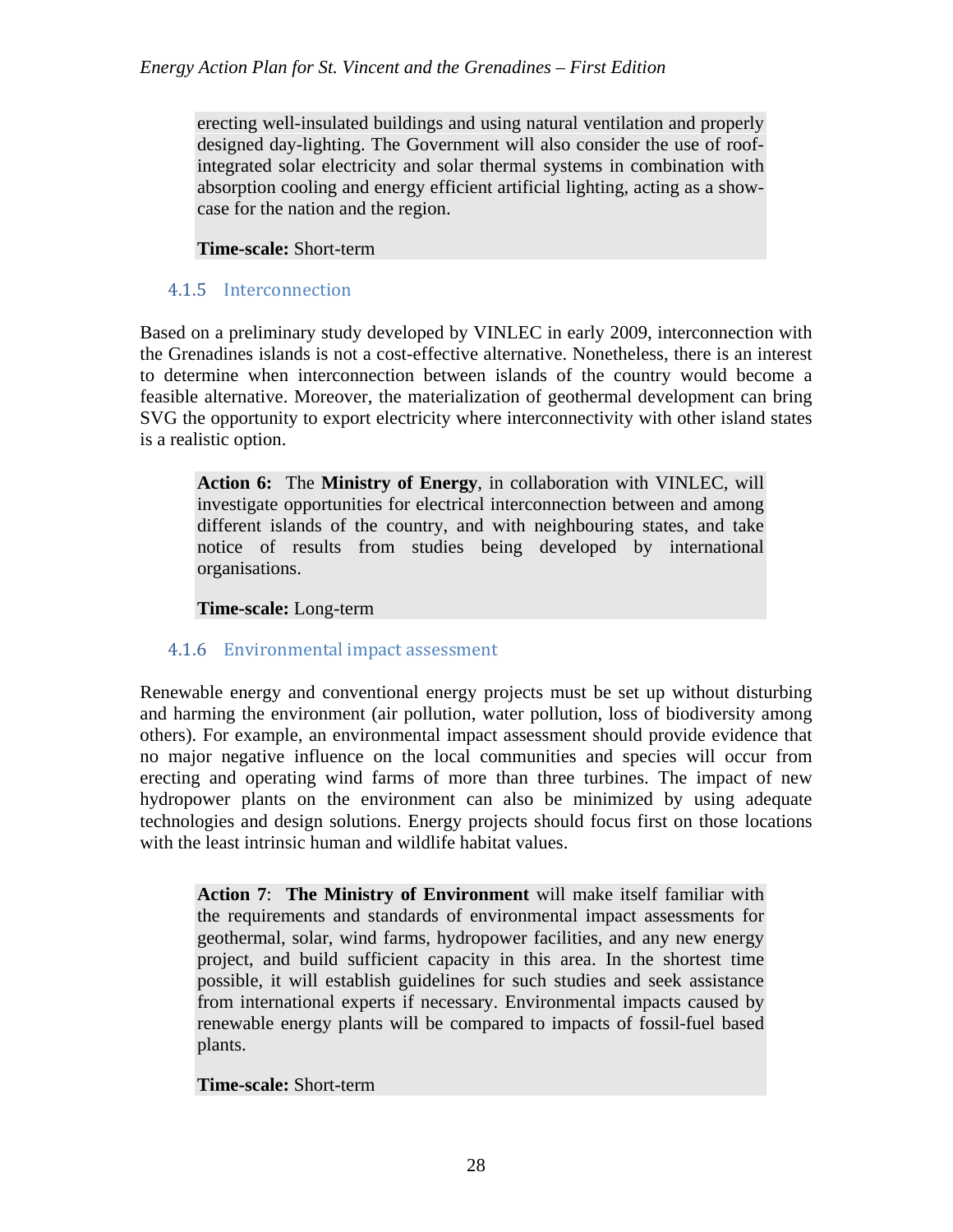## 4.1.7 International cooperation and financing

The transformation and modernization of the energy sector will require financial means that exceed the national budget of SVG as well as the burden that can be carried by VINLEC. It will therefore be necessary to seek for international financing and funding sources for investments, pilot actions, institutional and capacity building as well as information activities. It will be easier to attract private investors if additional financing sources with preferential conditions can be made available.

Such sources can be the European Development Fund (EDF), the Caribbean Development Bank (CDB), the Inter-American Development Bank (IDB), the World Bank, the German Development Bank KfW and other donors and financing institutions. Credits for the avoidance of greenhouse gas emissions could possibly be obtained and sold through the Clean Development Mechanism (CDM), if major renewable energy or energy efficiency projects in the region are bundled.

**Action 8**: The **Ministry of Energy** will get in contact with international donor and financing institutions in order to access additional funding sources for energy efficiency and renewable energy measures and investments. It will also draft applications for such purpose and assist the private sector in accessing favourable financing conditions. Grant funding from the European Development Fund within the Special Framework of Assistance (SFA), which has already been approved, will be used mainly to further implement the National Energy Policy and put different activities into effect.

#### **Time-scale:** Short-term

## 4.1.8 Financial incentives

Energy efficient products still have in many cases higher costs than similar products with low efficiency. Renewable energy technologies generally show relatively high up-front investment costs, but require far lower operation and maintenance costs than conventional technologies. Therefore, to overcome the obstacle of high initial costs and stimulate the market for innovative energy technologies it is recommended to provide financial (grants or soft-loans) or fiscal (tax credits, reduction or exemption from duty taxes and consumption taxes etc.) incentives. Currently incandescent light bulbs are taxed with 100% excise tax and 15% Value Added Tax (VAT), while compact fluorescent lamps (CFLs) are fully exempted from excise tax and VAT.

**Action 9**: The **Ministry of Finance** will select a list of items that will be completely or partially exempted from import or consumption taxes, while higher taxes may be imposed on energy inefficient devices. Such list will include systems and components which contribute directly to improved energy efficiency or the use of renewable energy sources. It will also consider a scheme of tax credits to the benefit of all legitimate persons and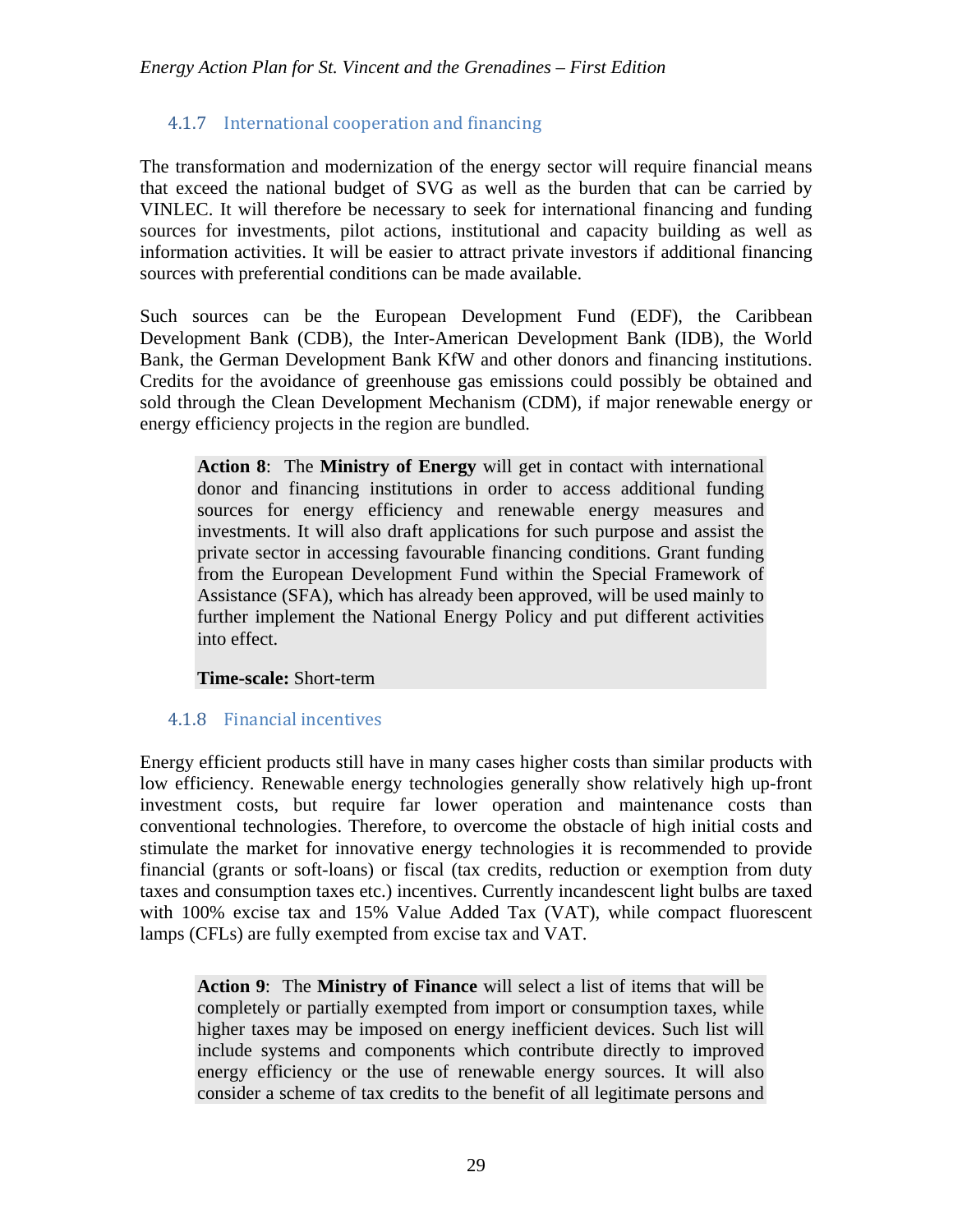companies that make investments in energy efficiency measures or for the use of renewable energy sources. The Ministry of Finance will also reconsider the current exemption from Value Added Tax (VAT) for electricity, gasoline, kerosene, diesel and LPG.

**Time-scale:** Short-term

### 4.1.9 Monitoring and evaluation

In order to verify if the overall targets will be achieved and appropriate actions are being taken, a continuous monitoring and evaluation process will be needed. This provides the Government with the information necessary to adopt its policy over time and take up additional adjustment measures if required. It will further secure that Parliament and the general public are informed about the effects and results of actions implemented within the National Energy Policy.

**Action 10**: The **Ministry of Energy**, with support from other relevant Ministries, public institutions and VINLEC, will report biannually on the status and outcomes resulting from the implementation of the actions listed above. Further, the Ministry of Energy will revise the energy action plan accordingly if required, to meet the overall energy targets or to adapt to new political conditions. The biannual status report shall be made available to the public through different media, including the Internet.

**Time**-**scale:** Short-term (long-term continuance)

## **4.2 Power sector**

**GOAL: Reduce projected increase in peak demand by 5% by 2015 and 10% by 2020, and strive to reduce power losses down to a total of 7% by 2015 and 5% by 2020.** 

## 4.2.1 Long-term planning for the electricity sector

The effective use of financial capital and the security of electricity supply in the longer term is very much dependent on a prospective planning, taking into account forecasts on energy demand, price development and availability of primary resources. It is therefore necessary to design long-term planning prospects dealing with questions such as grid enhancement and extension, power capacity development, electricity consumption, etc.

**Action 11**: Every two years, VINLEC will design and review a 10-year planning prospect for the electricity sector, and discuss the results with the Government.

**Time-scale:** Short-term (long-term continuance)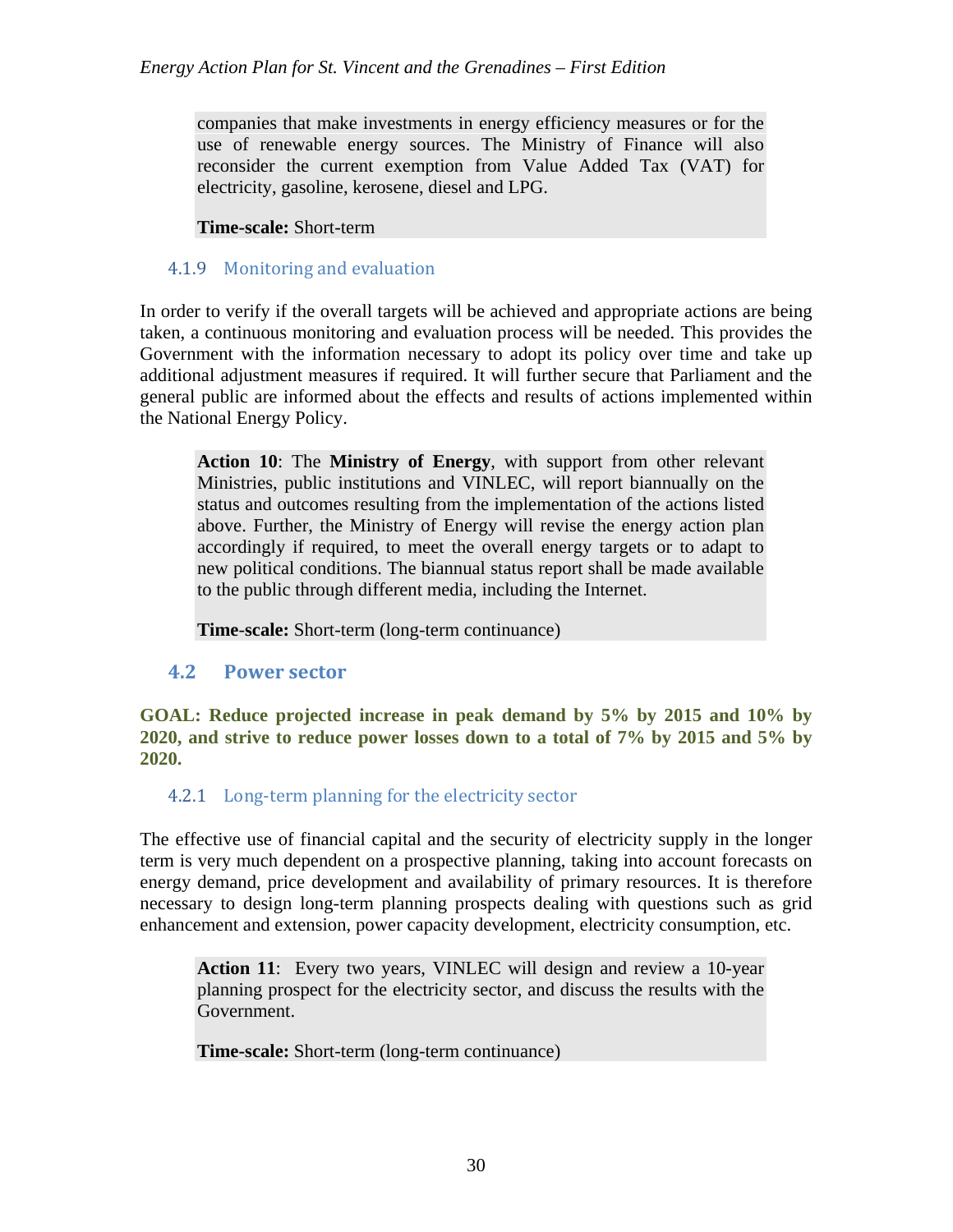## 4.2.2 Tariff structures

The high electricity prices for industrial and commercial customers in combination with inequities in the formula for computation of the Demand Charge have put a heavy burden on many such consumers and given indication that prices do not fully reflect costs.

**Action 12**: VINLEC has recently conducted a Cost of Service Study that analyses, among other things, the cost and tariff structures of the utility. Based on this study, VINLEC will be requested to derive a more equitable formula for imposing the demand charge, in particular for the commercial sector. VINLEC will be requested to look at ways on how tariff structures could better reflect real costs.

#### **Time-scale:** Short-term

## 4.2.3 Demand side management

There is high potential for energy conservation and efficiency in the manufacturing industry as well as in the commercial and domestic sector. To tap this potential, energy audits and technical advice to different types of customers regarding the potential to improve their energy consumption patterns is needed. Further, new financing mechanisms that allow for carrying the initial investment costs are needed.

**Action 13**: The **Ministry of Energy**, with support from VINLEC, will initiate a programme for improved demand side management by offering low- or no-cost services for energy audits to major electricity consumers. VINLEC will also offer, whenever this is feasible, low-interest loans for the purchase of energy efficient devices, or pre-payment schemes for the purchase of such goods (e.g., solar water heaters and CFLs), where credits are repaid through the cost savings on the electricity bill. Mainly for domestic and commercial customers, the Ministry of Energy will consider to set up an information and advisory centre, and produce adequate publications to inform about ways for smart and cost-saving energy use.

**Time-scale:** Medium-term

## **4.3 Renewable energy**

## **GOAL: Deliver 30% of projected total electricity output from Renewable Energy Sources (RES) by 2015 and 60% by 2020**

Preliminary findings show that several sources of renewable energy can be exploited at costs that are competitive with conventional power sources as long as no major investments have to be made for infrastructural improvements such as road construction or grid extension and reinforcement (e.g., generation costs for wind energy could be lower than EC\$ 0.20/kWh, well below the current fuel acquisition cost of about EC\$ 0.28/kWh). For rehabilitation of the older hydro power plants, estimations show that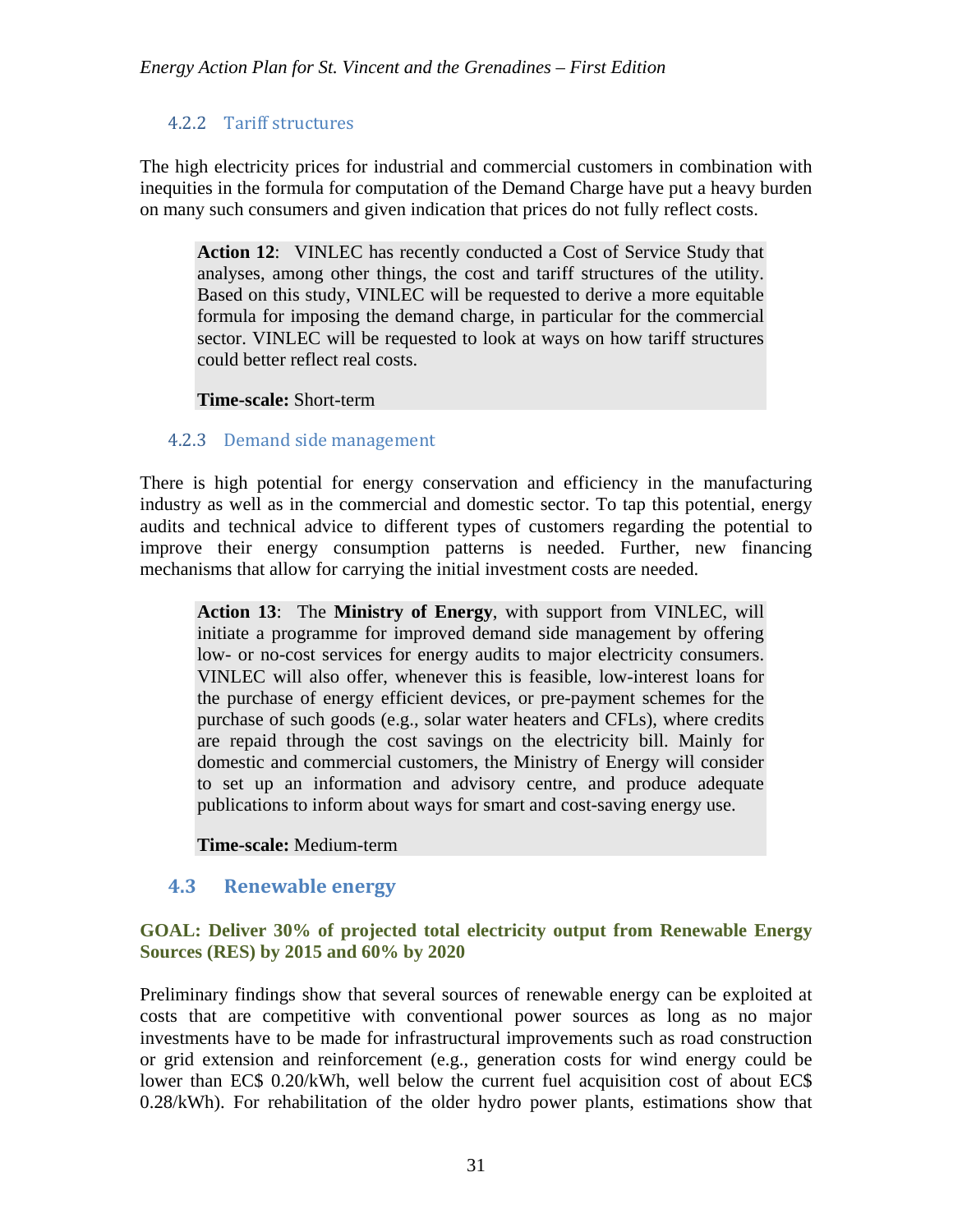#### *Energy Action Plan for St. Vincent and the Grenadines – First Edition*

generation costs would also be in a similar range. Despite their high up-front costs, both hydro and wind power have the advantage that operational costs are low; therefore their price stability is high. Wind turbines usually have a life span of at least 20 years if properly monitored and maintained. Hydropower plants can run for more than 40 years, if overhauled regularly.

Several actions must take place for a rapid and successful deployment of renewable energy technologies. To expand the use of renewable energy sources it is critical to ascertain where key project opportunities exist. Within the framework of the Caribbean Renewable Energy Development Programme (CREDP), executed with support of GTZ/Germany, there is an ongoing process of measuring and assessing potentials for the exploitation of wind and hydro power resources in collaboration with VINLEC.

Furthermore, there is a need to take a closer look into the potential for biomass and geothermal energy. Given the large increase of global production capacity for solar cells and modules, photovoltaic systems have seen a sharp decline in price in the first half of 2009, which are 30% lower than at the end of 2008. In particular situations, such as offgrid supply, and with increasing oil prices, solar electricity can already compete with fossil fuel power generation. Besides the main island of St. Vincent, assessments should also cover the smaller inhabited islands of the Grenadines.

## 4.3.1 Renewable Energy Resource potentials

## 4.3.1.1 Geothermal

The accurate assessment of geothermal energy potential for electricity generation depends on explorations involving the drilling of boreholes, which is an expensive process that can only be carried out either with international financial support, or by the private sector interested in exploiting these resources. In May 2008, the Government signed a Memorandum of Understanding (MoU) effectively granting exclusive rights to a private company, for a period of 12 months, to negotiate an agreement with the Government for the development of geothermal energy resources within an initial Geothermal Resource Area defined in the MoU. The expiration date of the MoU was extended to December 2009 to facilitate conclusion of the negotiations. The Government, after several years of negotiation, made an exclusive agreement with a private entity to develop, explore and exploit geothermal resources.

**Action 14**: The **Ministry of Energy** and the Government shall ensure sustainable development of exclusive geothermal exploration and exploitation in the Soufriere Resource Area on mainland St. Vincent, in accordance to agreement made. If the initial explorations yield positive results, the exploitation of such geothermal resources shall be in a fashion that benefits the nation. The Ministry of Energy will ensure that such exclusive agreement entered into with the private developer is followed accordingly and that in the event that the developer fails to comply with its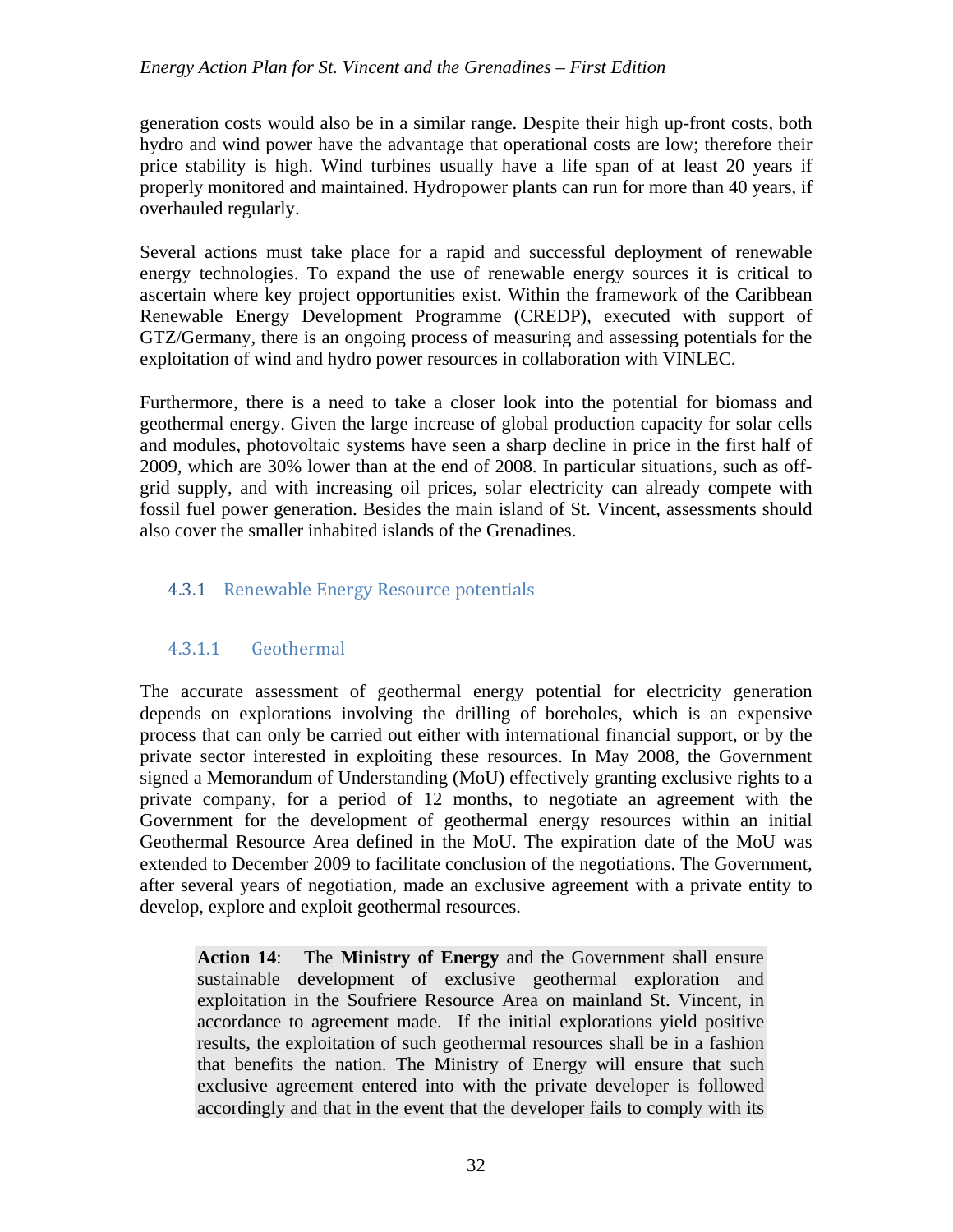duties and obligations in a timely manner and to the extent agreed, the Government can invoke explicit termination clauses at various stages of the development process to terminate agreement.

#### **Time-scale:** Short-term

#### 4.3.1.2 Hydro power

VINLEC commissioned a comprehensive feasibility study in 2009 with funding from CRETAF to validate the results of previous studies conducted with assistance from CREDP/GTZ that had concluded potential for raising the capacity and gaining additional output of 27% and 13% respectively above the current average annual electricity production at the Richmond and South Rivers hydro plants. The new study examined the civil and electromechanical structures at the plants, the topography of the surrounding rivers and plant sites and the environmental and social impact to renew and maximize the output of the plants.

The results showed that most of the civil and electromechanical equipment can be replaced at a cost of 8-8.5 M USD to gain increased energy output of 13% and 10% above the current average annual electricity production of the Richmond and South Rivers plants respectively. The potential of the sites can yield greater gains of 24% and 46% respectively but the environmental and social impact assessments indicate that this additional yield will require use of residual water flows necessary to sustain aquatic life and social activities.

The scope was later expanded to include the feasibility of developing a second stage hydropower plant downstream of the existing South Rivers hydropower station. The proposed capacity is 1.19 MW with an annual energy output of 4,870 MWh. This would increase the energy output from South Rivers to 8,930 MWh which is a 120% increase above the current average annual electricity production of the South Rivers Power Station. The new study concluded that such rehabilitation works would be economically and financially viable, even by basing the calculation on a conservative future oil price of US\$ 60 per barrel.

The CRETAF funding also provided for the preparation of Tender Designs and Tender Documents which should be of sufficient detail to use in the tendering process to secure Contractors from the international market to supply material, equipment and labor to upgrade and build these power stations.

The previous feasibility studies on hydro energy potential have also pointed to the need for long-term flow measurements by installing or re-installing river gauging stations at the existing hydro power stations as well as at potential new hydro power sites. Furthermore, it is assumed that untapped rivers at Fancy, as well as larger rivers like Wallibou, Buccament and Rabacca, offer additional hydro power resources of significance.

Even if no immediate development of further new sites is considered, assessing the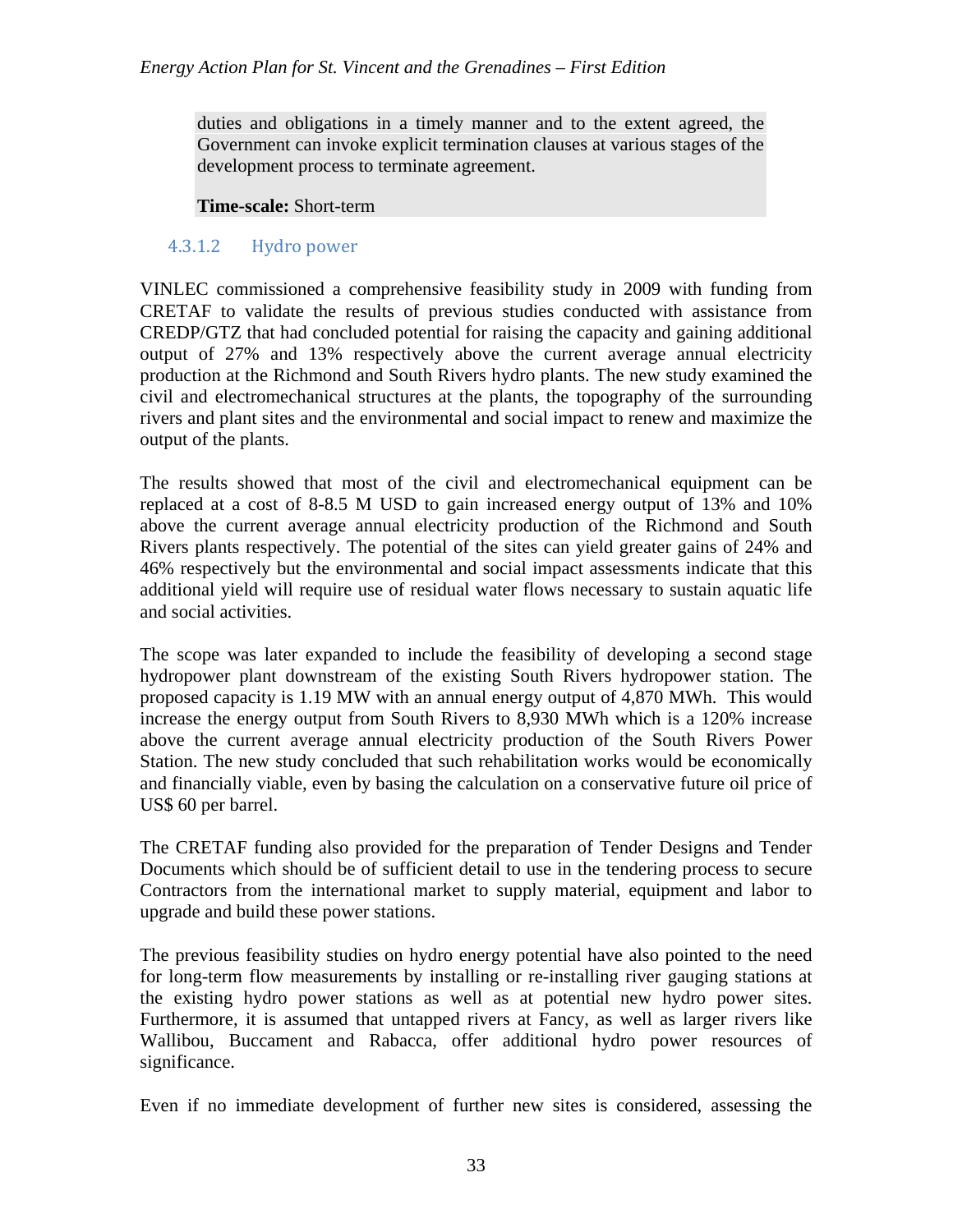potential of other hydro power locations is urgently required in the interest of securing a future sustainable energy mix in SVG. Considering that reliable hydrological data should be based on data collection over 10- to 20-year periods, a comprehensive river gauging programme should be started without further delay as an investment into the future.

A hydrometeorologic network has been erected in the framework of the National Water Resource Management Study Programme (NWRMSP) supported by the European Development Fund (EDF). The NWRM study is assessing the water resources of all the islands used as potable water and for irrigation and hydro power purposes, in collaboration with the Central Water and Sewerage Authority (CWSA). VINLEC is contributing to the study, which was started in fall 2006 and will end in 2010.

Future of hydropower production depends mainly on the long-term availability of sufficient water resources. River flows are threatened by deforestation, variation of annual precipitations caused by climate change and competing uses, like fresh water supply and irrigation.

Canouan, Union, Bequia and other Grenadine islands do not have substantial rivers, and their annual rainfall ranges from 900 to 1,600 millimetres. Therefore, there are no suitable locations for hydro power production.

**Action 15**: **VINLEC**, in collaboration with the Government and initially assisted through the Caribbean Renewable Energy Development Programme (CREDP), will select appropriate river sites for possible future hydro power plants and start a long-term gauging programme in order to get reliable hydrological data that cover various seasons and give sufficient evidence on the medium availability of water for run-of-river power stations. Such undertaking will be done in collaboration with, and on the basis of, the NWRMSP. A Hydrometeorologic Unit will be set up for all long term water resource measurements in St. Vincent and the Grenadines in order to ensure the future provision of hydrometric data. Formerly existing measuring stations will be reinstated if possible. The Government, VINLEC and CWSA will ensure the sustainability of the Hydrometeorologic Unit established under the CWSA; in such way ensure an integral management of water resources exploitable for hydro power generation. Moreover, in the shortest time possible the Government together with the NWRMSP shall design a plan for the reforestation of land in hydrological sensible areas and establish guidelines for a long-term sustainable forest management, including the creation of preserved areas and buffer zones in which unregulated logging will not be allowed.

**Time-scale:** Short to long-term

**Action 16**: The **Government** will request to VINLEC to provide the financial means for the rehabilitation of the hydro power plants at South River and Richmond, and for the installation of new small hydro power plants. The Ministry of Energy and the Finance Department will assist in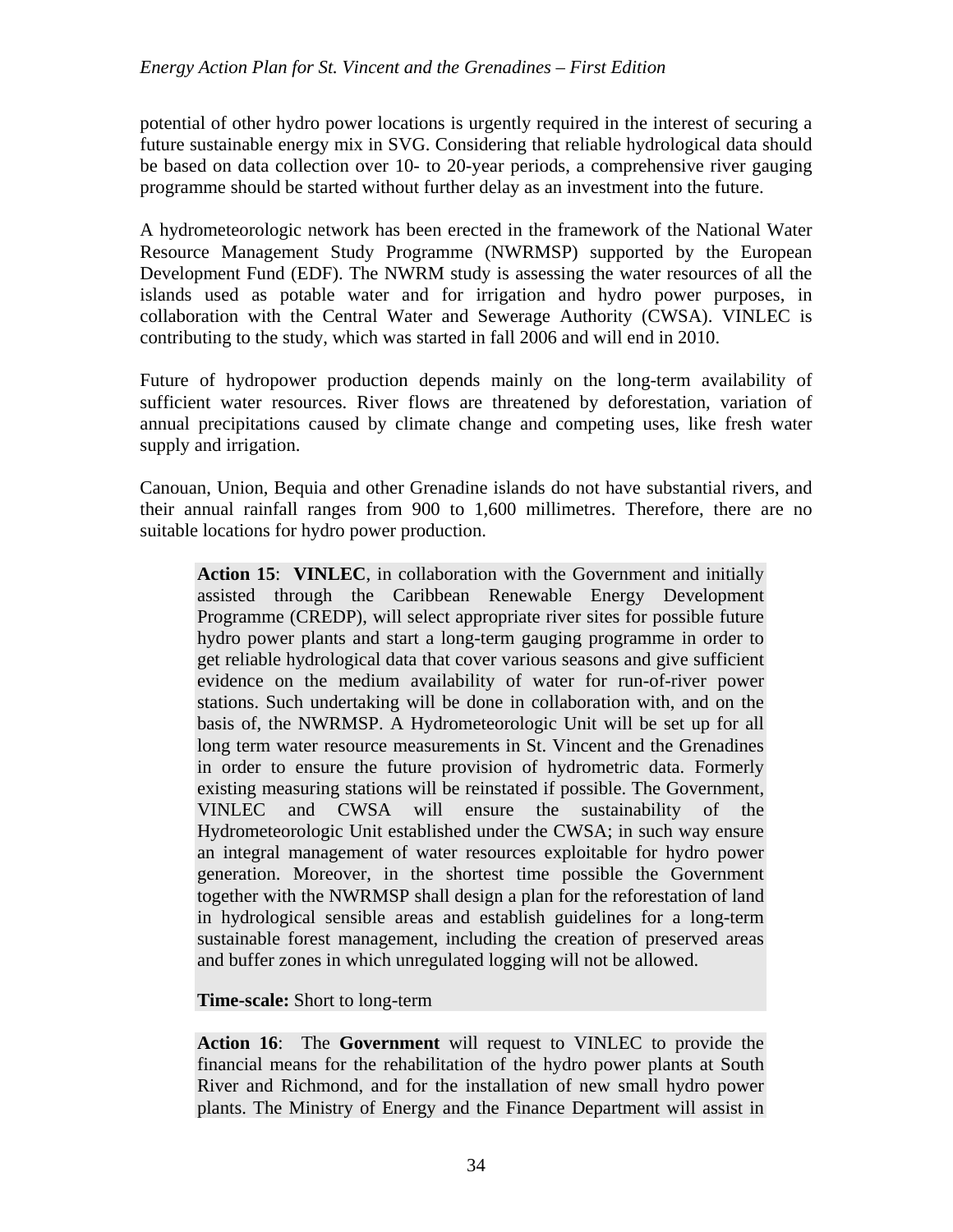finding adequate financing sources and secure bank guarantees.

**Time-scale:** Short to medium-term

### 4.3.1.3 Wind energy

Preliminary findings show that there is a technical potential in the range of several MW coming from wind energy on St. Vincent and some of the smaller islands. Previous wind measurements in St. Vincent have indicated mean wind speeds of 7-8 m/s on eastward facing ridges. Bequia and Union Island both have good potential sites, with estimated annual mean wind speeds of 7-8 m/s on eastward facing ridges. The island of Canouan has an excellent wind regime with annual averages estimated to be above 8 m/s. Mayreau has a very similar wind regime, and a small wind-diesel hybrid system could provide the island with relatively cheap power.

A supplementary use for wind energy is the production of fresh water by desalination using reverse osmosis, currently in preparation for Bequia under the Implementation of Adaptation Measures in Coastal Zones Project, with grants from the Global Environment Facility and under responsibility of the Ministry for Health and Environment.<sup>22</sup>

Precise wind measurements are currently made by CREDP/GTZ and VINLEC at Brighton and at Ribishi Point on the island of St. Vincent to get reliable data for wind power investments. The ridge at Ribishi Point, close to the sea and between a landfill and a new sanitation facility, is a good location for a small 4 to 5 MW wind farm using turbines with a capacity of approximately 900 kW. VINLEC has evaluated tenders for the supply and operation of wind turbines at these locations in 2009. VINLEC is considering either entering into an agreement with one of the tender proposals or investing in the development of the wind park on its own. Further wind measurements are needed to select other locations for future wind farms.

**Action 17**: **VINLEC**, with technical assistance from CREDP/GTZ, will execute further long-term wind measurements on St. Vincent. Measurement activities will be extended to other islands with good wind potential and demand for wind power. Environmental impacts and ground conditions for turbine foundations should be assessed at selected sites, and technical and economical pre-feasibility studies should be executed.

**Time-scale:** Short - Term (long-term continuance)

**Action 18**: The **Ministry for Physical Development** and **VINLEC** will initiate steps for the erection of wind turbines and posts for grid-connection as soon as possible. They will further make arrangements to allow conditional access and use of this property either by VINLEC or a private wind farm operator. The Ministry for Physical Development will initiate a process of land use planning, dedicating and reserving sites for the

 $\overline{a}$ 

<sup>22</sup> See World Bank Report 34152-LAC of August 8, 2006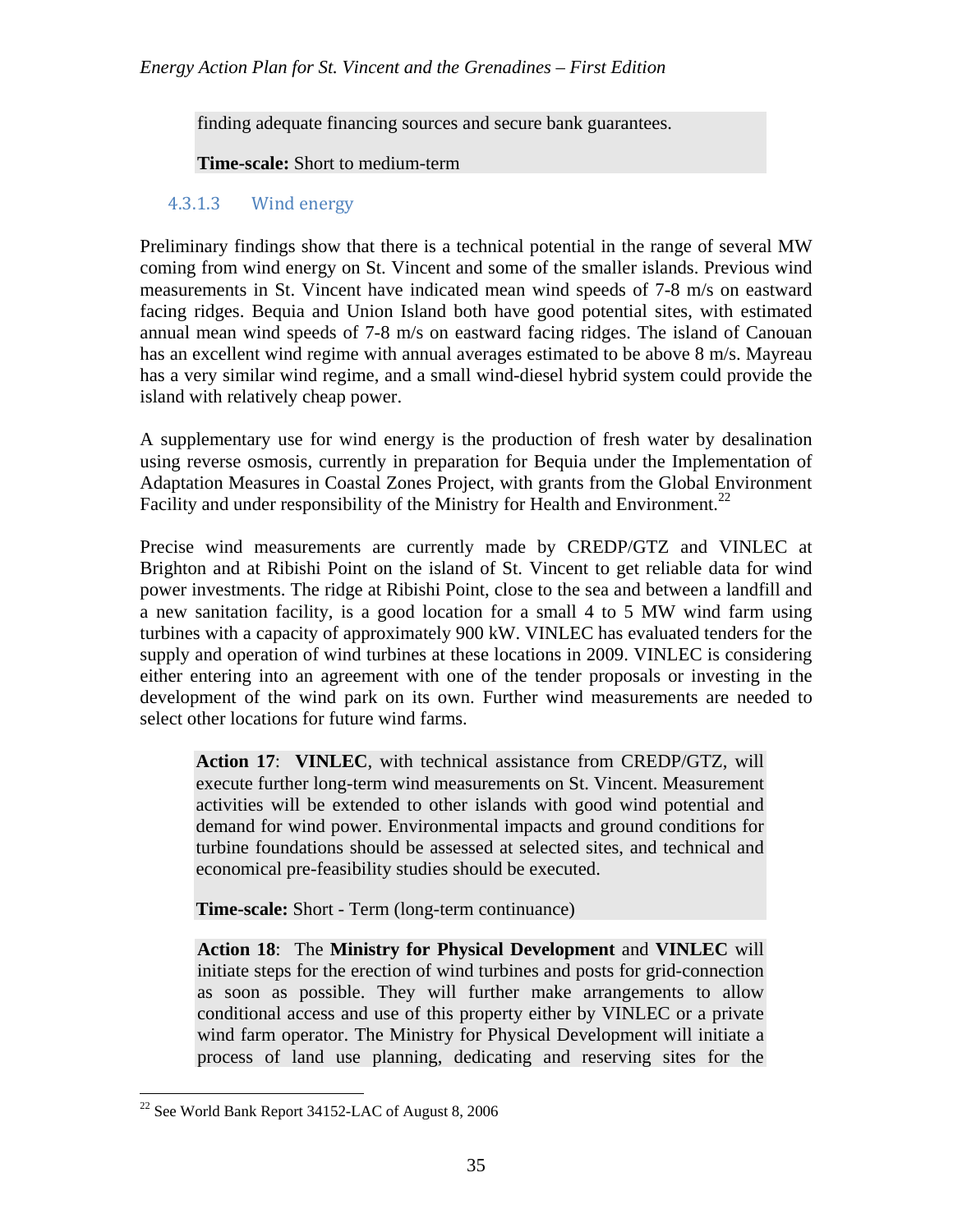construction of additional future wind farms.

**Time**-**scale:** Short-term (long-term continuance)

### 4.3.1.4 Biomass energy and waste-to-energy

An assessment of the potential of different biomass residues and the availability of plants dedicated to electricity generation from biogas was concluded in March 2009 by GFA Envest GmbH in collaboration with the Caribbean Bio-Energy Technology Ltd. and the Government. The study identified some feedstock, such as banana trunks, that can be used for the production of biogas, and also examined to what extent the organic content of agricultural and municipal waste can be utilized for the same purpose. The study estimates that the realistic potential for electricity generation from biogas in St. Vincent is within 3 to 4 MW, and outlines a project concept for the initial development of a biogas plant. Further assessment will be needed to examine to what extent oil-containing seeds and/or other biomass sources can be used as the basis of biofuels for the transport sector and other purposes, such as cooking.

**Action 19**: The **Ministry of Agriculture, Forestry and Fisheries** will continue to dialogue and partner with interested private developers to seek funding for the development of a biogas plant for electricity generation, and also to further analyse the potential of using available biomass sources to produce biofuels for the transport sector and other energy purposes.

**Time-scale:** Short-term

## 4.3.1.5 Solar electricity and solar thermal use

The potential for hot water and electricity generation depends mainly on the usable size (surface) of the appliances (collectors or panels) and the technology used. Medium solar radiation is of 5.0 kWh/d.m<sup>2</sup> throughout the region and shows little seasonal variation. Solar thermal energy is utilized to heat water. Nevertheless, there is still significant potential to expand the use of solar thermal energy. There is a significant use of electrical water heaters that could be replaced by solar collectors. There is a growing number of applications where photovoltaic panels can be used at competitive costs. Those options may increase significantly with the continuing decline in price of solar photovoltaic systems.

**Action 20**: The **Ministry of Energy**, in collaboration with VINLEC, will analyse market potentials for the (extended) application of solar thermal and solar photovoltaic systems in all sectors. Through the Energy Unit, the Ministry of Energy will continue to examine the potential to fit gridconnected photovoltaic installations on Government and Public buildings through the initial installation of demonstration systems on at least three buildings that were investigated with assistance from GTZ under the CREDP programme. VINLEC will install a pilot photovoltaic plant at its own premises and will publish technical guidelines for the interconnection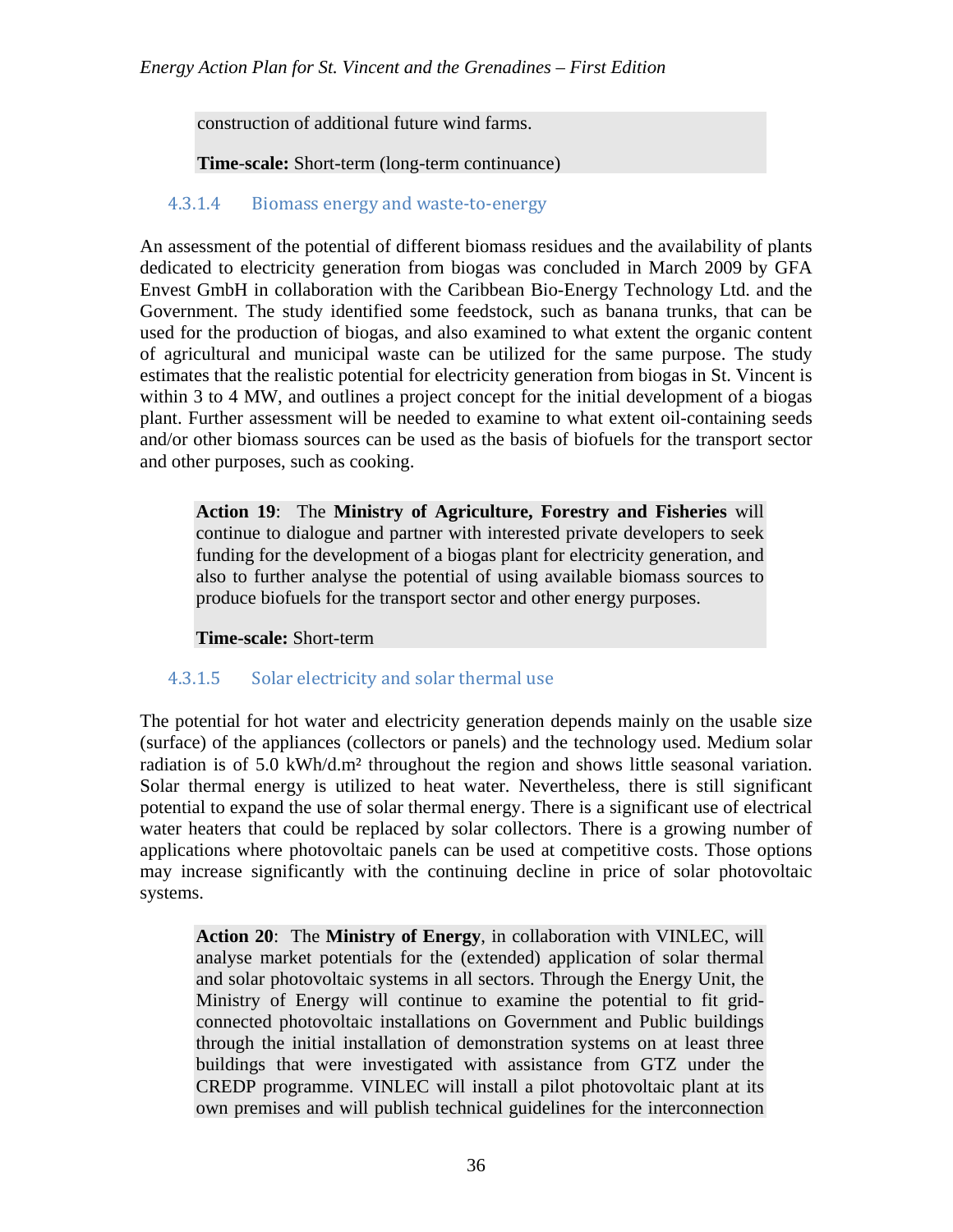of small, grid-connected renewable energy systems.

**Time-scale:** Short-term

## 4.3.2 Applications

## 4.3.2.1 Renewable energy for the Grenadine islands

Given their remoteness and small power demand, electricity generation costs on Bequia, Canouan, Union and Mayreau are even higher than on the main island. On the other hand, those islands have a strong seasonal tourism sector that requires a clean environment and depends highly on competitive energy costs. Those islands have an excellent potential of wind as well as solar resources. This is also the case for the other smaller islands that have privately operated diesel-fired electricity systems.

**Action 21**: The **Ministry of Energy**, with technical and financial support from international sources, will investigate opportunities to tap costeffectively wind and solar potentials for electricity generation on all major Grenadine islands. This includes the centralised use of such sources to be fed into the grid as well as the decentralised generation coupled with either storage systems or grid-connections to deliver excess electricity. The Government will also seek international financial funding for feasibility and planning studies as well as investments in the form of grants or softloans to raise the economic viability and lower financial risks to support private power operators to replace diesel fuel with RES.

**Time-scale:** Short-term

## 4.3.2.2 Renewable energy for self supply

Stand-alone photovoltaic panels or small wind generators in combination with charge controllers and batteries can be the most economical solution for specific applications if a grid connection is not available or would be too expensive.

**Action 22**: The **Ministry of Energy**, in collaboration with VINLEC and other public institutions, will investigate opportunities for the installation of stand-alone photovoltaic and wind power systems. Application areas could include street lighting, air field lighting, cattle fences, telecommunication towers etc. The Government will consider how to promote private investments and provide appropriate technical information.

## **Time-scale:** Short-term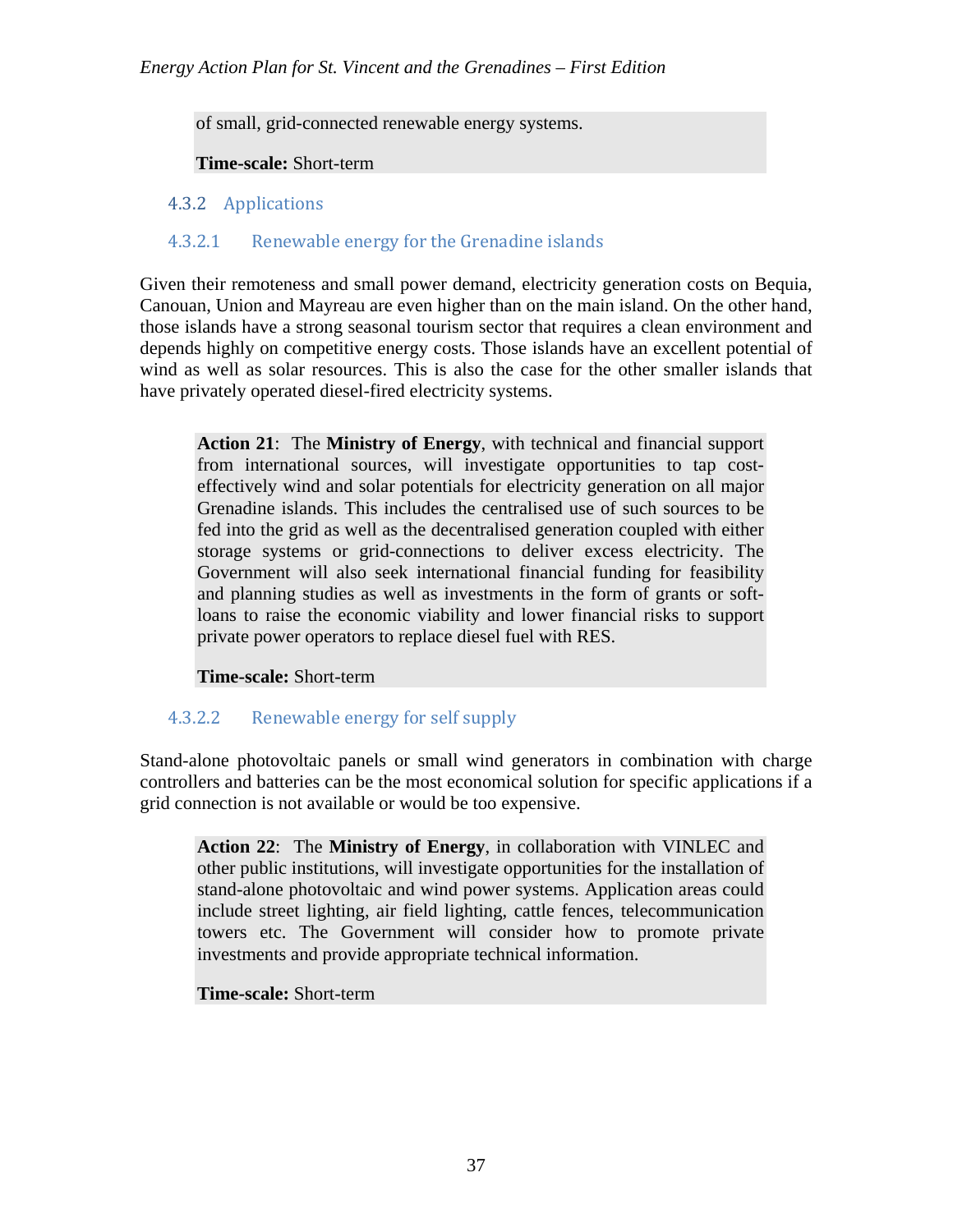## 4.3.3 Stimulus tools

## 4.3.3.1 Independent power production

Currently the Electricity Supply Act (ESA) does not allow for the engagement of Independent Power Producers in SVG, unless they have been authorized by VINLEC with the consent of the Ministry responsible for electricity supply. However, given the high investment costs required for the construction of new generation facilities, which may exceed the financial capabilities of VINLEC, the participation of new and experienced stakeholders in the exploitation of new wind and geothermal resources could be essential for the deployment of new generation facilities of this type.

**Action 23**: The **Ministry of Energy,** with international assistance, will either amend the Electricity Supply Act in such a form that it allows for the generation of electricity from renewable energy sources by Independent Power Producers, or mandate VINLEC to issue sub-licences for electricity generation activities whenever the Government instructs it to do so. VINLEC will maintain its role as sole-buyer, transmitter and distributor of electricity. It will purchase the power that comes exclusively from renewable energy sources from any IPP on the basis of long-term bilateral power purchase agreements. The Government will act as supervisor in this process, unless a neutral regulatory body is delegated with such power.

#### **Time-scale:** Short-term

## 4.3.3.2 Net-metering

Currently parallel operation with the public grid and feed-in of excess electricity is not allowed without prior licensing by VINLEC even in cases where renewable energy is used for self-supply, or produced at small-scale. On the other hand, easy to implement net-metering schemes for small electricity generators using renewable energy has not yet been officially established. A first grid-connected PV installation based on a bilateral netmetering agreement with VINLEC has gone into operation at St. Vincent Technical College in May 2008.

**Action 24**: The **Ministry of Energy** will change the legal basis to allow for indiscriminate supply of electricity to the main grid from small generators using renewable energy, without prior licensing by VINLEC. The Government, in collaboration with VINLEC, will also implement a suitable net-metering scheme for such electricity.

#### **Time-scale:** Short-term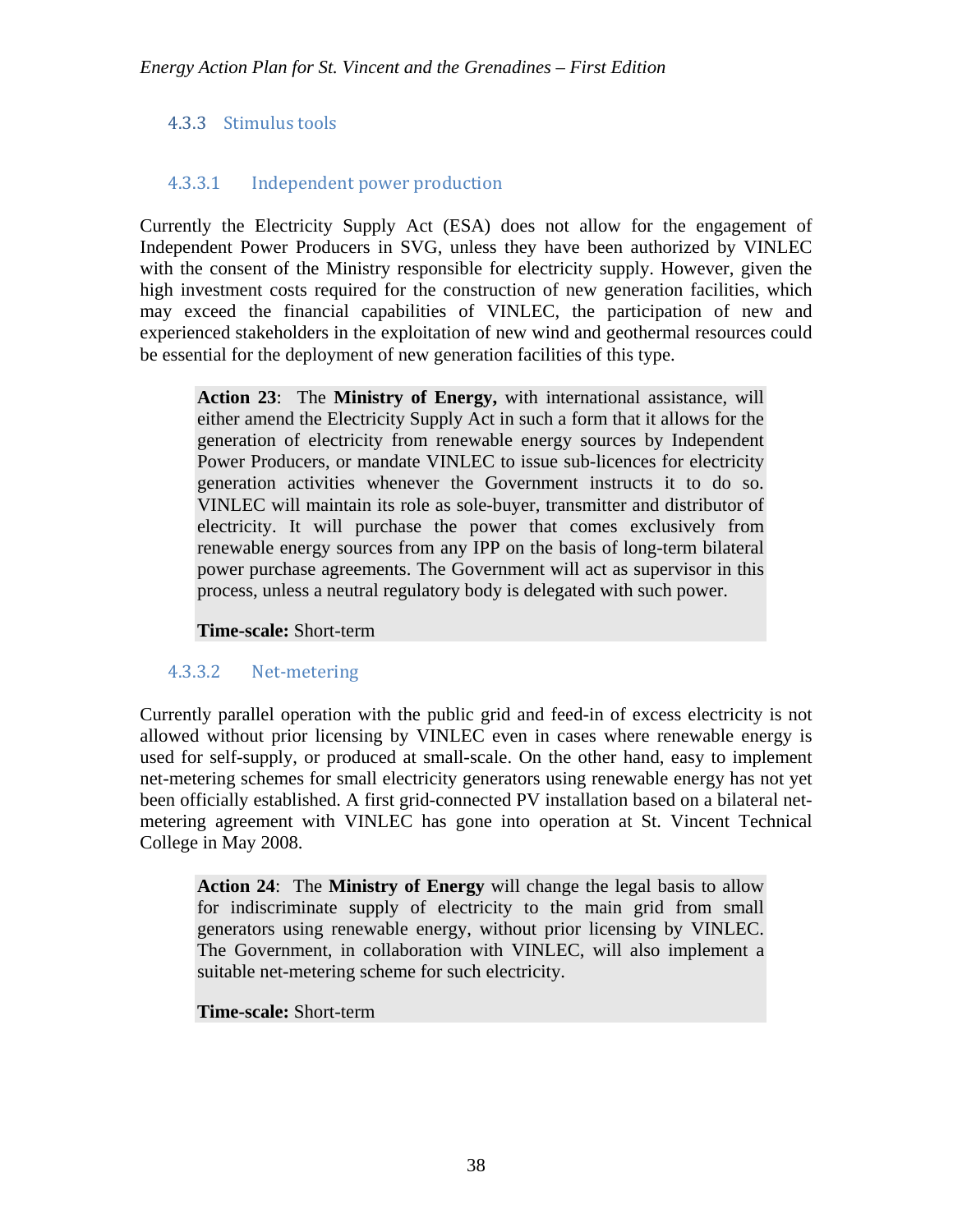## **4.4 Petroleum sector**

## **GOAL: Increase energy security and diversify the energy portfolio**

## 4.4.1 Contracts and agreements for energy supply and storage

SVG traditionally imports petroleum supplies from Trinidad and, as necessary, purchases on the spot market. Oil reserves in the Latin American and Caribbean region are estimated at 52.5 to 129 billion barrels  $(Gb)$ ,<sup>23</sup> while natural gas reserves are estimated at 250 trillion cubic feet. Within the vicinity of SVG, only Venezuela possesses long-term petroleum resources.

Over the years, SVG has benefitted from energy agreements, such as the Petrocaribe and Texaco, which form an important part of the energy security strategy and involve access to refined products under financing agreements.

**Action 25**: It is important for the country to preserve benefits negotiated under bilateral energy supply agreements. The Government's foreign trade policy will seek to strengthen bilateral relationships with energy supplying countries within, and outside of, the region, such as the petroleum supply contract signed with the Government of Venezuela under the auspices of the PETROCARIBE agreement. The Government, in line with other countries of the region, will further support any policy that seeks to set up new refinery capacities in addition to existing facilities, if such option demonstrates clear economic advantages and is consistent with existing socio-environmental regulations.

**Time-scale:** Short-term (long-term continuance)

## 4.4.2 Petroleum reserve storage

 $\overline{a}$ 

Unexpected oil supply disruptions due to national or international events, such as natural disasters, geopolitical instability, or acts of terrorism, must be prevented. With the commissioning of the first phase of the new diesel generating plant at Lowmans Bay in 2006, VINLEC created 440,000 imperial gallons of fuel storage capacity to operate the plant. An additional 440,000 imperial gallons is to be added with the second phase of expansion of the plant scheduled for 2010. Additionally, the Government, through the PetroCaribe Agreement, is in the process of constructing a national fuel storage facility at Lowmans Bay that will expand storage capacity for petroleum products including possibly fuel for the transport sector and LPG.

 $23$  Energy Watch Group. Crude Oil – The supply Outlook. Revised Edition February 2008.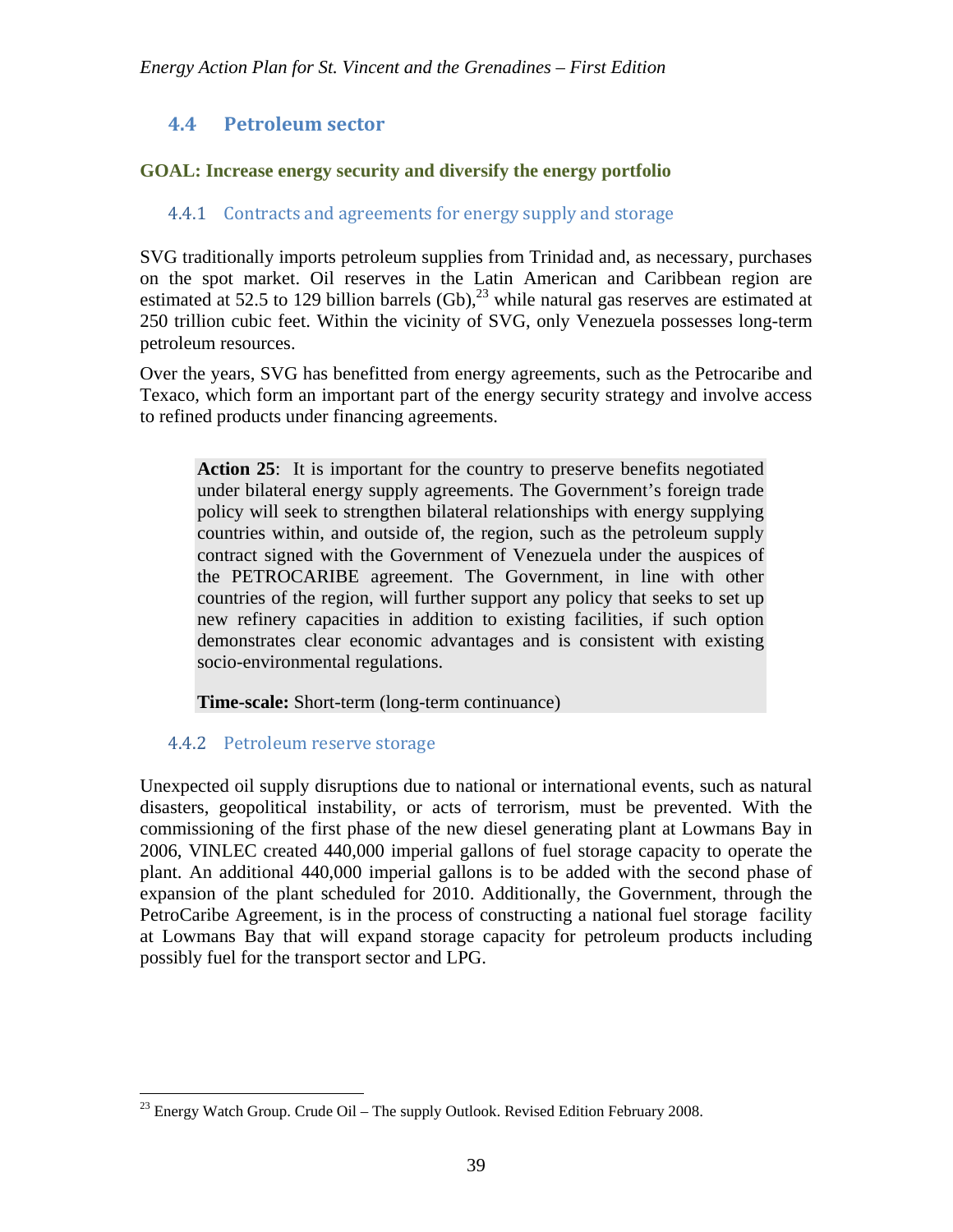**Action 26:** The **Government** will revise existing regulations, or submit new legislation to Parliament, in order to ensure adequate inventory levels to cushion any disruption in the supply of fossil fuels.

**Time-scale:** Medium-term

### 4.4.3 Diversification of energy sources

Considering the potential for renewable and non-renewable energy development in Saint Vincent and the Grenadines and the current technological advances, energy resources such as liquefied or piped natural gas, biomass, wind, geothermal, solar and other sources of energy must be considered in the future energy mix. Furthermore, it is essential to explore interconnection options between and among St. Vincent, the Grenadine islands and neighbouring nations. This strategy would enable the creation of a new export market for excess energy from SVG and strengthen energy security at the national and regional levels.

**Action 27:** The **Government** will promote the diversification of energy sources to reduce SVG's dependence on a single fuel type for the generation of electricity and heat, and for the transport sector. Natural gas and renewable energy sources (see section 4.3 above) are among the alternatives which will be further explored. For such purpose, the Ministry of Energy will mandate the preparation of a study on options to import liquefied or compressed natural gas.

**Time-scale:** Short-term and long-term

## **4.5 Transport sector**

<u>.</u>

## **GOAL: Reduce projected consumption of fossil fuels in the transport sector by 10% by 2015 and 15% by 2020.**

## **4.5.1 Reduced fuel consumption of vehicles**

Vehicles vary considerably in fuel consumption depending on engine technology and size. Medium-sized, 5-passenger vehicles show average standard fuel efficiency ranging from 39 to more than 98 kilometres per imperial gallon, the latter being the case of hybrid vehicles. Older vehicles and those without regular engine maintenance generally tend to be less efficient.

Many vehicle owners have no knowledge of the vehicle's specific fuel consumption.<sup>24</sup> Furthermore, motor vehicle property tax does not take into consideration fuel efficiency.

 $24$  In the case of new vehicles, this information is available from international sources. For example, in the European Union, the United States and Japan, vehicle manufacturers are required by law to provide fuel consumption figures for the vehicles they produce. This allows consumers to make a more informed decision when purchasing a vehicle.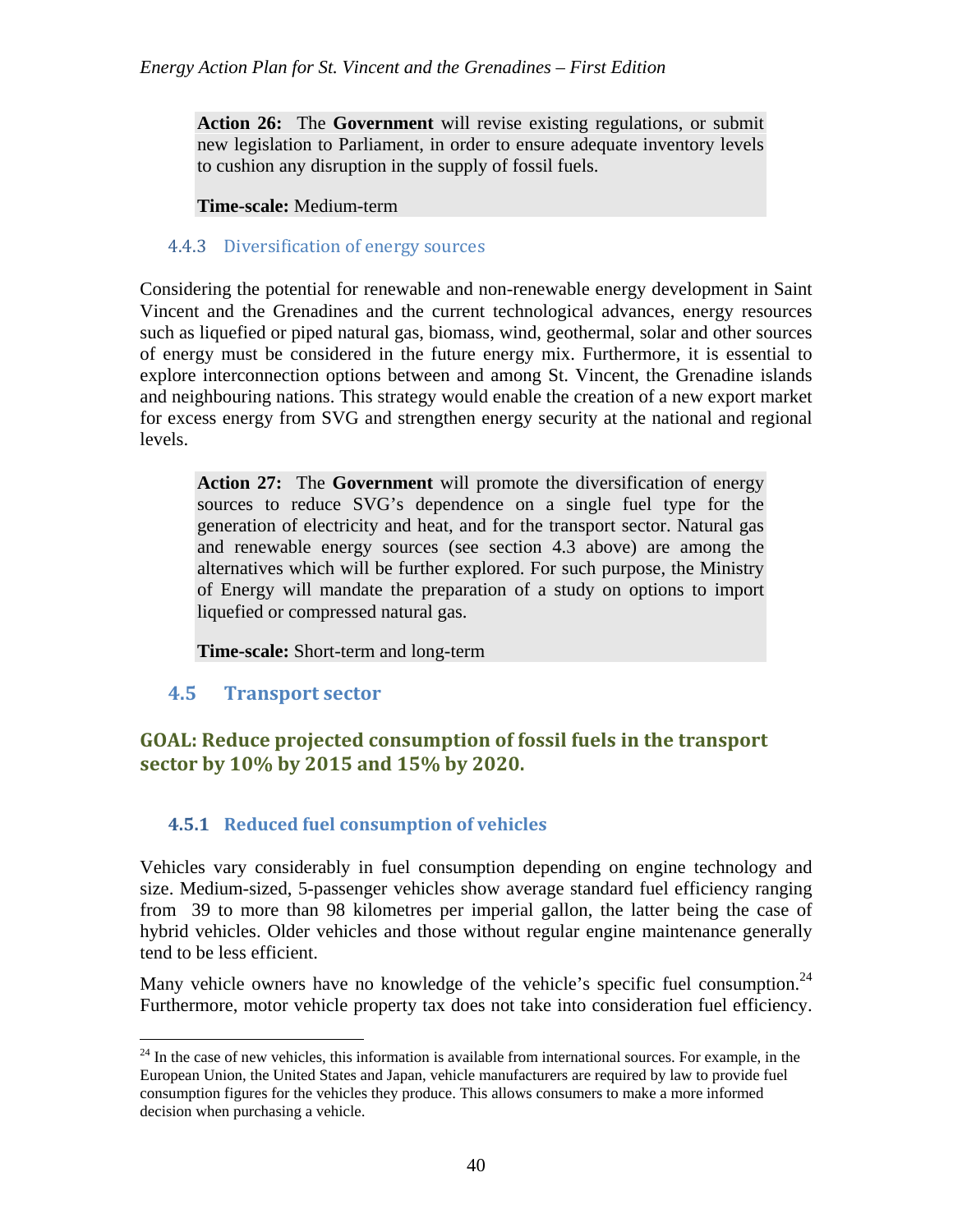On the other hand, fuel subsidies geared at lowering fuel prices are a heavy burden on the state budget.

**Action 28**: The **Ministry of Energy**, in collaboration with the Bureau of Standards, will provide the public with specific fuel consumption guidelines for different vehicles commonly imported to SVG. In order to stimulate the purchase of lower fuel consumption vehicles, the Ministry of Finance will revise the motor vehicle taxation system and base it principally on fuel efficiency instead of engine size. The Government will reconsider its policy of subsidizing fuel so as to stimulate the use of more efficient vehicles. It will also assess whether the current environment levy on imported second-hand vehicles is effectively addressing the issue of energy efficiency.

#### **Time-scale:** Short-term

#### **4.5.2 Transport strategy**

Reducing energy consumption in the transport sector can contribute to achieve a greater level of independence from fossil fuel imports. A new transport strategy should be implemented to lower energy consumption in the transport of goods and persons in the private, industrial, commercial and public sector. Such a strategy should include options aimed at reducing the number of vehicles, improving public transport and road conditions, and implement an innovative traffic management approach.

**Action 29**: The **Ministry of Transport** will develop a comprehensive long-term transport strategy to curb energy consumption in this sector, including rush-hour regulations, staggered business hours, and access and use of heavy load vehicles during rush hours. It will highlight measures that will reduce the number of road transports, introduce new public buses and regulate public transport routes throughout the island, improve the current road network and make recommendations for innovative traffic management.

**Time-scale:** Medium to long-term

**Action 30**: The **Government**, in cooperation with VINLEC, will study the potential for introducing hybrid and electric vehicles into the island. As a first step, the Government can introduce electric vehicles into its own fleet.

**Time**-**scale:** Medium-term

## **4.5.3 Biofuels for transport**

Ethanol can easily be blended with gasoline up to a volume of 10% in most vehicle engines. Higher ethanol contents can be used in vehicles with modified engines. Biodiesel can also be either mixed with regular diesel, or used as single fuel in many cars.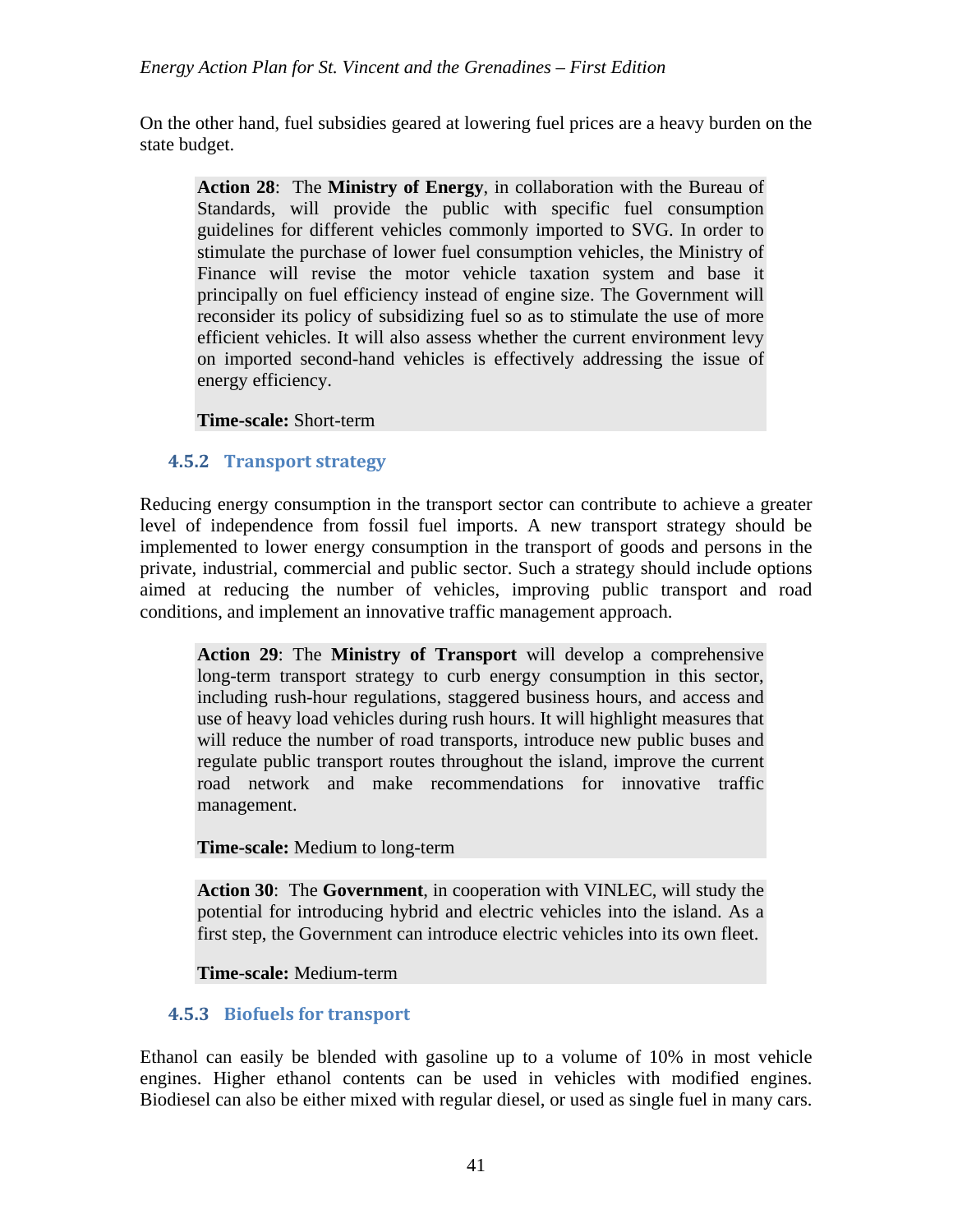Diesel engines can also be modified to run on pure plant oil.

**Action 31**: The Government will study the setup of a national (and possibly regional) biofuels production chain. Production would be supplemented with imports from countries such as Brazil if needed. The Government will look into options to cooperate with regional refinery operators and fuel suppliers to set up appropriate supply mechanisms for fuel blends (gasoline/ethanol and diesel/biodiesel).

#### **Time-scale:** Short-term

## **4.6 Energy efficiency**

## **GOAL: Reduce projected electricity generation by 5% by 2015 and 15% by 2020**

#### 4.6.1 Assessment of market potential

An analysis of technical potential is required for the energy efficiency market. There are numerous opportunities for electricity savings through conservation, the use of highefficiency technologies, and better demand management. Statistics on energy demand are scarce, and demand side management has been the subject of little analysis. In order to implement measures for the improvement of energy efficiency and assess their impact on energy supply, there is a strong need to identify and assess key market potentials.

**Action 32:** The **Ministry of Energy**, with the support of stake-holders and international consultants, will analyse the structure of the energy consumption sector and its potential for improved efficiency. VINLEC will take over the task of analysing the consumption patterns of different consumer groups, and establish consumer profiles.

#### **Time-scale:** Short-term

## 4.6.2 Co-generation

Hospitals, hotels and the food-processing industry require electricity and heat, the latter being used for hot water, steam and air conditioning. The waste heat occurring in these thermal generation processes can be recovered and transformed into useful energy, thus raising overall efficiency. Decentralized co-generation facilities located at the site of consumption are widely utilized in many developed countries, and should also be deployed in SVG. Electricity would be provided for local consumption, with excess power being delivered to the grid. In this case, as well as in the case of self-generators using renewable energy, remuneration schemes such as net-metering or fixed feed-in tariffs should be introduced in the legislation by amending the Electricity Supply Act, or through specific legislation.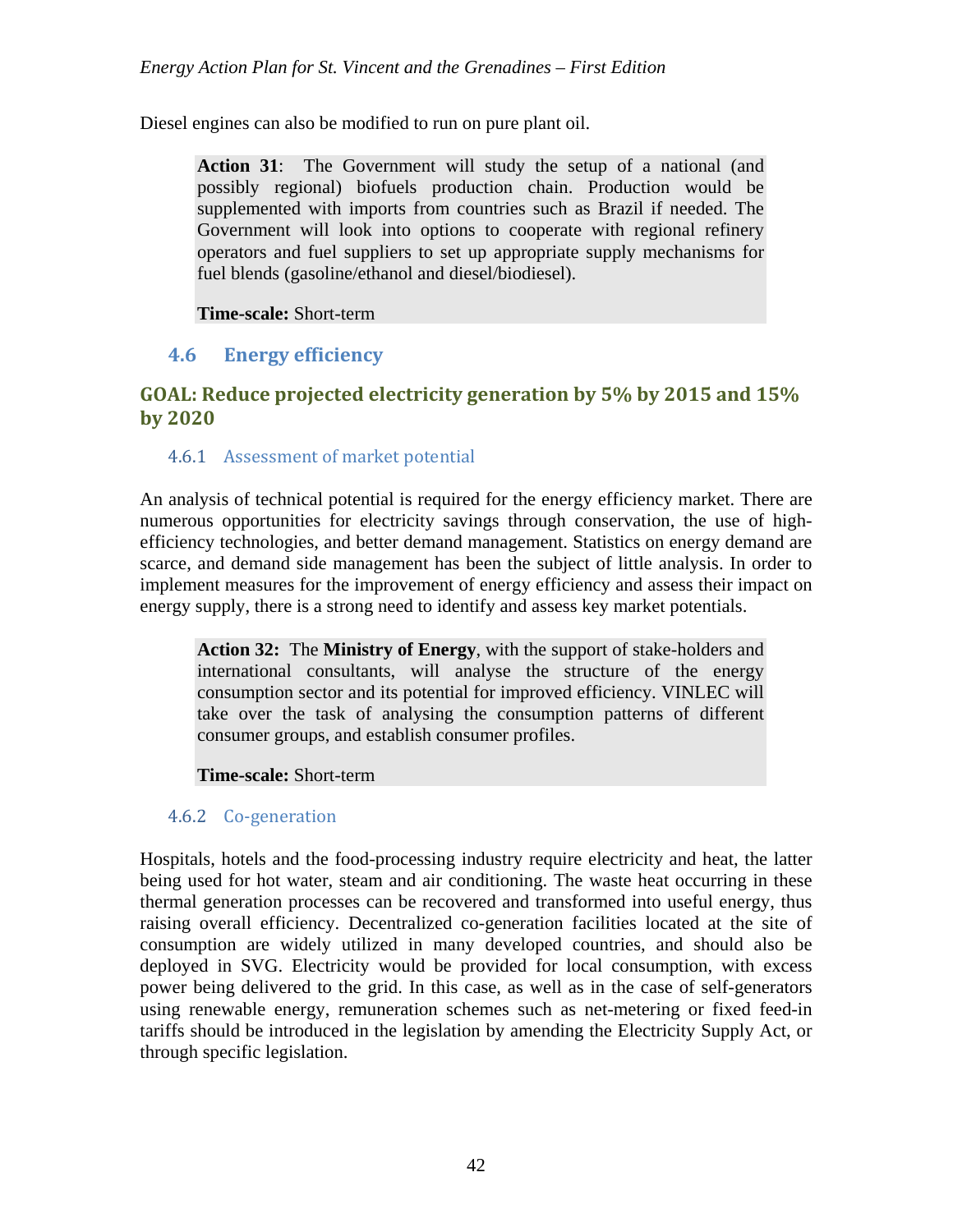**Action 33**: The **Government** will support all activities that contribute to higher energy efficiency by using co-generation facilities in the industrial and service sector. For this purpose, VINLEC will showcase the use of waste heat from its generation facilities in combination with absorption chillers for cooling of its office buildings and work space. The Government will amend the Electricity Supply Act (ESA) or mandate VINLEC to issue required licenses in order to provide the legal basis for the parallel operation of co-generation plants with the public grid. The Ministry of Energy, in collaboration with VINLEC, will be mandated to analyse the conditions for feed-in of excess electricity and support of back-up and reserve power. Preferential treatment will be given to plants that use sustainably grown biofuels as their main feedstock.

#### **Time-scale:** Short-term

## 4.6.3 Energy efficiency in buildings

Residential, commercial and public buildings consume large amounts of energy, especially for cooling and lighting. To date, insufficient attention has been afforded to the design and energy performance of these buildings, or to construction components and materials. In fact, there are currently no regulations and/or standards in place directed towards thermal efficiency and energy end-use efficiency in buildings.

**Action 34**: The **Government**, in collaboration with the Bureau of Standards, will encourage the application of building technologies and practices that enhance energy efficiency and conservation. For such purpose, the Bureau of Standards —preferably in collaboration with institutions in other Caribbean countries— will publish information on materials and components suitable for the construction of well-insulated buildings and the rehabilitation of existing buildings. It will disseminate such information among architects, civil engineers, construction companies, and the general public. It will also present guidelines for energy efficient building designs that lead to reduced cooling loads and improved day lighting, and issue instructions on how to properly insulate buildings against overheating, avoid cooling losses, use natural ventilation and install efficient lighting and air-conditioning systems.

#### **Time-scale:** Short-term

## 4.6.4 Energy efficiency in lighting

Lighting is one of the main areas of electricity consumption in the residential and commercial sector. Despite activities to replace inefficient light bulbs by energy saving fluorescent lamps (e.g., through an initiative lead by Cuba in 2004), and tax incentives for the purchase of compact fluorescent lamps (CFLs), incandescent light bulbs continue to be sold and used in SVG. The European Union, Australia, and the United States are gradually banning the use and sale of incandescent light bulbs. Replacing them with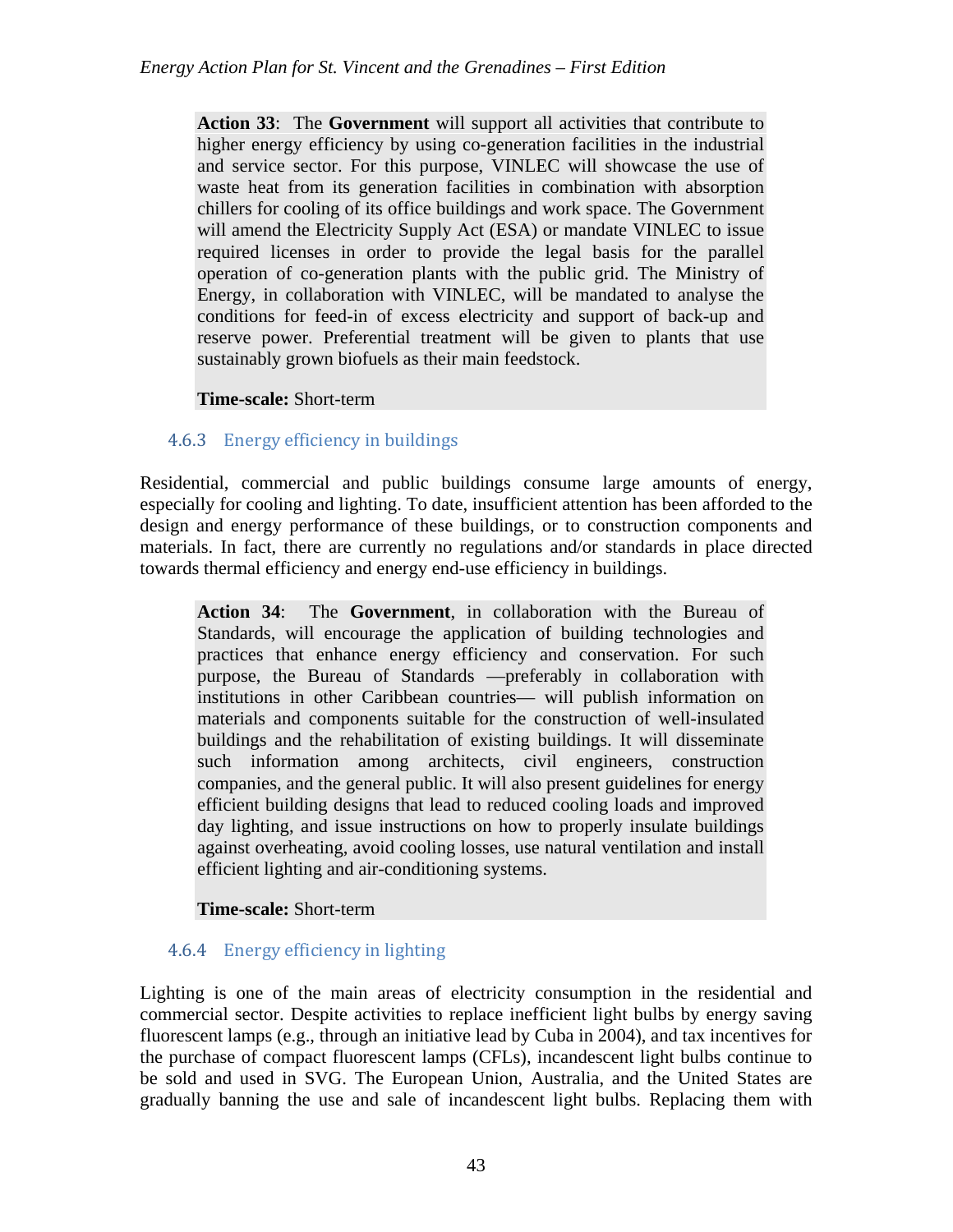more efficient lights may reduce electricity consumption for lighting by up to 80%. In order to guarantee that consumers get only quality products, standards and certification systems, such as the Energy Star program in the United States, have been put in place in a number of countries, or are currently being discussed.

**Action 35**: The **Ministry of Energy** will consider further fiscal incentives to encourage the use of energy efficient lighting devices, such as compact fluorescent light bulbs (CFLs) and light-emitting diodes (LEDs), and phase out the use of incandescent light bulbs. Through the Bureau of Standards, the Government will implement the necessary measures to prevent the import of low-quality CFLs. Such policy should be harmonized with steps taken in other countries of the region. The action must take place in parallel to information campaigns that provide information on the economic and environmental benefits derived from CFLs, and the aid provided by the government.

#### **Time-scale:** Short-term

## 4.6.5 Energy savings through solar water heaters

Hot water for private dwellings and large-scale consumers, such as hotels, restaurants and hospitals, can be produced almost exclusively through solar energy given SVG's climate conditions, thus avoiding the use of electricity, reducing peak loads and replacing the use of fossil energy, such as LPG. So far, the use of solar water heaters is limited mainly to part of the residential sector and to small tourism facilities.

**Action 36**: The **Ministry of Energy** will bolster the introduction of solar water heaters in SVG and consider measures to reduce investment costs. For such purpose, it will enforce a regulation to exempt solar thermal collectors and related components from import duties, instead of the current case-by-case decisions. The Government will further consider the provision of low-interest loans (e.g., through the state-owned Commercial Bank or VINLEC) or tax credits, in order to lower the burden of initial costs. For all new buildings with hot-water needs (in particular in the residential and service sector) the installation of solar thermal collectors will be made mandatory.

#### **Time-scale:** Short-term

## 4.6.6 Energy savings through energy efficient appliances

All of the major appliances sold or used in SVG are imported from overseas. There is a low public awareness of the energy efficiency of those appliances, which can vary substantially between different manufacturers and products, even if the services provided by those appliances are comparable. In the US, EU, Japan, Brazil and many other markets, the use of labelling schemes for domestic appliances (like washing machines, air-conditioners, refrigerators, freezers etc.) and electronic office equipment (like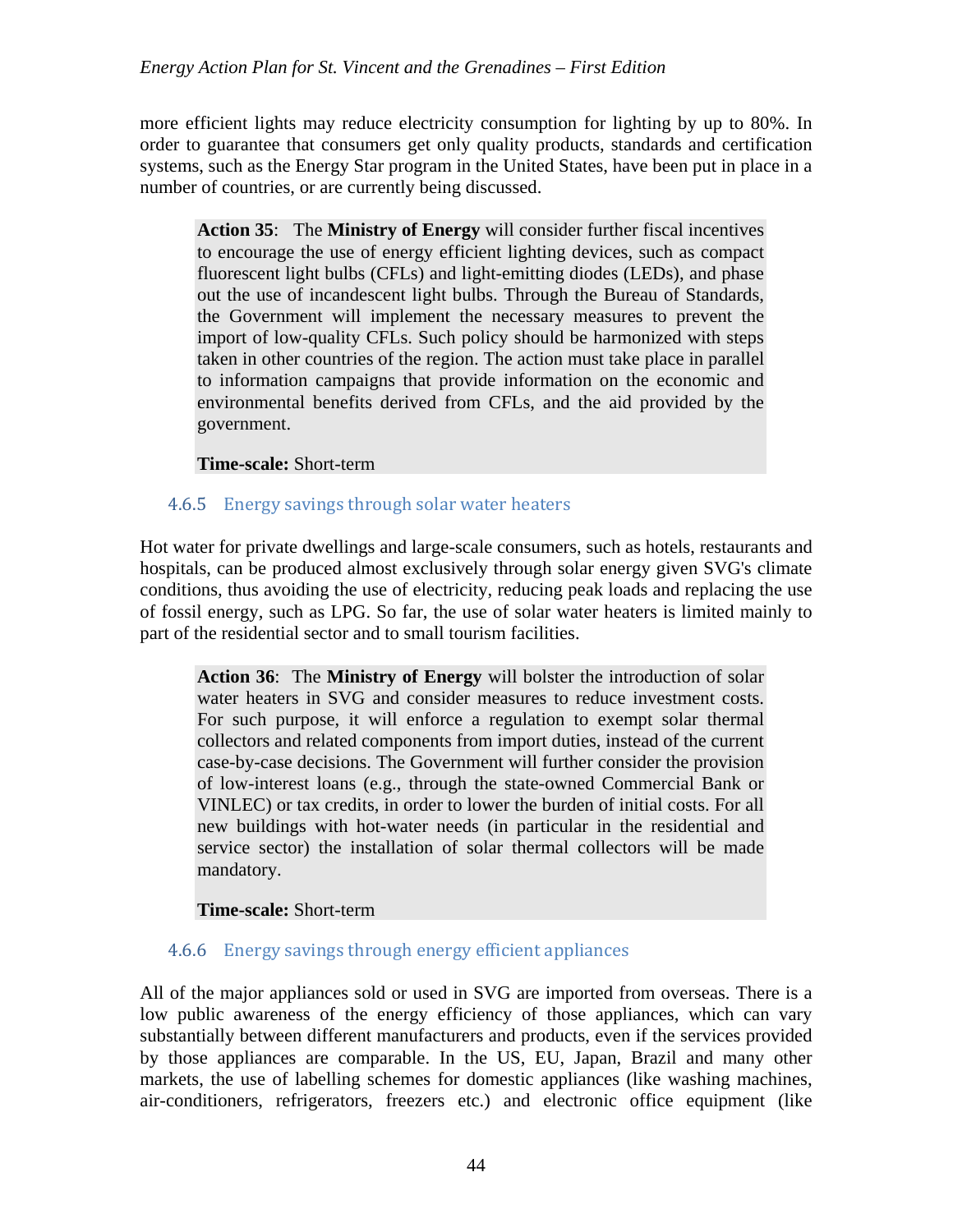monitors, personal computers, printers etc.), as well as setting the Minimum Energy Performance Standards and adequate certification of compliance is quite common and mandatory for a number of product types. Such labels give an indication about the grade of energy efficiency and inform the consumers about the energy consumption under defined conditions.

**Action 37**: The **Ministry of Energy**, in collaboration with the Bureau of Standards, will enact legislation requiring that all major domestic appliances, such as refrigerators, freezers, washing machines, dishwashers and air conditioners, imported and sold in SVG carry a label stating their energy consumption and their compliance with predefined minimum energy performance standards. The labels shall comply with the rules of the European Appliance Labelling system, the United States Energy Star program, or any other reputable labelling scheme. Consideration will also be given to the banning of imports of products which do not fulfil minimum energy performance standards. Imports of goods that are not appropriately labelled or certified will be either forbidden or subject to extra taxation. The Ministry of Energy, in collaboration with other ministries and the Bureau of Standards, will analyse the current appliance market, harmonize actions with regard to labelling and determination of energy performance standards with other countries in the region, draft the necessary laws and regulations, and propose adequate public awareness activities. The new legislation shall be consistent with similar laws adopted by other countries of the region with the same purpose.

## **Time-scale:** Short-term

## 4.6.7 Public sector energy efficiency measures

## 4.6.7.1 Government buildings

Government buildings as well as other public buildings can act as a showcase for modern energy efficient construction. It will also encourage other public institutions and local authorities to act accordingly in order to save financial resources.

**Action 38:** The **Ministry of Energy**, through the Energy Unit, will set up an inter-ministerial energy efficiency programme that will undertake a comprehensive energy study of the of all Government owned/operated buildings, including ministries, post offices, police stations, and health and educational facilities, among others. The study will identify the buildings to be audited, evaluate and analyse their current conditions, the various measures that could be implemented to reduce energy consumption and improve efficiency, and assess the buildings' energy supply through solar energy and/or small wind technology. New constructions and major refurbishments will be guided by the principle of low energy consumption for cooling, lighting and hot water needs. This includes the minimisation of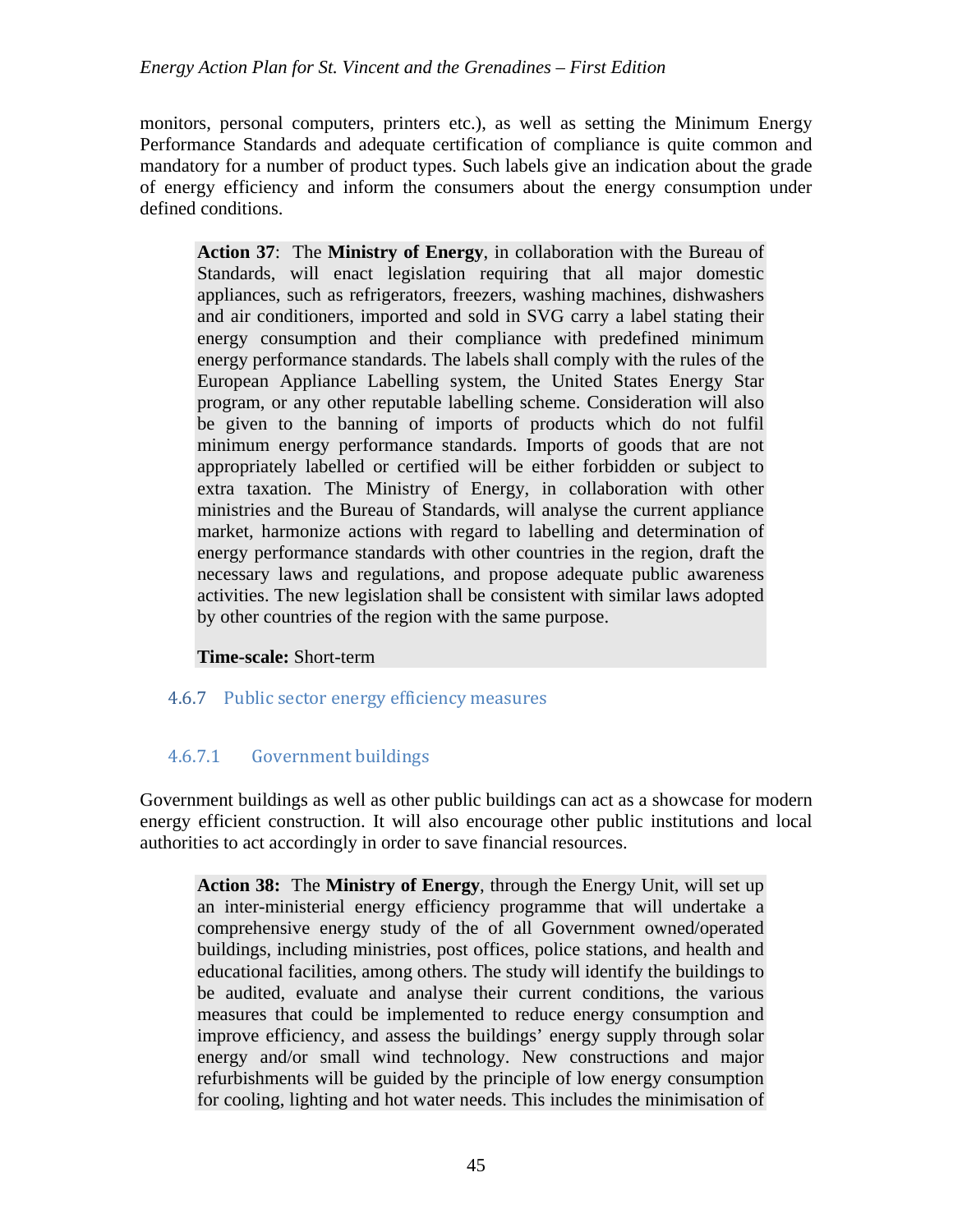artificial lighting to the extent necessary, the incorporation of shading, the use of natural air flow and the use of insulation materials in architectural designs.

#### **Time-scale: Short-term**

## 4.6.7.2 Public procurement

The Government and the public institutions are major energy consumers. Together, they form a strong market force by purchasing electrical and electronic equipment as well as vehicles and other energy consuming devices. Public institutions funded by taxpayers have therefore a particular responsibility to use energy wisely and rationally, and to reduce its waste to the lowest level possible.

**Action 39**: The **Ministry of Energy** will set rules for the procurement of all energy consuming goods and devices to be used by public institutions. Such rules will establish specific maximum energy consumptions. The Government will purchase and consume as much electricity and fuel as possible generated from indigenous renewable sources, therefore contributing to reduce dependence on imported fossil fuel. The reports of the energy efficiency studies of Government/Public buildings will be used to assist with the definition of such rules.

#### **Time-scale:** Short-term

## 4.6.7.3 Training and information of public staff

The lack, or insufficient knowledge, of how to efficiently handle equipment is a considerable cause of energy waste..

**Action 40:** The **Ministry of Energy** and the public sector in its entirety shall implement public awareness campaigns aimed at promoting the rational use of energy and lower energy consumption. Energy conservation guidelines will be published. The SFA funded Energy Efficiency study of Government Buildings to be conducted in 2010 will deliver, as part of its scope of works, a Public Education and Awareness Program for Government employees.

## **Time-scale:** Short-term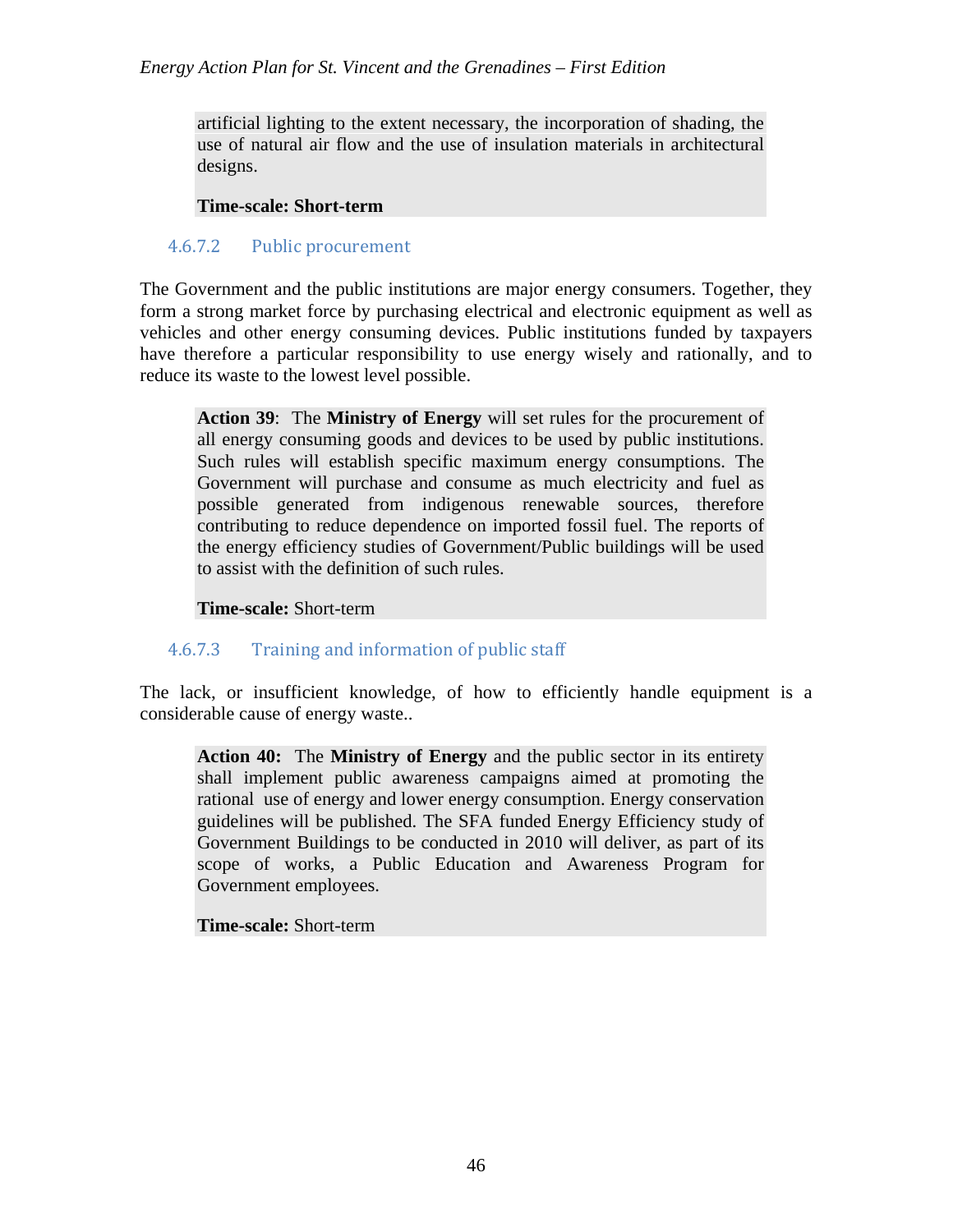# **VI. Energy Action Plan Summary**

| <b>Policy</b>                                                                | <b>Sub-Policy</b>                                                            | <b>Actions</b>                                                                                                                                                                                                                                        | Time-<br>frame | <b>Implementing</b><br><b>Body</b>                                              |
|------------------------------------------------------------------------------|------------------------------------------------------------------------------|-------------------------------------------------------------------------------------------------------------------------------------------------------------------------------------------------------------------------------------------------------|----------------|---------------------------------------------------------------------------------|
| 4.1<br><b>Planning and</b><br><b>Management</b>                              | <b>4.1.1 Institutional</b><br>requirements                                   | Define<br><b>Action</b><br>1:<br>responsible<br>stakeholders with regard to energy<br>issues.                                                                                                                                                         | <b>ST</b>      | Government                                                                      |
| <b>GOAL:</b><br><b>Consolidate</b><br>well<br>coordinated                    | 4.1.2 Energy data base<br>and publication of<br>annual energy statistics     | Action 2: Establish a system to retrieve<br>up-to-date information                                                                                                                                                                                    | <b>ST</b>      | Office of Statistics<br>(through government)                                    |
| planning and<br>management<br><i>programmes</i><br>to achieve<br>sustainable | 4.1.3 Capacity Building,<br><b>Education and</b><br><b>Awareness Raising</b> | Action 3: Implementation of energy-<br>related training at all education levels<br>from primary schools up to college<br>courses. It will further provide financial<br>for<br>advanced professional<br>means<br>training.                             | <b>ST</b>      | Ministry<br>of<br>Education                                                     |
| supply and<br>use of energy<br>by 2015                                       | 4.1.4 Pilot and<br><b>Demonstration Projects</b>                             | Action 4: Set up a fund in support of<br>small-scale pilot and demonstration<br>projects in that showcase new ways to<br>enhance energy efficiency.                                                                                                   | <b>ST</b>      | Ministry of Energy                                                              |
|                                                                              |                                                                              | 5: Ensure<br><b>Action</b><br>that<br>the<br>new<br>International Airport on St. Vincent will<br>be built in the most energy efficient<br>manner possible                                                                                             | <b>ST</b>      | Ministries of Energy<br>and the International<br>Airport Development<br>Company |
|                                                                              | <b>4.1.5 Interconnection</b>                                                 | Action 6: Investigate opportunities for<br>interconnection<br>electrical<br>between<br>different islands of the country and with<br>neighbouring states and take notice of<br>results from studies being developed by<br>international organisations. | <b>LT</b>      | Ministry of Energy<br>and VINLEC                                                |
|                                                                              | <b>4.1.6 Environmental</b><br><b>Impact Assessment (EIA)</b>                 | Action 7: Establish guidelines including<br>requirements and standards of EIA for<br>any new energy project                                                                                                                                           | <b>ST</b>      | of<br>Ministry<br>Environment                                                   |
|                                                                              | <b>4.1.7 International</b><br>cooperation and<br>financing                   | Action 8:<br>Strengthen contact with<br>donor<br>and<br>international<br>financing<br>institutions to access funding sources for<br>energy efficiency and renewable energy<br>measures and investments.                                               | <b>ST</b>      | Ministry of Energy                                                              |
|                                                                              | <b>4.1.8 Financial</b><br>incentives                                         | Select items that will be<br>Action 9:<br>completely or partially exempted from<br>import or consumption taxes                                                                                                                                        | <b>ST</b>      | Ministry of Finance                                                             |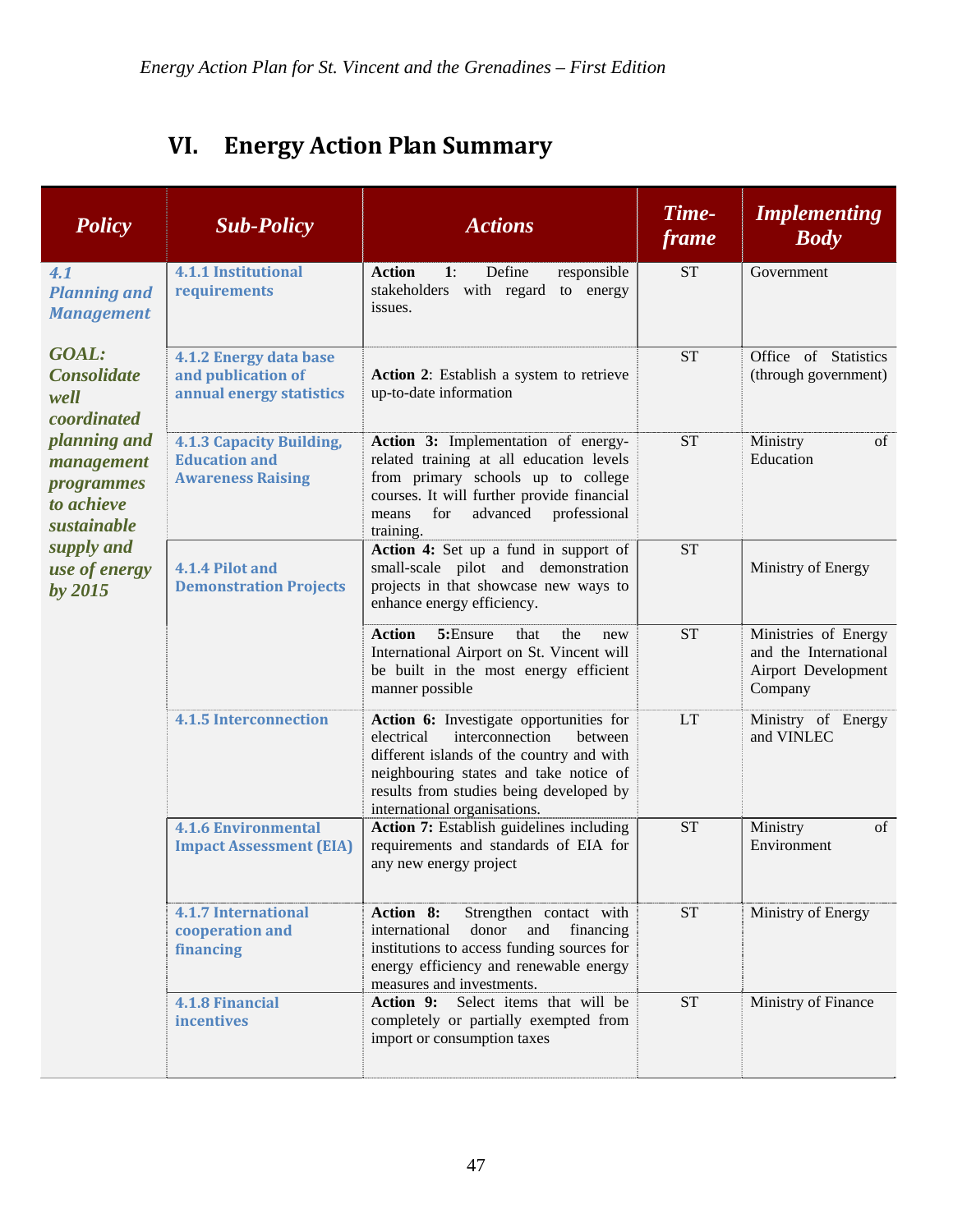|                                                                                                                                                       | <b>4.1.9 Monitoring and</b><br><b>Evaluation</b>          | Action 10: Report biannually on the<br>status and results, and further revise the<br>EAP accordingly if required to meet the<br>overall energy targets or to adapt to new<br>political conditions.                                | ST <sub>(LT</sub><br>continuance) | Ministry of Energy,<br>other<br>relevant<br>Ministries,<br>public<br>institutions<br>and<br><b>VINLEC</b> |
|-------------------------------------------------------------------------------------------------------------------------------------------------------|-----------------------------------------------------------|-----------------------------------------------------------------------------------------------------------------------------------------------------------------------------------------------------------------------------------|-----------------------------------|-----------------------------------------------------------------------------------------------------------|
| 4.2<br><b>Power Sector</b>                                                                                                                            | 4.2.1 Long-term<br>planning for the<br>electricity sector | Action 11: Elaborate and review at<br>biennial intervals a 10-year planning<br>prospects for the electricity sector                                                                                                               | <b>ST</b><br>(LT)<br>continuance) | <b>VINLEC</b>                                                                                             |
| <b>GOAL:</b><br><b>Reduce</b><br>projected<br><i>increase</i><br>$\mathbf{i}$ n<br>peak demand                                                        | <b>4.2.2 Tariff Structures</b>                            | Action 12: Derive a more equitable<br>formula for imposing the demand<br>charge, in particular for the commercial<br>sector. Review the tariff structures to<br>better reflect real costs                                         | <b>ST</b>                         | <b>VINLEC</b>                                                                                             |
| by $5\%$<br>by<br>2015<br>and<br>10% by 2020,<br>and strive to<br>reduce power<br>losses down<br>to a total of<br>7% by 2015<br>and $5\%$ by<br>2020. | <b>4.2.3 Demand side</b><br><b>Management</b>             | Action 13: Offering low- or no-cost<br>services for energy audits to major<br>electricity consumers. Set up an<br>information and advisory centre and<br>elaborate adequate publications for smart<br>and cost-saving energy use. | MT                                | Ministry of Energy                                                                                        |
| 4.3<br><b>Renewable</b><br><b>Energy</b>                                                                                                              | 4.3.1 Technologies                                        |                                                                                                                                                                                                                                   |                                   |                                                                                                           |
| <b>GOAL:</b><br>Deliver 30%<br>of projected<br>total                                                                                                  | 4.3.1.1 Geothermal                                        | Ensure<br><b>Action</b><br>14:<br>sustainable<br>development of exclusive geothermal<br>exploration and exploitation in the<br>Soufriere Resource Area on mainland St.<br>Vincent                                                 | <b>ST</b>                         | Ministry of Energy                                                                                        |
| electricity<br>output from<br><b>Renewable</b>                                                                                                        | 4.3.1.2 Hydro Power                                       | Action 15: Select appropriate river sites<br>for possible future hydro power plants<br>and<br>start<br>long-term<br>a<br>gauging<br>programme.                                                                                    | ST to LT                          | VINLEC / NWRMSP<br><b>CREDP</b>                                                                           |
| <b>Energy</b><br><b>Sources</b><br>(RES)<br>by<br>2015<br>and<br>60% by 2020                                                                          |                                                           | Action 16: Provide the financial means<br>for the rehabilitation of the hydro power<br>plants at South River and Richmond and<br>for the installation of new small hydro<br>power plants.                                         | ST to MT                          | <b>VINLEC</b>                                                                                             |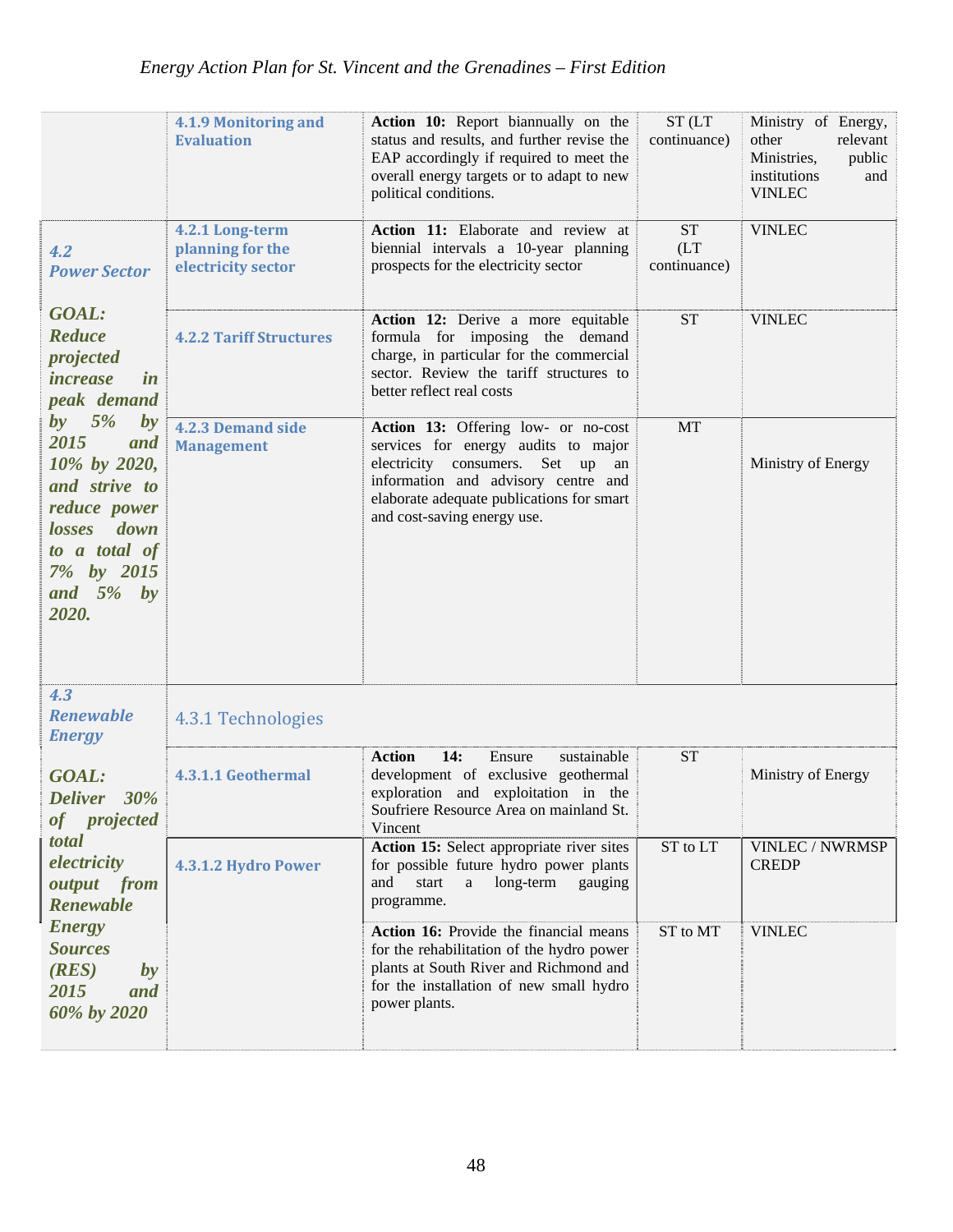|                                                                             |                                                                              | Action 17: Execute further long-term wind<br>measurements on Vincent. Examine ground<br>conditions for turbine foundations to assess<br>EIA, technical and pre-feasibility studies.                                                                                                                    | <b>ST</b>                         | VINLEC, CREDP                                                |
|-----------------------------------------------------------------------------|------------------------------------------------------------------------------|--------------------------------------------------------------------------------------------------------------------------------------------------------------------------------------------------------------------------------------------------------------------------------------------------------|-----------------------------------|--------------------------------------------------------------|
|                                                                             | 4.3.1.3 Wind Energy                                                          | Action 18: Erection of wind turbines and<br>posts for grid-connection. Land use planning,<br>dedicating and reserving sites for the<br>construction of additional future wind farms.                                                                                                                   | ST <sub>(LT</sub><br>continuance) | Ministry for Physical<br>Development<br>and<br><b>VINLEC</b> |
|                                                                             | 4.3.1.4<br><b>Biomass Energy and</b><br><b>Waste-to-Energy</b>               | Action 19: Analyse the energetic potentials<br>from agricultural, forestry and food-<br>processing sector, of organic waste material<br>and of dedicated energy plants.                                                                                                                                | <b>ST</b>                         | Ministry<br>of<br>Agriculture, Forestry<br>and Fisheries     |
|                                                                             | 4.3.1.5<br><b>Solar Electricity and</b><br><b>Solar Thermal Use</b>          | Action 20: Analyse market potentials for the<br>(extended) application of solar thermal and<br>solar electric systems in all consumption<br>sectors. Install a pilot photovoltaic plant and<br>technical guidelines<br>for<br>publish<br>the<br>interconnection of small grid-connected RE<br>systems. | <b>ST</b>                         | Ministry of Energy,<br><b>VINLEC</b>                         |
|                                                                             | 4.3.2 Applications                                                           |                                                                                                                                                                                                                                                                                                        |                                   |                                                              |
|                                                                             | 4.3.2.1<br><b>Renewable energy</b><br>for the Grenadine<br>islands           | Action 21: Investigate opportunities to tap<br>cost-efficiently wind and solar potentials for<br>electricity generation. Provide support of<br>private power operators on initiatives to<br>replace diesel fuel by alternative energy<br>sources.                                                      | <b>ST</b>                         | Ministry of Energy                                           |
|                                                                             | 4.3.2.2 Renewable<br>energy for self<br>supply                               | Action 22: Investigate opportunities for the<br>installation of stand-alone PV and wind<br>power systems.                                                                                                                                                                                              | <b>ST</b>                         | Ministry of Energy,<br><b>VINLEC</b>                         |
|                                                                             | <b>4.3.3 Stimulus Tools</b>                                                  |                                                                                                                                                                                                                                                                                                        |                                   |                                                              |
|                                                                             | 4.3.3.1 Independent<br><b>Power Production</b>                               | Action 23: Amend the Electricity Supply Act<br>or mandate a sub-licence for electricity<br>generation activities.                                                                                                                                                                                      | <b>ST</b>                         | Ministry of Energy,<br><b>VINLEC</b>                         |
|                                                                             | 4.3.3.2 Net metering                                                         | Action 24: Determine conditions for feed-in<br>of excess electricity and support of back-up<br>and reserve power. Create an Act to<br>introduce "Net-metering"                                                                                                                                         | <b>ST</b>                         | Ministry of Energy                                           |
| 4.4<br><b>Petroleum</b><br><b>Sector</b><br><b>GOAL:</b><br><b>Increase</b> | <b>4.4.1 Contracts and</b><br>agreements for<br>energy supply and<br>storage | Action 25: Strengthen bilateral relationships<br>with energy supplying countries within and<br>external to the region, such as the contract on<br>"PETROCARIBE<br>petroleum<br>supply<br>agreement".                                                                                                   | <b>ST</b><br>(LT)<br>continuance) | The Government                                               |
| energy<br>security and<br><i>diversify the</i><br>energy<br>portfolio       | <b>4.4.2 Petroleum</b><br>reserve storage                                    | Action 26: Revise existing regulations or<br>propose parliament respective legislation to<br>make provisions for ensuring adequate<br>inventory levels exists to cushion any<br>disruption in supply of petroleum derivates                                                                            | MT                                | The Government                                               |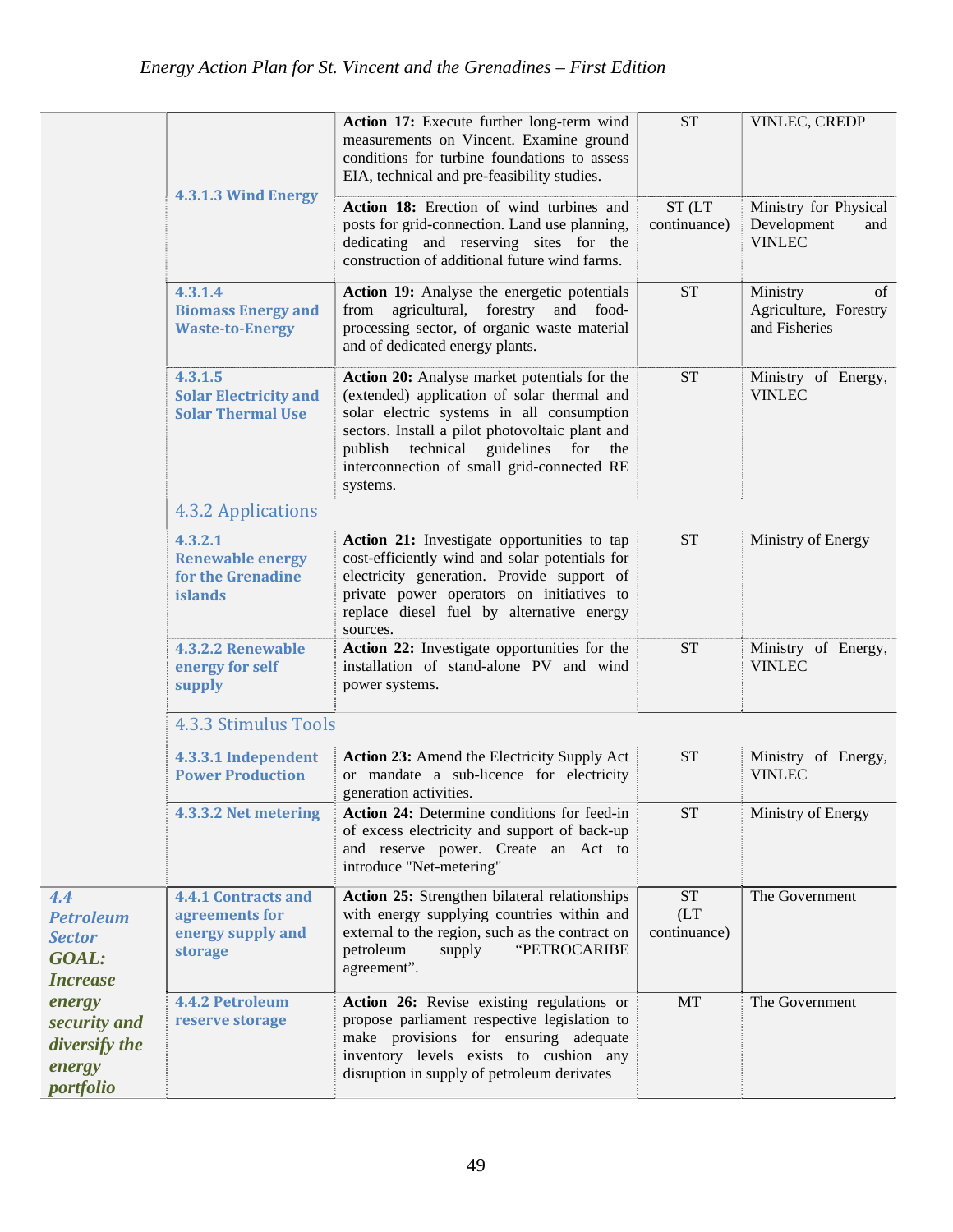|                                                                                          | <b>4.4.3 Diversification</b><br>of Energy Sources                     | Action 27: Reduce reliance on a single fuel<br>type for the generation of electricity and heat<br>and for the transport sector. Natural gas and<br>RE sources are among the alternatives which<br>will be further explored. Investigation on<br>electrical interconnection between different<br>islands of the country and with neighbouring<br>states | ST and LT | Ministry of Energy<br>and VINLEC                                                       |
|------------------------------------------------------------------------------------------|-----------------------------------------------------------------------|--------------------------------------------------------------------------------------------------------------------------------------------------------------------------------------------------------------------------------------------------------------------------------------------------------------------------------------------------------|-----------|----------------------------------------------------------------------------------------|
| <b>4.5 Transport</b><br><b>Sector</b><br><b>GOAL:</b>                                    | <b>4.5.1 Reduced Fuel</b><br><b>Consumption of</b><br><b>Vehicles</b> | <b>Action 28:</b> Advise the public on specific fuel<br>consumption of different car models that are<br>commonly imported. Revise the car taxation<br>system. Subsidize the public transport sector<br>as to stimulate the use of more low-<br>consuming vehicles.                                                                                     | <b>ST</b> | Ministry of Energy,<br>Ministry of Finance,<br>and<br>Bureau<br>of<br><b>Standards</b> |
| <b>Reduce</b><br>projected<br>consumption                                                | <b>4.5.2 Transport</b><br><b>Strategy</b>                             | Action 29: Develop a comprehensive long-<br>term transport strategy.                                                                                                                                                                                                                                                                                   | MT to LT  | Ministry of Transport                                                                  |
| of fossil fuels<br>in the<br>transport                                                   |                                                                       | Action 30: Study the potential of introducing<br>electric vehicles in the island.                                                                                                                                                                                                                                                                      | MT to LT  | <b>VINLEC</b>                                                                          |
| sector by 10%<br>by $2015$ and<br>15% by 2020                                            | 4.5.3 Biofuels for<br><b>Transport</b>                                | Action 31: Study the options to either import<br>biofuels from countries such as Brazil or set<br>up a national production chain.                                                                                                                                                                                                                      | <b>ST</b> | The Government                                                                         |
| <b>4.6 Energy</b><br><b>Efficiency</b>                                                   | 4.6.1 Assessment of<br><b>Market Potential</b>                        | Action 32: Investigate how the energy<br>consumption sector is structured and what<br>potentials exist for improving<br>energy<br>efficiency.                                                                                                                                                                                                          | <b>ST</b> | Ministry of Energy,<br><b>VINLEC</b>                                                   |
| <b>GOAL:</b><br><b>Reduce</b><br>projected<br>electricity<br>generation by<br>5% by 2015 | <b>4.6.2 Co-generation</b>                                            | Action 33: Support activities that contribute<br>to higher energy efficiency. Provide legal<br>basis for the parallel operation of co-<br>generation plants with the public grid.<br>Determine conditions for feed-in of excess<br>electricity and support of back-up and reserve<br>power                                                             | <b>ST</b> | Ministry of Energy,<br><b>VINLEC</b>                                                   |
| and $15\%$ by<br>2020                                                                    | 4.6.3 Energy<br>efficiency in<br><b>Buildings</b>                     | Action 34: Publish guidelines for the<br>construction of energy efficient and well-<br>insulated building designs, as well as<br>rehabilitation of existing buildings.                                                                                                                                                                                 | <b>ST</b> | <b>Bureau of Standards</b>                                                             |
|                                                                                          | 4.6.4 Energy<br>efficiency on lighting                                | Action 35: Support households to make a<br>switch from incandescent light bulbs to<br>compact fluorescent light bulbs                                                                                                                                                                                                                                  | <b>ST</b> | Ministry of Energy                                                                     |
|                                                                                          | <b>4.6.5 Energy savings</b><br>through solar water<br>heaters         | Action 36: Enforce a regulation to exempts<br>thermal<br>collectors<br>and<br>related<br>solar<br>components from import duties, low-interest<br>loans or tax credits                                                                                                                                                                                  | <b>ST</b> | Ministry of Energy                                                                     |